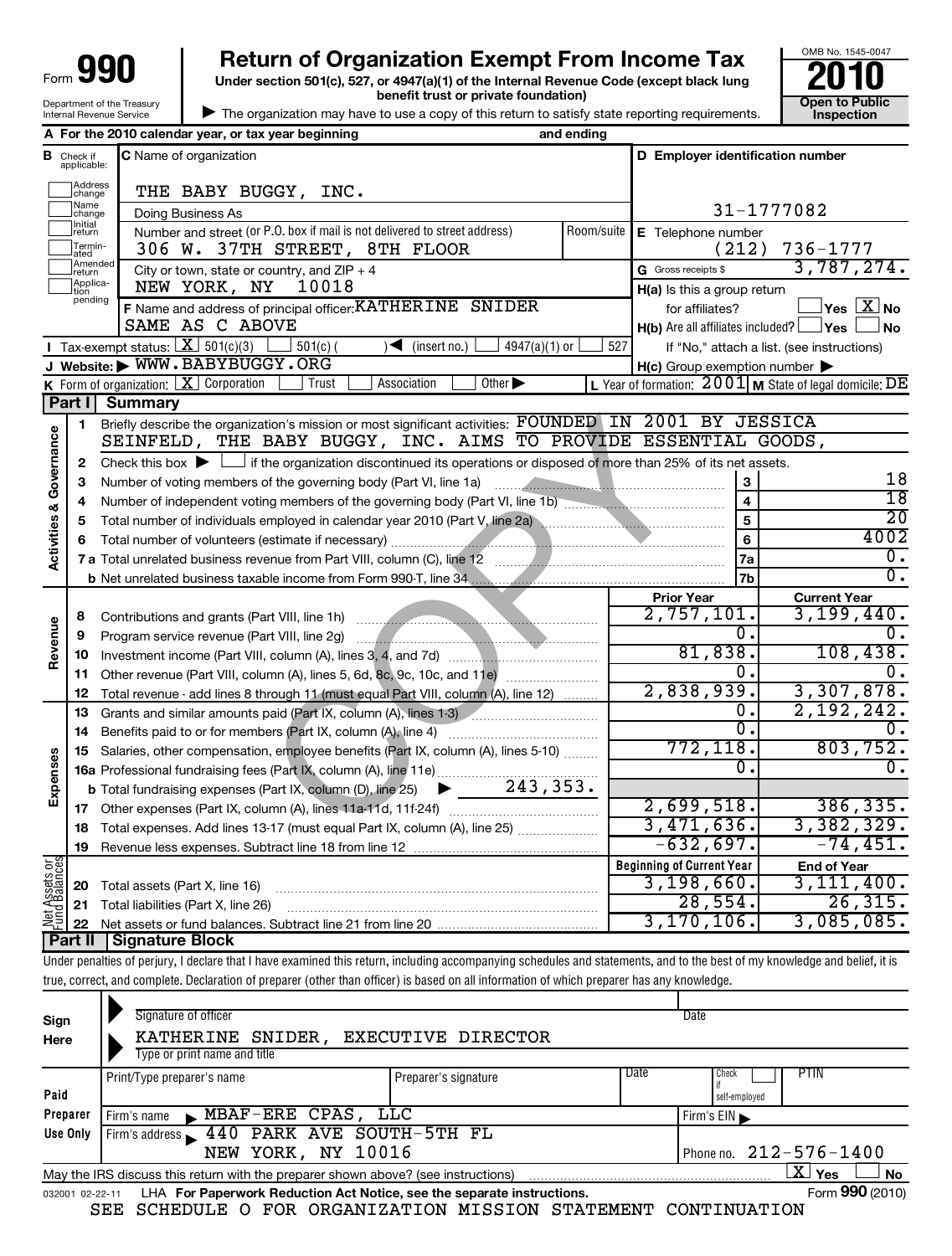|              | THE BABY BUGGY, INC.<br>Form 990 (2010)                                                                                                         | 31-1777082 |                   | Page 2             |
|--------------|-------------------------------------------------------------------------------------------------------------------------------------------------|------------|-------------------|--------------------|
|              | Part III   Statement of Program Service Accomplishments                                                                                         |            |                   |                    |
|              |                                                                                                                                                 |            |                   | $\boxed{\text{X}}$ |
| 1            | Briefly describe the organization's mission:                                                                                                    |            |                   |                    |
|              | FOUNDED IN 2001 BY JESSICA SEINFELD, THE BABY BUGGY INC. AIMS TO                                                                                |            |                   |                    |
|              | PROVIDE ESSENTIAL GOODS, PRODUCTS AND SERVICES TO FAMILIES IN NEED                                                                              |            |                   |                    |
|              | ACROSS THE COUNTRY.                                                                                                                             |            |                   |                    |
|              |                                                                                                                                                 |            |                   |                    |
| $\mathbf{2}$ | Did the organization undertake any significant program services during the year which were not listed on                                        |            |                   |                    |
|              | the prior Form 990 or 990-EZ?                                                                                                                   |            | $X$ Yes $\Box$ No |                    |
|              | If "Yes," describe these new services on Schedule O.                                                                                            |            |                   |                    |
| 3            | Did the organization cease conducting, or make significant changes in how it conducts, any program services?                                    |            | $X$ Yes           | <b>No</b>          |
|              | If "Yes," describe these changes on Schedule O.                                                                                                 |            |                   |                    |
| 4            | Describe the exempt purpose achievements for each of the organization's three largest program services by expenses.                             |            |                   |                    |
|              | Section 501(c)(3) and 501(c)(4) organizations and section 4947(a)(1) trusts are required to report the amount of grants and                     |            |                   |                    |
|              | allocations to others, the total expenses, and revenue, if any, for each program service reported.                                              |            |                   |                    |
| 4a l         | 913, 214. including grants of $$811,129$ . (Revenue \$<br>) (Expenses \$<br>(Code:                                                              |            |                   |                    |
|              | HEALTH: BABY BUGGY DONATES GOODS TO PROGRAMS OFFERED THROUGH OR IN                                                                              |            |                   |                    |
|              | AFFILIATION WITH THE MATERNAL HEALTH, SOCIAL WORK AND LABOR AND                                                                                 |            |                   |                    |
|              | DELIVERY DEPARTMENTS IN HOSPITALS INCLUDING THE NICU AT NEW YORK                                                                                |            |                   |                    |
|              | PRESBYTERIAN HOSPITAL. SOCIAL WORKERS SCREEN CLIENTS BASED ON NEED AND<br>PROVIDE ITEMS SUCH AS CRIBS AND CAR SEATS TO ENSURE THAT A MOM LIVING |            |                   |                    |
|              | IN POVERTY HAS THE TOOLS NECESSARY TO PROVIDE A SAFE ENVIRONMENT FOR                                                                            |            |                   |                    |
|              | HER BABY. BABY BUGGY ALSO DONATES TO THE NURSE-FAMILY PARTNERSHIP                                                                               |            |                   |                    |
|              | PROGRAM IN NEW YORK CITY, LOS ANGELES AND DALLAS.                                                                                               |            |                   |                    |
|              |                                                                                                                                                 |            |                   |                    |
|              |                                                                                                                                                 |            |                   |                    |
|              |                                                                                                                                                 |            |                   |                    |
|              |                                                                                                                                                 |            |                   |                    |
| 4b           | $562$ , $458$ $\cdot$ including grants of $\degree$ 460 , 373 $\cdot$ ) (Revenue $\degree$<br>) (Expenses \$<br>(Code:                          |            |                   |                    |
|              | EDUCATION: BABY BUGGY PROVIDES MONTHLY DONATIONS OF GOODS TO FAMILIES                                                                           |            |                   |                    |
|              | LIVING IN POVERTY WHO ARE ENROLLED IN EDUCATION PROGRAMS THAT SERVE THE                                                                         |            |                   |                    |
|              | ENTIRE FAMILY INCLUDING SELECT HEAD START SITES IN NEW YORK CITY,                                                                               |            |                   |                    |
|              | CHICAGO AND WASHINGTON, DC. IN ADDITION TO DONATIONS OF GOODS LIKE                                                                              |            |                   |                    |
|              | DIAPERS, STROLLERS AND CLOTHING, BABY BUGGY HAS ALSO OFFERED FINANCIAL                                                                          |            |                   |                    |
|              | LITERACY/BUDGETING PROGRAMS AT MANY OF THESE SITES.                                                                                             |            |                   |                    |
|              |                                                                                                                                                 |            |                   |                    |
|              |                                                                                                                                                 |            |                   |                    |
|              |                                                                                                                                                 |            |                   |                    |
|              |                                                                                                                                                 |            |                   |                    |
|              |                                                                                                                                                 |            |                   |                    |
|              |                                                                                                                                                 |            |                   |                    |
| 4с           | ) (Expenses \$687, 775. including grants of \$482, 293. ) (Revenue \$<br>(Code:                                                                 |            |                   |                    |
|              | CRISIS INTERVENTION: GOODS ARE DONATED TO PARENTS WHO ARE AT RISK OF                                                                            |            |                   |                    |
|              | FALLING INTO CRISIS OR LOSING CUSTODY OF THEIR CHILDREN DUE TO LOSS OF                                                                          |            |                   |                    |
|              | WORK, HOMELESSNESS, ETC. DONATIONS ARE PAIRED WITH CASE MANAGEMENT,                                                                             |            |                   |                    |
|              | COUNSELING, ADVOCACY, JOB AND FINANCIAL LITERACY WORKSHOPS.                                                                                     |            | SOME OF           |                    |
|              | THE RECIPIENT SITES IN THIS PROGRAMS ARE THE HARLEM CHILDREN'S ZONE,                                                                            |            |                   |                    |
|              | NEW YORK FOUNDLING NURSERY AND THE CHILD CENTER OF NEW YORK.                                                                                    |            |                   |                    |
|              |                                                                                                                                                 |            |                   |                    |
|              |                                                                                                                                                 |            |                   |                    |
|              |                                                                                                                                                 |            |                   |                    |
|              |                                                                                                                                                 |            |                   |                    |
|              |                                                                                                                                                 |            |                   |                    |
|              |                                                                                                                                                 |            |                   |                    |
|              | 4d Other program services. (Describe in Schedule O.)                                                                                            |            |                   |                    |
|              | 656, 426. including grants of \$438, 447. ) (Revenue \$<br>(Expenses \$<br>2,819,873.                                                           |            |                   |                    |
|              | 4e Total program service expenses                                                                                                               |            |                   | Form 990 (2010)    |
| COUCED       |                                                                                                                                                 |            |                   |                    |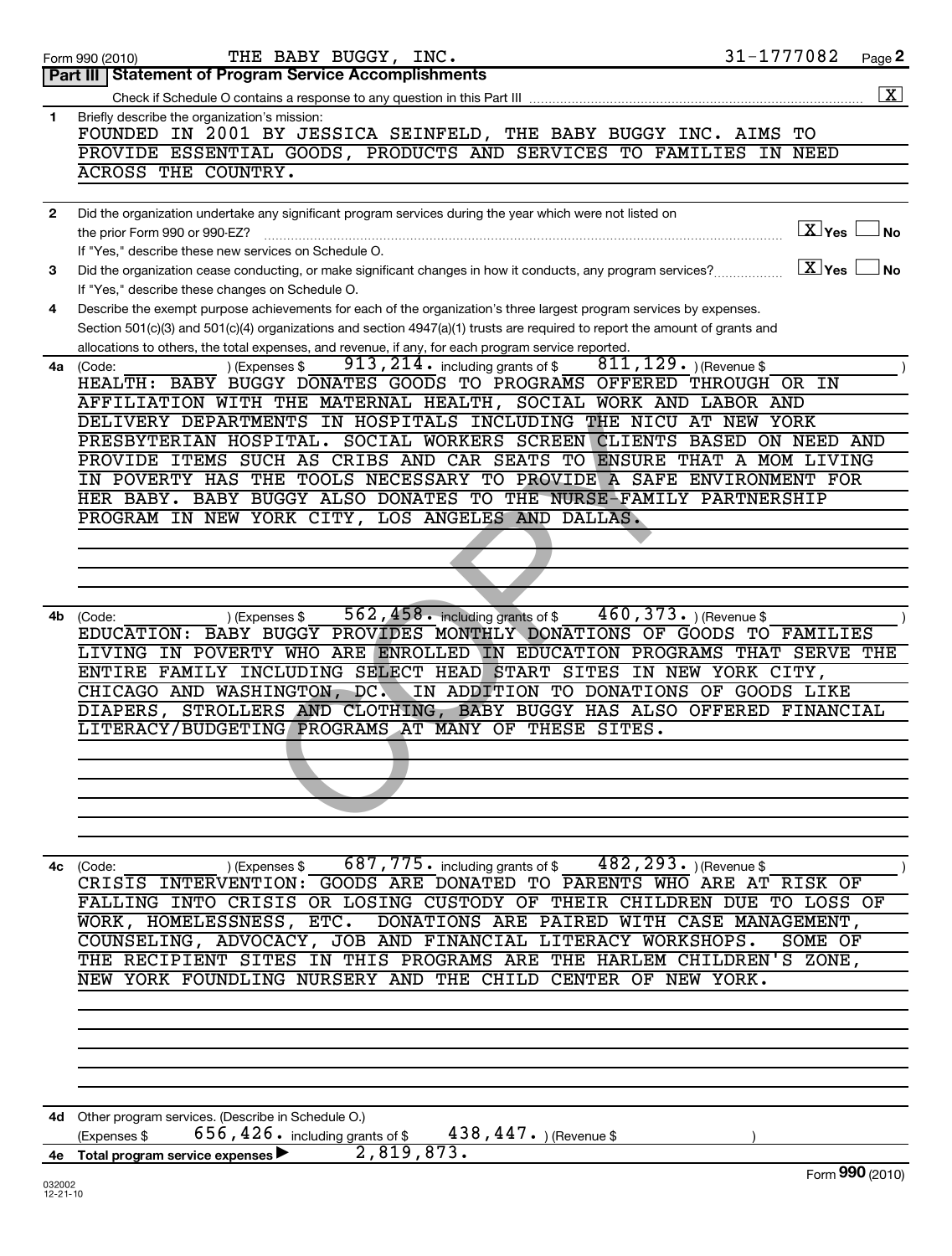Form 990 (2010) BUGGY, INC. 3 $1\text{--}1777\text{082}$  Page **Part IV Checklist of Required Schedules**

|     |                                                                                                                                                                                                                                                       |                 | Yes    | No                    |
|-----|-------------------------------------------------------------------------------------------------------------------------------------------------------------------------------------------------------------------------------------------------------|-----------------|--------|-----------------------|
| 1.  | Is the organization described in section 501(c)(3) or 4947(a)(1) (other than a private foundation)?                                                                                                                                                   |                 |        |                       |
|     | If "Yes," complete Schedule A                                                                                                                                                                                                                         | 1               | х<br>х |                       |
| 2   | Is the organization required to complete Schedule B, Schedule of Contributors? [[[[[[[[[[[[[[[[[[[[[[[[[[]]]]]                                                                                                                                        | $\mathbf{2}$    |        |                       |
| 3   | Did the organization engage in direct or indirect political campaign activities on behalf of or in opposition to candidates for                                                                                                                       |                 |        |                       |
|     | public office? If "Yes," complete Schedule C, Part I                                                                                                                                                                                                  | З               |        | x                     |
| 4   | Section 501(c)(3) organizations. Did the organization engage in lobbying activities, or have a section 501(h) election in effect                                                                                                                      |                 |        | x                     |
|     |                                                                                                                                                                                                                                                       | 4               |        |                       |
| 5   | Is the organization a section 501(c)(4), 501(c)(5), or 501(c)(6) organization that receives membership dues, assessments, or                                                                                                                          |                 |        |                       |
|     |                                                                                                                                                                                                                                                       | 5               |        |                       |
| 6   | Did the organization maintain any donor advised funds or any similar funds or accounts where donors have the right to<br>provide advice on the distribution or investment of amounts in such funds or accounts? If "Yes," complete Schedule D, Part I |                 |        | x                     |
|     | Did the organization receive or hold a conservation easement, including easements to preserve open space,                                                                                                                                             | 6               |        |                       |
| 7   |                                                                                                                                                                                                                                                       | 7               |        | x                     |
| 8   | Did the organization maintain collections of works of art, historical treasures, or other similar assets? If "Yes," complete                                                                                                                          |                 |        |                       |
|     |                                                                                                                                                                                                                                                       | 8               |        | x                     |
| 9   | Did the organization report an amount in Part X, line 21; serve as a custodian for amounts not listed in Part X; or provide                                                                                                                           |                 |        |                       |
|     | credit counseling, debt management, credit repair, or debt negotiation services? If "Yes," complete Schedule D, Part IV                                                                                                                               | 9               |        | x                     |
| 10  | Did the organization, directly or through a related organization, hold assets in term, permanent, or quasi-endowments?                                                                                                                                |                 |        |                       |
|     |                                                                                                                                                                                                                                                       | 10              |        | x                     |
| 11  | If the organization's answer to any of the following questions is "Yes," then complete Schedule D, Parts VI, VII, VIII, IX, or X                                                                                                                      |                 |        |                       |
|     | as applicable.                                                                                                                                                                                                                                        |                 |        |                       |
|     | a Did the organization report an amount for land, buildings, and equipment in Part X, line 10? If "Yes," complete Schedule D,                                                                                                                         |                 |        |                       |
|     | Part VI                                                                                                                                                                                                                                               | 11a             | х      |                       |
|     | <b>b</b> Did the organization report an amount for investments - other securities in Part X, line 12 that is 5% or more of its total                                                                                                                  |                 |        |                       |
|     | assets reported in Part X, line 16? If "Yes," complete Schedule D, Part VII<br><u> 1988 - Andreas Andrews, american american al III e al III e al III e al III e al III e al III e al III e al I</u>                                                  | 11b             |        | x                     |
|     | c Did the organization report an amount for investments - program related in Part X, line 13 that is 5% or more of its total                                                                                                                          |                 |        |                       |
|     | assets reported in Part X, line 16? If "Yes," complete Schedule D, Part VIII                                                                                                                                                                          | 11c             |        | x                     |
|     | d Did the organization report an amount for other assets in Part X, line 15 that is 5% or more of its total assets reported in                                                                                                                        |                 |        | х                     |
|     | Part X, line 16? If "Yes," complete Schedule D, Part IX                                                                                                                                                                                               | 11d             |        | X                     |
|     |                                                                                                                                                                                                                                                       | 11e             |        |                       |
| f   | Did the organization's separate or consolidated financial statements for the tax year include a footnote that addresses<br>the organization's liability for uncertain tax positions under FIN 48 (ASC 740)? If "Yes," complete Schedule D, Part X     | 11f             | х      |                       |
|     | 12a Did the organization obtain separate, independent audited financial statements for the tax year? If "Yes," complete                                                                                                                               |                 |        |                       |
|     | Schedule D, Parts XI, XII, and XIII                                                                                                                                                                                                                   | 12a             | х      |                       |
|     | <b>b</b> Was the organization included in consolidated, independent audited financial statements for the tax year?                                                                                                                                    |                 |        |                       |
|     | If "Yes," and if the organization answered "No" to line 12a, then completing Schedule D, Parts XI, XII, and XIII is optional                                                                                                                          | 12b             |        | х                     |
| 13. | Is the organization a school described in section 170(b)(1)(A)(ii)? If "Yes," complete Schedule E                                                                                                                                                     | 13              |        | X.                    |
|     |                                                                                                                                                                                                                                                       | 14a             |        | $\overline{\text{X}}$ |
|     | <b>b</b> Did the organization have aggregate revenues or expenses of more than \$10,000 from grantmaking, fundraising, business,                                                                                                                      |                 |        |                       |
|     |                                                                                                                                                                                                                                                       | 14b             |        | x                     |
| 15  | Did the organization report on Part IX, column (A), line 3, more than \$5,000 of grants or assistance to any organization                                                                                                                             |                 |        |                       |
|     |                                                                                                                                                                                                                                                       | 15              |        | х                     |
| 16  | Did the organization report on Part IX, column (A), line 3, more than \$5,000 of aggregate grants or assistance to individuals                                                                                                                        |                 |        |                       |
|     |                                                                                                                                                                                                                                                       | 16              |        | х                     |
| 17  | Did the organization report a total of more than \$15,000 of expenses for professional fundraising services on Part IX,                                                                                                                               |                 |        |                       |
|     |                                                                                                                                                                                                                                                       | 17              |        | x                     |
| 18  | Did the organization report more than \$15,000 total of fundraising event gross income and contributions on Part VIII, lines                                                                                                                          |                 |        |                       |
|     |                                                                                                                                                                                                                                                       | 18              | х      |                       |
| 19  | Did the organization report more than \$15,000 of gross income from gaming activities on Part VIII, line 9a? If "Yes,"                                                                                                                                |                 |        |                       |
|     |                                                                                                                                                                                                                                                       | 19              |        | x                     |
|     | 20a Did the organization operate one or more hospitals? If "Yes," complete Schedule H [1] [1] [1] [1] [1] [1] the organization operate one or more hospitals? If "Yes," complete Schedule H [1] [1] [1] [1] [1] [1] [1] [1] [1                        | 20a             |        | x                     |
|     | b If "Yes" to line 20a, did the organization attach its audited financial statements to this return? Note. Some Form 990 filers that                                                                                                                  |                 |        |                       |
|     |                                                                                                                                                                                                                                                       | 20 <sub>b</sub> |        |                       |

Form (2010) **990**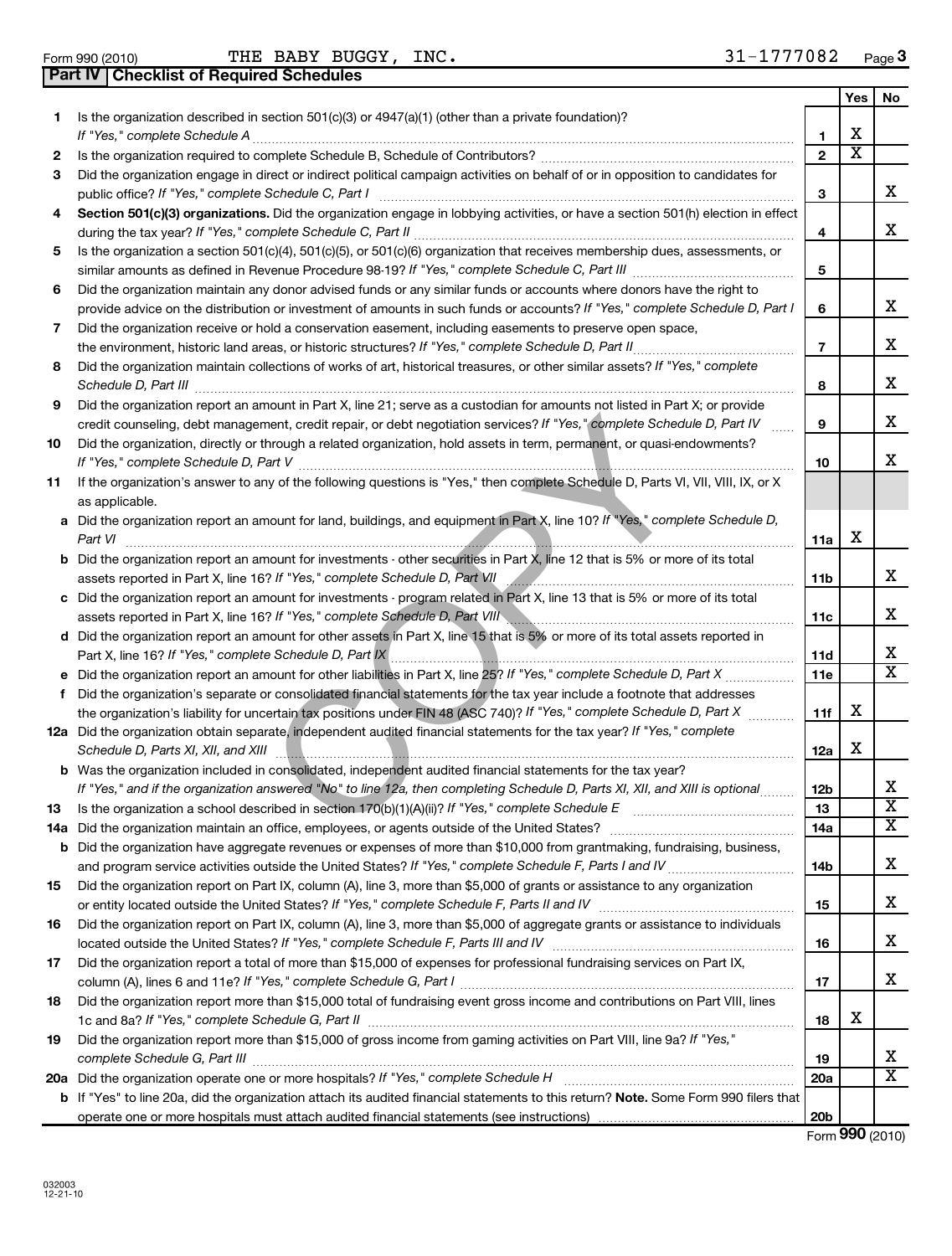**37**

|    | 31-1777082<br>THE BABY BUGGY, INC.<br>Form 990 (2010)                                                                                                                                                |                 |                         | Page 4                  |
|----|------------------------------------------------------------------------------------------------------------------------------------------------------------------------------------------------------|-----------------|-------------------------|-------------------------|
|    | Part IV   Checklist of Required Schedules (continued)                                                                                                                                                |                 |                         |                         |
|    |                                                                                                                                                                                                      |                 | Yes                     | <b>No</b>               |
| 21 | Did the organization report more than \$5,000 of grants and other assistance to governments and organizations in the                                                                                 |                 |                         |                         |
|    |                                                                                                                                                                                                      | 21              | X                       |                         |
| 22 | Did the organization report more than \$5,000 of grants and other assistance to individuals in the United States on Part IX,                                                                         |                 |                         |                         |
|    | column (A), line 2? If "Yes," complete Schedule I, Parts I and III                                                                                                                                   | 22              |                         | X                       |
| 23 | Did the organization answer "Yes" to Part VII, Section A, line 3, 4, or 5 about compensation of the organization's current                                                                           |                 |                         |                         |
|    | and former officers, directors, trustees, key employees, and highest compensated employees? If "Yes," complete                                                                                       |                 |                         |                         |
|    | Schedule J                                                                                                                                                                                           | 23              | X                       |                         |
|    | 24a Did the organization have a tax-exempt bond issue with an outstanding principal amount of more than \$100,000 as of the                                                                          |                 |                         |                         |
|    | last day of the year, that was issued after December 31, 2002? If "Yes," answer lines 24b through 24d and complete                                                                                   |                 |                         |                         |
|    | Schedule K. If "No", go to line 25                                                                                                                                                                   | 24a             |                         | X                       |
| b  | Did the organization invest any proceeds of tax-exempt bonds beyond a temporary period exception?                                                                                                    | 24b             |                         |                         |
| c  | Did the organization maintain an escrow account other than a refunding escrow at any time during the year to defease                                                                                 |                 |                         |                         |
|    |                                                                                                                                                                                                      | 24c             |                         |                         |
|    |                                                                                                                                                                                                      | 24d             |                         |                         |
|    | 25a Section 501(c)(3) and 501(c)(4) organizations. Did the organization engage in an excess benefit transaction with a<br>disqualified person during the year? If "Yes," complete Schedule L, Part I | 25a             |                         | X                       |
| b  | Is the organization aware that it engaged in an excess benefit transaction with a disqualified person in a prior year, and                                                                           |                 |                         |                         |
|    | that the transaction has not been reported on any of the organization's prior Forms 990 or 990-EZ? If "Yes," complete                                                                                |                 |                         |                         |
|    | Schedule L, Part I                                                                                                                                                                                   | 25 <sub>b</sub> |                         | X                       |
| 26 | Was a loan to or by a current or former officer, director, trustee, key employee, highly compensated employee, or disqualified                                                                       |                 |                         |                         |
|    | person outstanding as of the end of the organization's tax year? If "Yes," complete Schedule L, Part II                                                                                              | 26              |                         | X                       |
| 27 | Did the organization provide a grant or other assistance to an officer, director, trustee, key employee, substantial                                                                                 |                 |                         |                         |
|    | contributor, or a grant selection committee member, or to a person related to such an individual? If "Yes," complete                                                                                 | 27              |                         | х                       |
| 28 | Was the organization a party to a business transaction with one of the following parties (see Schedule L, Part IV                                                                                    |                 |                         |                         |
|    | instructions for applicable filing thresholds, conditions, and exceptions):                                                                                                                          |                 |                         |                         |
| а  | A current or former officer, director, trustee, or key employee? If "Yes," complete Schedule L, Part IV                                                                                              | 28a             |                         | х                       |
| b  | A family member of a current or former officer, director, trustee, or key employee? If "Yes," complete Schedule L, Part IV                                                                           | 28b             |                         | $\overline{\mathbf{X}}$ |
| с  | An entity of which a current or former officer, director, trustee, or key employee (or a family member thereof) was an officer,                                                                      |                 |                         |                         |
|    | director, trustee, or direct or indirect owner? If "Yes," complete Schedule L, Part IV                                                                                                               | 28c             |                         | X                       |
| 29 |                                                                                                                                                                                                      | 29              | $\overline{\mathbf{x}}$ |                         |
| 30 | Did the organization receive contributions of art, historical treasures, or other similar assets, or qualified conservation                                                                          |                 |                         |                         |
|    |                                                                                                                                                                                                      | 30              |                         | X                       |
| 31 | Did the organization liquidate, terminate, or dissolve and cease operations?                                                                                                                         |                 |                         |                         |
|    | If "Yes," complete Schedule N, Part I                                                                                                                                                                | -31             |                         | х                       |
| 32 | Did the organization sell, exchange, dispose of, or transfer more than 25% of its net assets? If "Yes," complete                                                                                     |                 |                         |                         |
|    | Schedule N, Part II                                                                                                                                                                                  | 32              |                         | x                       |
| 33 | Did the organization own 100% of an entity disregarded as separate from the organization under Regulations                                                                                           |                 |                         |                         |
|    |                                                                                                                                                                                                      | 33              |                         | x                       |
| 34 | Was the organization related to any tax-exempt or taxable entity?                                                                                                                                    |                 |                         |                         |
|    |                                                                                                                                                                                                      | 34              |                         | x                       |
| 35 |                                                                                                                                                                                                      | 35              |                         | $\overline{\mathbf{x}}$ |
| a  | Did the organization receive any payment from or engage in any transaction with a controlled entity within the meaning of                                                                            |                 |                         |                         |
|    | $\Box$ Yes $\mathsf{\perp} \mathtt{X}$ No                                                                                                                                                            |                 |                         |                         |
| 36 | Section 501(c)(3) organizations. Did the organization make any transfers to an exempt non-charitable related organization?                                                                           |                 |                         |                         |
|    | If "Yes," complete Schedule R, Part V, line 2                                                                                                                                                        | 36              |                         | x                       |
|    |                                                                                                                                                                                                      |                 |                         |                         |

**38 Note.**  All Form 990 filers are required to complete Schedule O and that is treated as a partnership for federal income tax purposes? If "Yes," complete Schedule R, Part VI medi Did the organization complete Schedule O and provide explanations in Schedule O for Part VI, lines 11 and 19?

Did the organization conduct more than 5% of its activities through an entity that is not a related organization

Form (2010) **990** X

X

**37**

**38**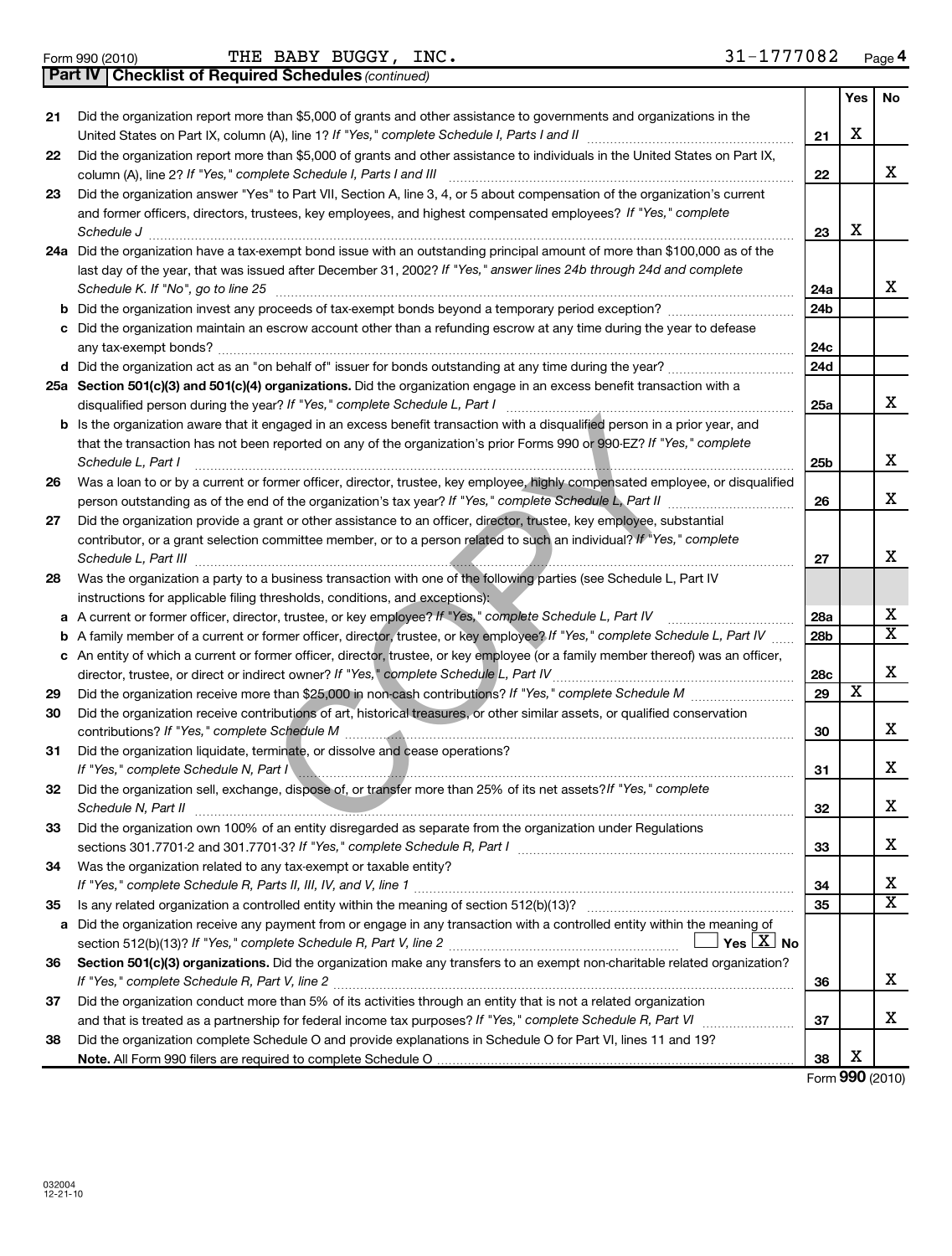|        | THE BABY BUGGY, INC.<br>Form 990 (2010)                                                                                                                     | 31-1777082     |                |                       | Page 5                  |
|--------|-------------------------------------------------------------------------------------------------------------------------------------------------------------|----------------|----------------|-----------------------|-------------------------|
| Part V | <b>Statements Regarding Other IRS Filings and Tax Compliance</b>                                                                                            |                |                |                       |                         |
|        | Check if Schedule O contains a response to any question in this Part V                                                                                      |                |                |                       |                         |
|        |                                                                                                                                                             |                |                | Yes                   | No                      |
|        | 1a Enter the number reported in Box 3 of Form 1096. Enter -0- if not applicable                                                                             | 1a             |                |                       |                         |
|        | <b>b</b> Enter the number of Forms W-2G included in line 1a. Enter -0- if not applicable                                                                    | 1 <sub>b</sub> |                |                       |                         |
|        | Did the organization comply with backup withholding rules for reportable payments to vendors and reportable gaming                                          |                |                |                       |                         |
|        |                                                                                                                                                             |                | 1c             | х                     |                         |
|        | 2a Enter the number of employees reported on Form W-3, Transmittal of Wage and Tax Statements,                                                              |                |                |                       |                         |
|        | filed for the calendar year ending with or within the year covered by this return <i>manumumumum</i>                                                        | 20<br>2a       |                |                       |                         |
|        |                                                                                                                                                             |                | 2b             | х                     |                         |
|        | Note. If the sum of lines 1a and 2a is greater than 250, you may be required to e-file. (see instructions)                                                  |                |                |                       |                         |
|        | 3a Did the organization have unrelated business gross income of \$1,000 or more during the year?                                                            |                | За             |                       | X.                      |
|        | <b>b</b> If "Yes," has it filed a Form 990-T for this year? If "No," provide an explanation in Schedule O                                                   |                | 3b             |                       |                         |
|        | 4a At any time during the calendar year, did the organization have an interest in, or a signature or other authority over, a                                |                |                |                       |                         |
|        | financial account in a foreign country (such as a bank account, securities account, or other financial account)?                                            |                | 4a             |                       | х                       |
|        | <b>b</b> If "Yes," enter the name of the foreign country: $\blacktriangleright$                                                                             |                |                |                       |                         |
|        | See instructions for filing requirements for Form TD F 90-22.1, Report of Foreign Bank and Financial Accounts.                                              |                |                |                       |                         |
|        |                                                                                                                                                             |                | 5a             |                       | х                       |
|        |                                                                                                                                                             |                | 5 <sub>b</sub> |                       | $\overline{\mathtt{x}}$ |
|        |                                                                                                                                                             |                | 5c             |                       |                         |
|        | 6a Does the organization have annual gross receipts that are normally greater than \$100,000, and did the organization solicit                              |                |                |                       |                         |
|        |                                                                                                                                                             |                | 6a             |                       | x                       |
|        | b If "Yes," did the organization include with every solicitation an express statement that such contributions or gifts                                      |                |                |                       |                         |
|        |                                                                                                                                                             |                | 6b             |                       |                         |
| 7      | Organizations that may receive deductible contributions under section 170(c).                                                                               |                |                |                       |                         |
| a      | Did the organization receive a payment in excess of \$75 made partly as a contribution and partly for goods and services provided to the payor?             |                | 7a             | х                     |                         |
|        |                                                                                                                                                             |                | 7b             | $\overline{\text{x}}$ |                         |
|        | c Did the organization sell, exchange, or otherwise dispose of tangible personal property for which it was required                                         |                |                |                       |                         |
|        |                                                                                                                                                             |                | 7c             |                       | x                       |
|        | d If "Yes," indicate the number of Forms 8282 filed during the year manufactured in the second of the number                                                | 7d             |                |                       |                         |
|        | e Did the organization receive any funds, directly or indirectly, to pay premiums on a personal benefit contract?                                           |                | 7е             |                       |                         |
| Ť.     |                                                                                                                                                             |                | 7f             |                       |                         |
| g      | If the organization received a contribution of qualified intellectual property, did the organization file Form 8899 as required?                            |                | 7g             |                       |                         |
|        | h If the organization received a contribution of cars, boats, airplanes, or other vehicles, did the organization file a Form 1098-C?                        |                | 7h             |                       |                         |
| 8      | Sponsoring organizations maintaining donor advised funds and section $509(a)(3)$ supporting organizations. Did the supporting                               |                |                |                       |                         |
|        | organization, or a donor advised fund maintained by a sponsoring organization, have excess business holdings at any time during the year?                   |                | 8              |                       |                         |
| 9      | Sponsoring organizations maintaining donor advised funds.                                                                                                   |                |                |                       |                         |
| а      |                                                                                                                                                             |                | 9а             |                       |                         |
| b      |                                                                                                                                                             |                | 9b             |                       |                         |
| 10     | Section 501(c)(7) organizations. Enter:                                                                                                                     |                |                |                       |                         |
| а      | Initiation fees and capital contributions included on Part VIII, line 12 <i>manual controllers</i> and capital contributions included on Part VIII, line 12 | 10a            |                |                       |                         |
| b      | Gross receipts, included on Form 990, Part VIII, line 12, for public use of club facilities                                                                 | 10b            |                |                       |                         |
| 11     | Section 501(c)(12) organizations. Enter:                                                                                                                    |                |                |                       |                         |
|        |                                                                                                                                                             | 11a            |                |                       |                         |
|        | b Gross income from other sources (Do not net amounts due or paid to other sources against                                                                  |                |                |                       |                         |
|        | amounts due or received from them.)                                                                                                                         | 11b            |                |                       |                         |
|        | 12a Section 4947(a)(1) non-exempt charitable trusts. Is the organization filing Form 990 in lieu of Form 1041?                                              |                | 12a            |                       |                         |
|        | <b>b</b> If "Yes," enter the amount of tax-exempt interest received or accrued during the year                                                              | 12b            |                |                       |                         |
| 13     | Section 501(c)(29) qualified nonprofit health insurance issuers.                                                                                            |                |                |                       |                         |
|        | a Is the organization licensed to issue qualified health plans in more than one state?                                                                      |                | 13a            |                       |                         |
|        | Note. See the instructions for additional information the organization must report on Schedule O.                                                           |                |                |                       |                         |
|        | <b>b</b> Enter the amount of reserves the organization is required to maintain by the states in which the                                                   |                |                |                       |                         |
|        |                                                                                                                                                             | 13b            |                |                       |                         |
|        |                                                                                                                                                             | 13с            |                |                       |                         |
|        |                                                                                                                                                             |                | <b>14a</b>     |                       | х                       |
|        |                                                                                                                                                             |                | 14b            |                       |                         |

|  |  | Form 990 (2010) |
|--|--|-----------------|
|--|--|-----------------|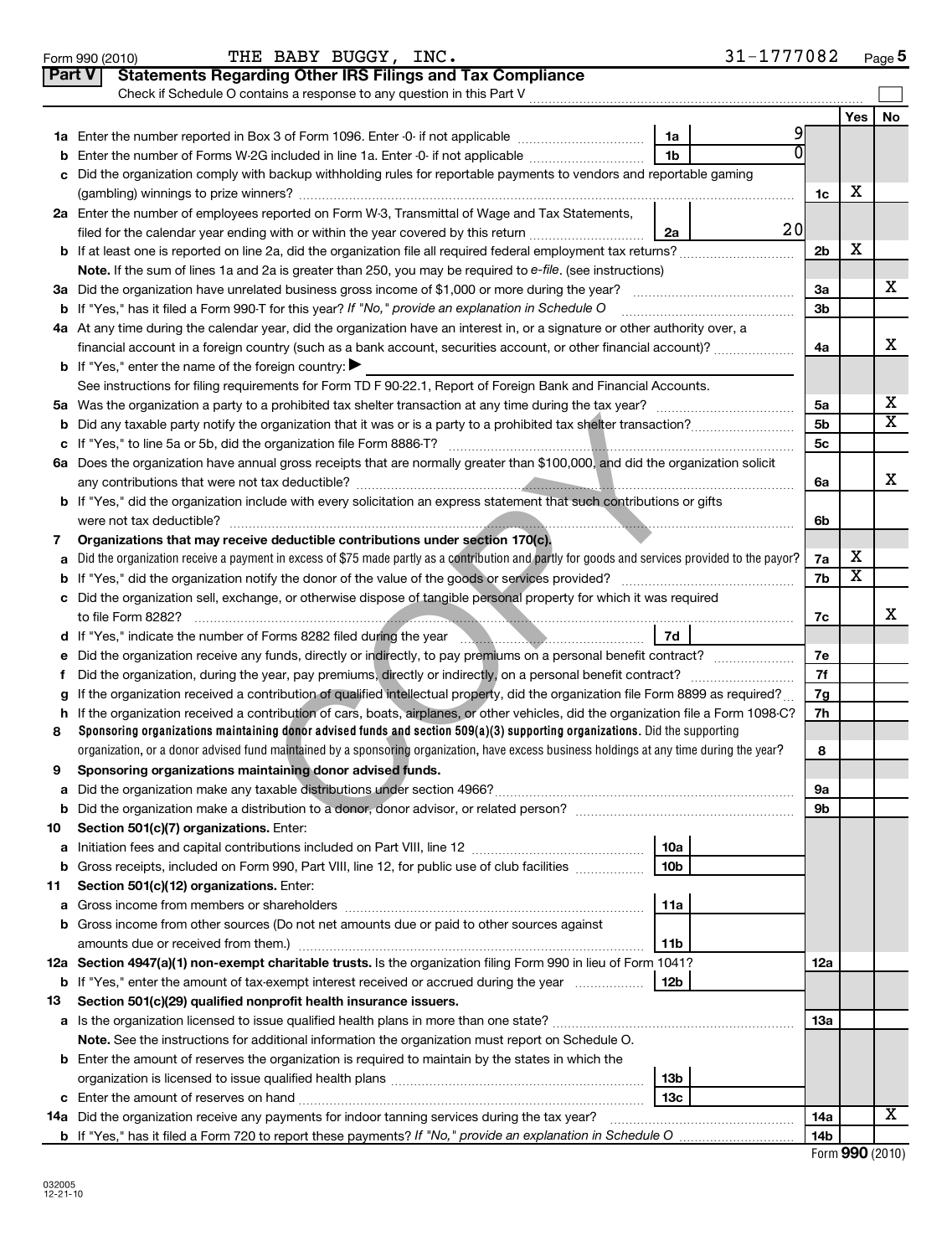# **a** Form 990 (2010) BUGGY, INC. 3 $1\text{--}1777\text{082}$  Page Check if Schedule O contains a response to any question in this Part VI Enter the number of voting members of the governing body at the end of the tax year **Section A. Governing Body and Management**

| 1a | Enter the number of voting members of the governing body at the end of the tax year<br>1a                                            | 18              |                         |    |
|----|--------------------------------------------------------------------------------------------------------------------------------------|-----------------|-------------------------|----|
| b  | 1 <sub>b</sub><br>Enter the number of voting members included in line 1a, above, who are independent                                 | $\overline{18}$ |                         |    |
| 2  | Did any officer, director, trustee, or key employee have a family relationship or a business relationship with any other             |                 |                         |    |
|    |                                                                                                                                      | $\mathbf{2}$    | х                       |    |
| 3  | Did the organization delegate control over management duties customarily performed by or under the direct supervision                |                 |                         |    |
|    |                                                                                                                                      | З               |                         | X  |
| 4  | Did the organization make any significant changes to its governing documents since the prior Form 990 was filed?                     | 4               | $\overline{\mathbf{x}}$ |    |
| 5  |                                                                                                                                      | 5               |                         | X  |
| 6  |                                                                                                                                      |                 | $\overline{\textbf{x}}$ |    |
|    | 7a Does the organization have members, stockholders, or other persons who may elect one or more members of the                       |                 |                         |    |
|    | governing body? <b>www.community.community.community.community.community.community.community.community.community.com</b>             | 7a              | х                       |    |
|    |                                                                                                                                      | 7b              | $\overline{\mathbf{x}}$ |    |
| 8  | Did the organization contemporaneously document the meetings held or written actions undertaken during the year                      |                 |                         |    |
|    | by the following:                                                                                                                    |                 |                         |    |
|    |                                                                                                                                      | 8а              | х                       |    |
| b  |                                                                                                                                      | 8b              | $\overline{\textbf{x}}$ |    |
| 9  | Is there any officer, director, trustee, or key employee listed in Part VII, Section A, who cannot be reached at the                 |                 |                         |    |
|    | organization's mailing address? If "Yes," provide the names and addresses in Schedule O                                              | 9               |                         | X  |
|    | <b>Section B. Policies</b> (This Section B requests information about policies not required by the Internal Revenue Code.)           |                 |                         |    |
|    |                                                                                                                                      |                 | Yes                     | No |
|    |                                                                                                                                      | 10a             |                         | x  |
|    |                                                                                                                                      |                 |                         |    |
|    | <b>b</b> If "Yes," does the organization have written policies and procedures governing the activities of such chapters, affiliates, |                 |                         |    |
|    | and branches to ensure their operations are consistent with those of the organization?                                               | 10b             |                         |    |
|    | 11a Has the organization provided a copy of this Form 990 to all members of its governing body before filing the form?               | 11a             | $\overline{\textbf{x}}$ |    |
| b  | Describe in Schedule O the process, if any, used by the organization to review this Form 990.                                        |                 |                         |    |
|    |                                                                                                                                      | 12a             | х                       |    |
|    | <b>b</b> Are officers, directors or trustees, and key employees required to disclose annually interests that could give rise         |                 |                         |    |
|    | to conflicts?                                                                                                                        | 12b             | х                       |    |
|    | Does the organization regularly and consistently monitor and enforce compliance with the policy? If "Yes," describe                  |                 |                         |    |
|    | in Schedule O how this is done                                                                                                       | 12c             | х                       |    |
| 13 | Does the organization have a written whistleblower policy?                                                                           | 13              | $\overline{\textbf{x}}$ |    |
| 14 | Does the organization have a written document retention and destruction policy?                                                      | 14              | $\overline{\textbf{x}}$ |    |
| 15 | Did the process for determining compensation of the following persons include a review and approval by independent                   |                 |                         |    |
|    | persons, comparability data, and contemporaneous substantiation of the deliberation and decision?                                    |                 |                         |    |
| а  | The organization's CEO, Executive Director, or top management official                                                               | 15a             | х                       |    |
|    | If "Yes" to line 15a or 15b, describe the process in Schedule O. (See instructions.)                                                 | 15b             | $\overline{\textbf{x}}$ |    |

| 16a Did the organization invest in, contribute assets to, or participate in a joint venture or similar arrangement with a              |
|----------------------------------------------------------------------------------------------------------------------------------------|
| taxable entity during the year?                                                                                                        |
| <b>b</b> If "Yes," has the organization adopted a written policy or procedure requiring the organization to evaluate its participation |

| <b>Section C. Disclosure</b>                                                                                                         |            |
|--------------------------------------------------------------------------------------------------------------------------------------|------------|
| exempt status with respect to such arrangements?                                                                                     | <b>16b</b> |
| in joint venture arrangements under applicable federal tax law, and taken steps to safeguard the organization's                      |            |
| <b>D</b> IT YES. THIS the organization adopted a whiten policy of procedure redulting the organization to evaluate its participation |            |

### **Section C. Disclosure**

- **17** List the states with which a copy of this Form 990 is required to be filed  $\blacktriangleright$ NY ,  $\rm AL$  ,  $\rm AK$  ,  $\rm AZ$  ,  $\rm AR$  ,  $\rm CA$  ,  $\rm CO$  ,  $\rm CT$  ,  $\rm DE$  ,  $\rm FL$  ,  $\rm GA$  ,  $\rm ID$
- **18** Section 6104 requires an organization to make its Forms 1023 (or 1024 if applicable), 990, and 990-T (501(c)(3)s only) available for public inspection. Indicate how you make these available. Check all that apply.
	- $\boxed{\textbf{X}}$  Own website  $\boxed{\textbf{X}}$  Another's website  $\boxed{\textbf{X}}$  Upon request
- **19** Describe in Schedule O whether (and if so, how), the organization makes its governing documents, conflict of interest policy, and financial statements available to the public.
- **20** State the name, physical address, and telephone number of the person who possesses the books and records of the organization:  $\blacktriangleright$ <br>KATHERINE SNIDER, EXECUTIVE DIRECTOR -  $212-736-1777$ KATHERINE SNIDER, EXECUTIVE DIRECTOR -

**16a**

X

**Part VI** Governance, Management, and Disclosure For each "Yes" response to lines 2 through 7b below, and for a "No" response *to line 8a, 8b, or 10b below, describe the circumstances, processes, or changes in Schedule O. See instructions.*

 $\lfloor x \rfloor$ 

Yes | No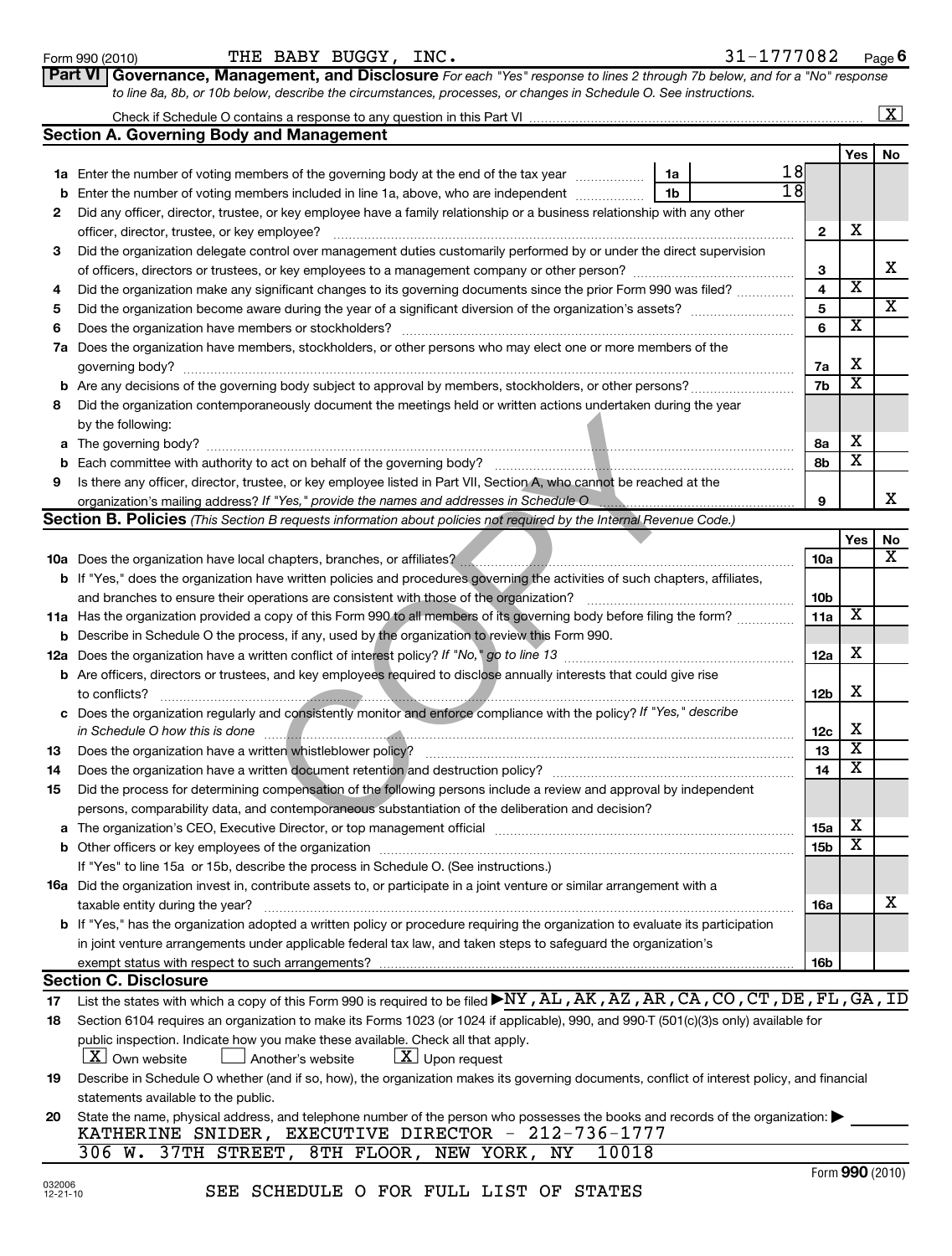| Part VII Compensation of Officers, Directors, Trustees, Key Employees, Highest Compensated                                                                        |  |
|-------------------------------------------------------------------------------------------------------------------------------------------------------------------|--|
| <b>Employees, and Independent Contractors</b>                                                                                                                     |  |
| Check if Schedule O contains a response to any question in this Part VII                                                                                          |  |
| Section A. Officers, Directors, Trustees, Key Employees, and Highest Compensated Employees                                                                        |  |
| $\bullet$ Complete this table for all persons required to be listed. Depart compensation for the calendar vear anding with or within the organization's tax vear. |  |

**1a**  Complete this table for all persons required to be listed. Report compensation for the calendar year ending with or within the organization's tax year.

**•** List all of the organization's current officers, directors, trustees (whether individuals or organizations), regardless of amount of compensation. Enter -0- in columns (D), (E), and (F) if no compensation was paid.

**•** List all of the organization's **current** key employees, if any. See instructions for definition of "key employee."

 $\bullet$  List the organization's five  $\tt current$  highest compensated employees (other than an officer, director, trustee, or key employee) who received reportable compensation (Box 5 of Form W-2 and/or Box 7 of Form 1099-MISC) of more than \$100,000 from the organization and any related organizations .

 $\bullet$  List all of the organization's former officers, key employees, and highest compensated employees who received more than \$100,000 of reportable compensation from the organization and any related organizations.

**•** List all of the organization's former directors or trustees that received, in the capacity as a former director or trustee of the organization, more than \$10,000 of reportable compensation from the organization and any related organizations.

List persons in the following order: individual trustees or directors; institutional trustees; officers; key employees; highest compensated employees; and former such persons.

Check this box if neither the organization nor any related organization compensated any current officer, director, or trustee.  $\pm$ 

| (A)                       | (B)                                                                                          |                                |                       | (C)                               |              |                                 |        | (D)                                                            | (E)                                                              | (F)                                                                                            |
|---------------------------|----------------------------------------------------------------------------------------------|--------------------------------|-----------------------|-----------------------------------|--------------|---------------------------------|--------|----------------------------------------------------------------|------------------------------------------------------------------|------------------------------------------------------------------------------------------------|
| Name and Title            | Average                                                                                      |                                |                       | Position                          |              |                                 |        | Reportable                                                     | Reportable                                                       | Estimated                                                                                      |
|                           | hours per<br>week<br>(describe<br>hours for<br>related<br>organizations<br>in Schedule<br>O) | Individual trustee or director | Institutional trustee | (check all that apply)<br>Officer | Key employee | Highest compensated<br>employee | Former | compensation<br>from<br>the<br>organization<br>(W-2/1099-MISC) | compensation<br>from related<br>organizations<br>(W-2/1099-MISC) | amount of<br>other<br>compensation<br>from the<br>organization<br>and related<br>organizations |
| <b>JESSICA SEINFELD</b>   |                                                                                              |                                |                       |                                   |              |                                 |        |                                                                |                                                                  |                                                                                                |
| <b>BOARD PRESIDENT</b>    | 15.00                                                                                        | $\mathbf X$                    |                       |                                   |              |                                 |        | 0.                                                             | 0.                                                               | $\mathbf 0$ .                                                                                  |
| <b>JANE ROSS</b>          |                                                                                              |                                |                       |                                   |              |                                 |        |                                                                |                                                                  |                                                                                                |
| DIRECTOR, TREASURER       | 2.00                                                                                         | X                              |                       |                                   |              |                                 |        | 0.                                                             | 0.                                                               | $\mathbf 0$ .                                                                                  |
| <b>JENNIFER FRANKLIN</b>  |                                                                                              |                                |                       |                                   |              |                                 |        |                                                                |                                                                  |                                                                                                |
| DIRECTOR, SECRETARY       | 2.00                                                                                         | $\mathbf X$                    |                       |                                   |              |                                 |        | 0.                                                             | 0.                                                               | $\mathbf 0$ .                                                                                  |
| LIZ ROBBINS               |                                                                                              |                                |                       |                                   |              |                                 |        |                                                                |                                                                  |                                                                                                |
| <b>DIRECTOR</b>           | 2.00                                                                                         | X                              |                       |                                   |              |                                 |        | 0.                                                             | 0.                                                               | $\mathbf 0$ .                                                                                  |
| SARAH KIRSHBAUM LEVY      |                                                                                              |                                |                       |                                   |              |                                 |        |                                                                |                                                                  |                                                                                                |
| <b>DIRECTOR</b>           | 2.00                                                                                         | Ιx                             |                       |                                   |              |                                 |        | 0.                                                             | 0.                                                               | $\mathbf 0$ .                                                                                  |
| STEPHANIE WINSTON WOLKOFF |                                                                                              |                                |                       |                                   |              |                                 |        |                                                                |                                                                  |                                                                                                |
| <b>DIRECTOR</b>           | 2.00                                                                                         | $\mathbf{X}$                   |                       |                                   |              |                                 |        | $\mathbf 0$ .                                                  | 0.                                                               | $\mathbf 0$ .                                                                                  |
| ARI SHALAM                |                                                                                              |                                |                       |                                   |              |                                 |        |                                                                |                                                                  |                                                                                                |
| <b>DIRECTOR</b>           | 2.00                                                                                         | $\mathbf x$                    |                       |                                   |              |                                 |        | $\mathbf 0$ .                                                  | 0.                                                               | $\mathbf 0$ .                                                                                  |
| ERICA REID                |                                                                                              |                                |                       |                                   |              |                                 |        |                                                                |                                                                  |                                                                                                |
| <b>DIRECTOR</b>           | 2.00                                                                                         | X                              |                       |                                   |              |                                 |        | 0.                                                             | 0.                                                               | $\mathbf 0$ .                                                                                  |
| DANIELLE DEVINE           |                                                                                              |                                |                       |                                   |              |                                 |        |                                                                |                                                                  |                                                                                                |
| <b>DIRECTOR</b>           | 2.00                                                                                         | $\mathbf X$                    |                       |                                   |              |                                 |        | 0.                                                             | 0.                                                               | $\mathbf 0$ .                                                                                  |
| CARLO BRONZINI VENDER     |                                                                                              |                                |                       |                                   |              |                                 |        |                                                                |                                                                  |                                                                                                |
| <b>DIRECTOR</b>           | 2.00                                                                                         | X                              |                       |                                   |              |                                 |        | $\mathbf 0$ .                                                  | 0.                                                               | $\mathbf 0$ .                                                                                  |
| MICHAEL TIEDEMANN         |                                                                                              |                                |                       |                                   |              |                                 |        |                                                                |                                                                  |                                                                                                |
| <b>DIRECTOR</b>           | 2.00                                                                                         | $\mathbf X$                    |                       |                                   |              |                                 |        | $\mathbf 0$ .                                                  | 0.                                                               | $\mathbf 0$ .                                                                                  |
| ALI WENTWORTH             |                                                                                              |                                |                       |                                   |              |                                 |        |                                                                |                                                                  |                                                                                                |
| <b>DIRECTOR</b>           | 2.00                                                                                         | X                              |                       |                                   |              |                                 |        | $\mathbf 0$ .                                                  | 0.                                                               | $\mathbf 0$ .                                                                                  |
| ALI WING                  |                                                                                              |                                |                       |                                   |              |                                 |        |                                                                |                                                                  |                                                                                                |
| <b>DIRECTOR</b>           | 2.00                                                                                         | $\mathbf X$                    |                       |                                   |              |                                 |        | 0.                                                             | 0.                                                               | $\mathbf 0$ .                                                                                  |
| <b>JENNIFER JAMES</b>     |                                                                                              |                                |                       |                                   |              |                                 |        |                                                                |                                                                  |                                                                                                |
| <b>DIRECTOR</b>           | 2.00                                                                                         | X                              |                       |                                   |              |                                 |        | $\mathbf 0$ .                                                  | 0.                                                               | $\mathbf 0$ .                                                                                  |
| <b>JENNIFER CARLSTON</b>  |                                                                                              |                                |                       |                                   |              |                                 |        |                                                                |                                                                  |                                                                                                |
| <b>DIRECTOR</b>           | 2.00                                                                                         | X                              |                       |                                   |              |                                 |        | $\mathbf 0$ .                                                  | $\mathbf 0$                                                      | $\mathbf 0$ .                                                                                  |
| CLAUDIA FLEMING BITAR     |                                                                                              |                                |                       |                                   |              |                                 |        |                                                                |                                                                  |                                                                                                |
| <b>DIRECTOR</b>           | 2.00                                                                                         | X                              |                       |                                   |              |                                 |        | $\mathbf 0$ .                                                  | $\mathbf 0$                                                      | $\mathbf 0$ .                                                                                  |
| STEFANI GREENFIELD        |                                                                                              |                                |                       |                                   |              |                                 |        |                                                                |                                                                  |                                                                                                |
| <b>DIRECTOR</b>           | 2.00                                                                                         | $\mathbf x$                    |                       |                                   |              |                                 |        | 0.                                                             | 0.                                                               | $\mathbf 0$ .                                                                                  |

032007 12-21-10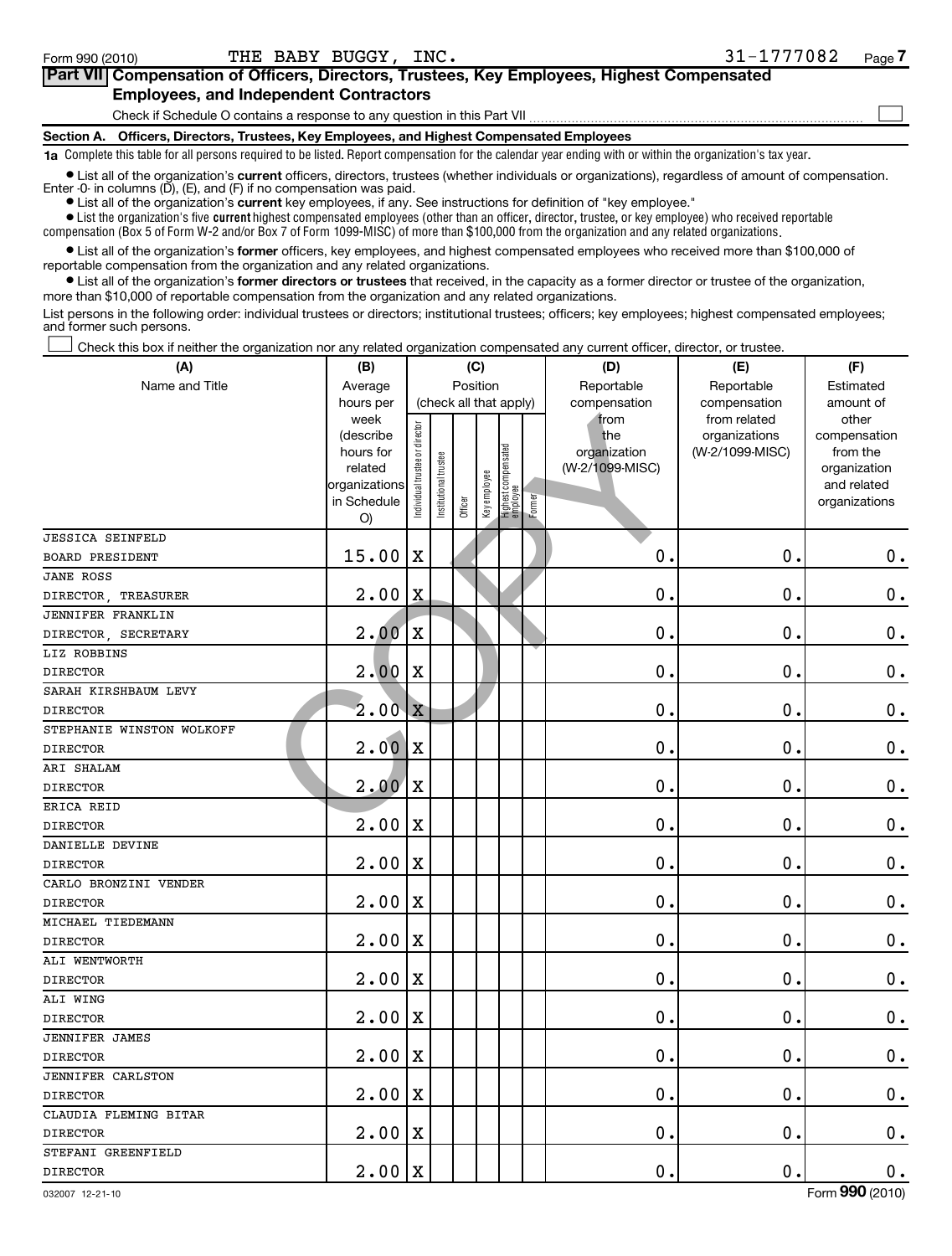| Form 990 (2010)     | THE BABY BUGGY, | INC.                                                                                        |              | 31-1777082   | Page      |
|---------------------|-----------------|---------------------------------------------------------------------------------------------|--------------|--------------|-----------|
| Part VII Section A. |                 | Officers, Directors, Trustees, Key Employees, and Highest Compensated Employees (continued) |              |              |           |
| (A)                 | (B)             | (C)                                                                                         | (D)          | (E)          |           |
| Name and title      | Average         | Position                                                                                    | Reportable   | Reportable   | Estimated |
|                     | hours per       | (check all that apply)                                                                      | compensation | compensation | amount of |
|                     | week            |                                                                                             | from         | from related | nthar     |

| 31-1777082 | Page $\bm{8}$ |
|------------|---------------|
|------------|---------------|

|              | Part VII Section A. Officers, Directors, Trustees, Key Employees, and Highest Compensated Employees (continued)                                                       |                              |                                |                        |         |              |                                 |        |                         |                               |                  |         |                       |                  |
|--------------|-----------------------------------------------------------------------------------------------------------------------------------------------------------------------|------------------------------|--------------------------------|------------------------|---------|--------------|---------------------------------|--------|-------------------------|-------------------------------|------------------|---------|-----------------------|------------------|
|              | (A)                                                                                                                                                                   | (B)                          |                                |                        |         | (C)          |                                 |        | (D)                     | (E)                           |                  |         | (F)                   |                  |
|              | Name and title                                                                                                                                                        | Average                      |                                |                        |         | Position     |                                 |        | Reportable              | Reportable                    |                  |         | Estimated             |                  |
|              |                                                                                                                                                                       | hours per<br>week            |                                | (check all that apply) |         |              |                                 |        | compensation            | compensation                  |                  |         | amount of             |                  |
|              |                                                                                                                                                                       | (describe                    |                                |                        |         |              |                                 |        | from<br>the             | from related<br>organizations |                  |         | other<br>compensation |                  |
|              |                                                                                                                                                                       | hours for                    | Individual trustee or director |                        |         |              |                                 |        | organization            | (W-2/1099-MISC)               |                  |         | from the              |                  |
|              |                                                                                                                                                                       | related                      |                                | nstitutional trustee   |         |              |                                 |        | (W-2/1099-MISC)         |                               |                  |         | organization          |                  |
|              |                                                                                                                                                                       | organizations<br>in Schedule |                                |                        |         | key employee |                                 |        |                         |                               |                  |         | and related           |                  |
|              |                                                                                                                                                                       | O)                           |                                |                        | Officer |              | Highest compensated<br>employee | Former |                         |                               |                  |         | organizations         |                  |
|              | KATHERINE E. SNIDER                                                                                                                                                   |                              |                                |                        |         |              |                                 |        |                         |                               |                  |         |                       |                  |
|              | EXECUTIVE DIRECTOR                                                                                                                                                    | 40.00                        |                                |                        | X       |              |                                 |        | 145,852.                |                               | 0.               |         |                       | 18,445.          |
|              |                                                                                                                                                                       |                              |                                |                        |         |              |                                 |        |                         |                               |                  |         |                       |                  |
|              |                                                                                                                                                                       |                              |                                |                        |         |              |                                 |        |                         |                               |                  |         |                       |                  |
|              |                                                                                                                                                                       |                              |                                |                        |         |              |                                 |        |                         |                               |                  |         |                       |                  |
|              |                                                                                                                                                                       |                              |                                |                        |         |              |                                 |        |                         |                               |                  |         |                       |                  |
|              |                                                                                                                                                                       |                              |                                |                        |         |              |                                 |        |                         |                               |                  |         |                       |                  |
|              |                                                                                                                                                                       |                              |                                |                        |         |              |                                 |        |                         |                               |                  |         |                       |                  |
|              |                                                                                                                                                                       |                              |                                |                        |         |              |                                 |        |                         |                               |                  |         |                       |                  |
|              |                                                                                                                                                                       |                              |                                |                        |         |              |                                 |        |                         |                               |                  |         |                       |                  |
|              |                                                                                                                                                                       |                              |                                |                        |         |              |                                 |        |                         |                               |                  |         |                       |                  |
|              |                                                                                                                                                                       |                              |                                |                        |         |              |                                 |        |                         |                               |                  |         |                       |                  |
|              |                                                                                                                                                                       |                              |                                |                        |         |              |                                 |        |                         |                               |                  |         |                       |                  |
|              |                                                                                                                                                                       |                              |                                |                        |         |              |                                 |        |                         |                               |                  |         |                       |                  |
|              |                                                                                                                                                                       |                              |                                |                        |         |              |                                 |        |                         |                               |                  |         |                       |                  |
|              |                                                                                                                                                                       |                              |                                |                        |         |              |                                 |        |                         |                               |                  |         |                       |                  |
|              |                                                                                                                                                                       |                              |                                |                        |         |              |                                 |        | 145,852.                |                               | $\overline{0}$ . |         |                       | 18,445.          |
|              | 1b Sub-total                                                                                                                                                          |                              |                                |                        |         |              |                                 |        | 0.                      |                               | σ.               |         |                       | $\overline{0}$ . |
|              |                                                                                                                                                                       |                              |                                |                        |         |              |                                 |        | 145,852.                |                               | σ.               | 18,445. |                       |                  |
| $\mathbf{2}$ | Total number of individuals (including but not limited to those listed above) who received more than \$100,000 in reportable                                          |                              |                                |                        |         |              |                                 |        |                         |                               |                  |         |                       |                  |
|              | compensation from the organization $\blacktriangleright$                                                                                                              |                              |                                |                        |         |              |                                 |        |                         |                               |                  |         |                       |                  |
|              |                                                                                                                                                                       |                              |                                |                        |         |              |                                 |        |                         |                               |                  |         | Yes                   | No               |
| 3            | Did the organization list any former officer, director or trustee, key employee, or highest compensated employee on                                                   |                              |                                |                        |         |              |                                 |        |                         |                               |                  |         |                       |                  |
|              | line 1a? If "Yes," complete Schedule J for such individual                                                                                                            |                              |                                |                        |         |              |                                 |        |                         |                               |                  | 3       |                       | x                |
| 4            | For any individual listed on line 1a, is the sum of reportable compensation and other compensation from the organization                                              |                              |                                |                        |         |              |                                 |        |                         |                               |                  |         |                       |                  |
|              |                                                                                                                                                                       |                              |                                |                        |         |              |                                 |        |                         |                               |                  | 4       | X                     |                  |
| 5            | Did any person listed on line 1a receive or accrue compensation from any unrelated organization or individual for services                                            |                              |                                |                        |         |              |                                 |        |                         |                               |                  | 5       |                       | X                |
|              | <b>Section B. Independent Contractors</b>                                                                                                                             |                              |                                |                        |         |              |                                 |        |                         |                               |                  |         |                       |                  |
| 1.           | Complete this table for your five highest compensated independent contractors that received more than \$100,000 of compensation from                                  |                              |                                |                        |         |              |                                 |        |                         |                               |                  |         |                       |                  |
|              | <b>NONE</b><br>the organization.                                                                                                                                      |                              |                                |                        |         |              |                                 |        |                         |                               |                  |         |                       |                  |
|              | (A)                                                                                                                                                                   |                              |                                |                        |         |              |                                 |        | (B)                     |                               |                  |         | (C)                   |                  |
|              | Name and business address                                                                                                                                             |                              |                                |                        |         |              |                                 |        | Description of services |                               |                  |         | Compensation          |                  |
|              |                                                                                                                                                                       |                              |                                |                        |         |              |                                 |        |                         |                               |                  |         |                       |                  |
|              |                                                                                                                                                                       |                              |                                |                        |         |              |                                 |        |                         |                               |                  |         |                       |                  |
|              |                                                                                                                                                                       |                              |                                |                        |         |              |                                 |        |                         |                               |                  |         |                       |                  |
|              |                                                                                                                                                                       |                              |                                |                        |         |              |                                 |        |                         |                               |                  |         |                       |                  |
|              |                                                                                                                                                                       |                              |                                |                        |         |              |                                 |        |                         |                               |                  |         |                       |                  |
|              |                                                                                                                                                                       |                              |                                |                        |         |              |                                 |        |                         |                               |                  |         |                       |                  |
|              |                                                                                                                                                                       |                              |                                |                        |         |              |                                 |        |                         |                               |                  |         |                       |                  |
|              |                                                                                                                                                                       |                              |                                |                        |         |              |                                 |        |                         |                               |                  |         |                       |                  |
|              |                                                                                                                                                                       |                              |                                |                        |         |              |                                 |        |                         |                               |                  |         |                       |                  |
| 2            | Total number of independent contractors (including but not limited to those listed above) who received more than<br>\$100,000 in compensation from the organization > |                              |                                |                        |         |              | 0                               |        |                         |                               |                  |         |                       |                  |
|              |                                                                                                                                                                       |                              |                                |                        |         |              |                                 |        |                         |                               |                  |         |                       |                  |

\$100,000 in compensation from the organization  $\blacktriangleright$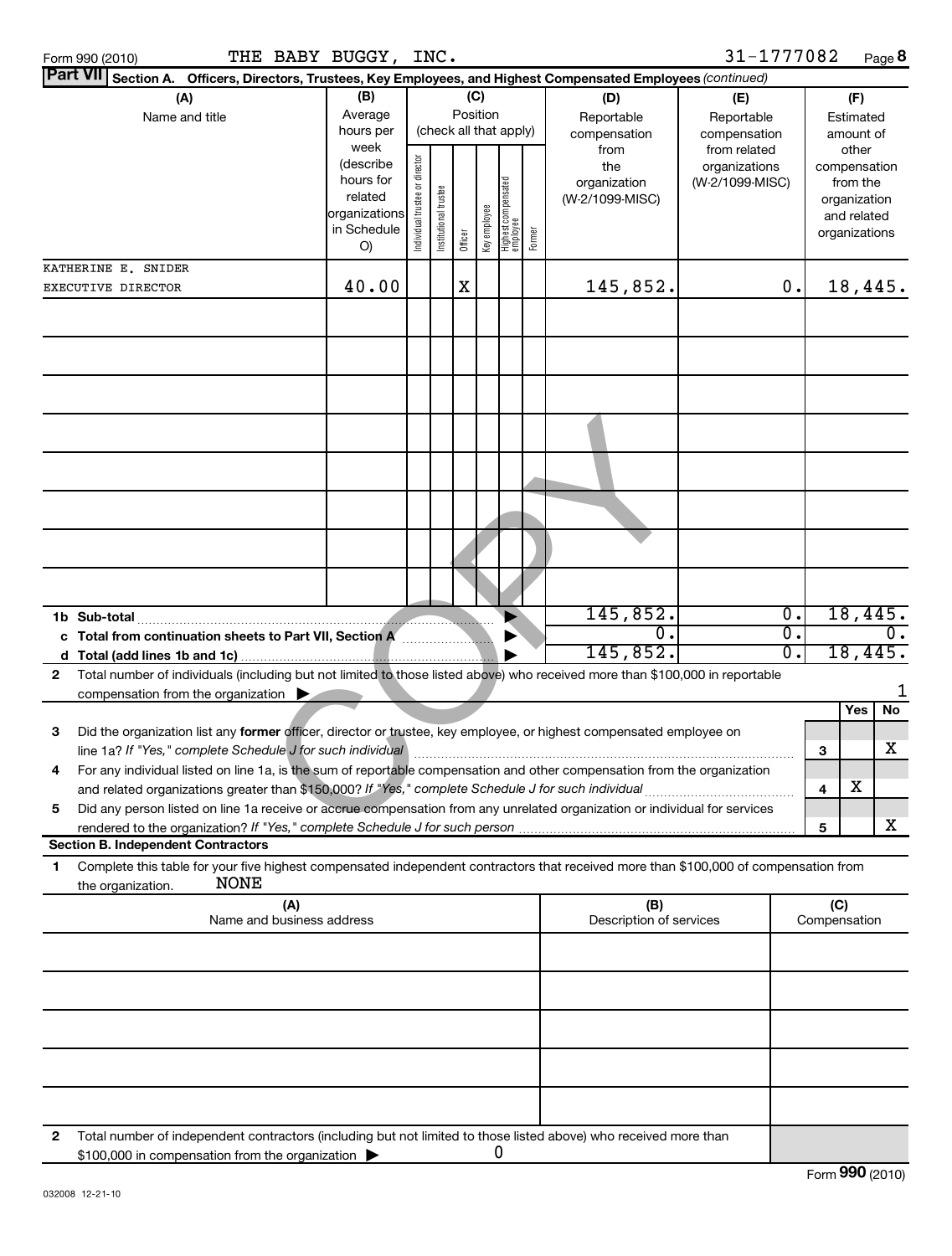| Form 990 (2010)                       |  | THE BAB |
|---------------------------------------|--|---------|
| <b>Part VIII Statement of Revenue</b> |  |         |

Form 990 (2010) Page THE BABY BUGGY, INC. 31-1777082

31-1777082 Page 9

|                                                           |                   |                                                                                                                                                                                                                                                                                                       |                                                                                                                       | (A)<br>Total revenue        | (B)<br>Related or<br>exempt function<br>revenue | (C)<br>Unrelated<br>business<br>revenue | (D)<br>Revenue<br>excluded from<br>tax under<br>sections 512,<br>513, or 514 |
|-----------------------------------------------------------|-------------------|-------------------------------------------------------------------------------------------------------------------------------------------------------------------------------------------------------------------------------------------------------------------------------------------------------|-----------------------------------------------------------------------------------------------------------------------|-----------------------------|-------------------------------------------------|-----------------------------------------|------------------------------------------------------------------------------|
| Contributions, gifts, grants<br>and other similar amounts | f                 | <b>1 a</b> Federated campaigns<br>.<br><b>b</b> Membership dues<br>c Fundraising events<br>d Related organizations<br>e Government grants (contributions)<br>All other contributions, gifts, grants, and<br>similar amounts not included above<br>g Noncash contributions included in lines 1a-1f: \$ | 1a<br>1 <sub>b</sub><br>539,699.<br>1c<br>1d<br>1e<br>$_{1f}$ 2,659,741.<br>1,970,311.                                | $\triangleright$ 3,199,440. |                                                 |                                         |                                                                              |
| Program Service<br>Revenue                                | 2a<br>b<br>с<br>d | <u> 1989 - Johann Stein, marwolaethau a bhann an t-Amhair an t-Amhair an t-Amhair an t-Amhair an t-Amhair an t-A</u><br>f All other program service revenue                                                                                                                                           | <b>Business Code</b>                                                                                                  |                             |                                                 |                                         |                                                                              |
|                                                           | 3<br>4<br>5       | Investment income (including dividends, interest, and<br>Income from investment of tax-exempt bond proceeds                                                                                                                                                                                           |                                                                                                                       | 90,625.<br>▶<br>▶           |                                                 |                                         | 90,625.                                                                      |
|                                                           |                   | 6 a Gross Rents<br><b>b</b> Less: rental expenses<br>c Rental income or (loss)                                                                                                                                                                                                                        | (i) Real<br>(ii) Personal                                                                                             |                             |                                                 |                                         |                                                                              |
|                                                           |                   | <b>7 a</b> Gross amount from sales of<br>assets other than inventory<br><b>b</b> Less: cost or other basis                                                                                                                                                                                            | (i) Securities<br>(ii) Other<br>319,693.                                                                              |                             |                                                 |                                         |                                                                              |
|                                                           |                   |                                                                                                                                                                                                                                                                                                       |                                                                                                                       | 17,813.<br>▶                |                                                 |                                         | 17,813.                                                                      |
| Ф<br>Other Revenu                                         |                   | 8 a Gross income from fundraising events (not<br>$539,699.$ of<br>including \$<br>contributions reported on line 1c). See                                                                                                                                                                             | $a$ 177, 516.<br>$b\sqrt{177,516}$ .                                                                                  |                             |                                                 |                                         |                                                                              |
|                                                           |                   | c Net income or (loss) from fundraising events                                                                                                                                                                                                                                                        |                                                                                                                       | 0.                          |                                                 |                                         |                                                                              |
|                                                           |                   | 9 a Gross income from gaming activities. See                                                                                                                                                                                                                                                          | b                                                                                                                     |                             |                                                 |                                         |                                                                              |
|                                                           |                   | c Net income or (loss) from gaming activities<br>10 a Gross sales of inventory, less returns<br><b>c</b> Net income or (loss) from sales of inventory                                                                                                                                                 | b                                                                                                                     |                             |                                                 |                                         |                                                                              |
|                                                           |                   | Miscellaneous Revenue                                                                                                                                                                                                                                                                                 | <b>Business Code</b>                                                                                                  |                             |                                                 |                                         |                                                                              |
|                                                           | 11a               |                                                                                                                                                                                                                                                                                                       |                                                                                                                       |                             |                                                 |                                         |                                                                              |
|                                                           | b                 | <u> 1989 - Johann Barn, amerikansk politiker (</u>                                                                                                                                                                                                                                                    |                                                                                                                       |                             |                                                 |                                         |                                                                              |
|                                                           | с                 |                                                                                                                                                                                                                                                                                                       | <u> 1980 - John Stein, mars and de Branch and de Branch and de Branch and de Branch and de Branch and de Branch a</u> |                             |                                                 |                                         |                                                                              |
|                                                           |                   |                                                                                                                                                                                                                                                                                                       |                                                                                                                       |                             |                                                 |                                         |                                                                              |
|                                                           | 12                |                                                                                                                                                                                                                                                                                                       |                                                                                                                       |                             | $\overline{0}$ .                                |                                         | $0.$   108,438.                                                              |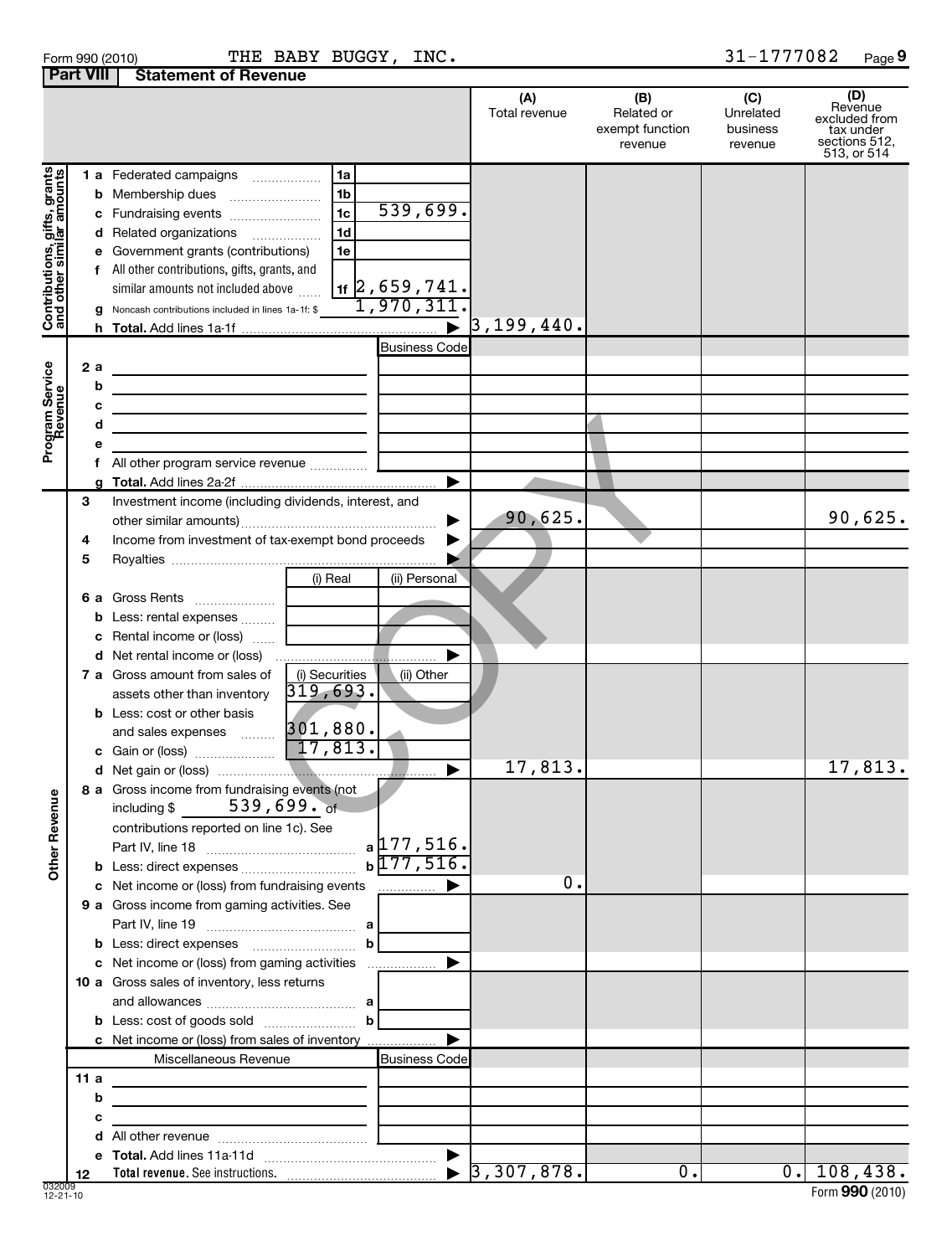## Form 990 (2010) Page THE BABY BUGGY, INC. 31-1777082 **Part IX Statement of Functional Expenses**

|              | All other organizations must complete column (A) but are not required to complete columns (B), (C), and (D).                                                                                                |                | Section 501(c)(3) and 501(c)(4) organizations must complete all columns. |                                           |                                |
|--------------|-------------------------------------------------------------------------------------------------------------------------------------------------------------------------------------------------------------|----------------|--------------------------------------------------------------------------|-------------------------------------------|--------------------------------|
|              | Do not include amounts reported on lines 6b,<br>7b, 8b, 9b, and 10b of Part VIII.                                                                                                                           | Total expenses | (B)<br>Program service<br>expenses                                       | (C)<br>Management and<br>general expenses | (D)<br>Fundraising<br>expenses |
| $\mathbf{1}$ | Grants and other assistance to governments and                                                                                                                                                              |                |                                                                          |                                           |                                |
|              | organizations in the U.S. See Part IV, line 21                                                                                                                                                              | 2,192,242.     | 2,192,242.                                                               |                                           |                                |
| $\mathbf{2}$ | Grants and other assistance to individuals in                                                                                                                                                               |                |                                                                          |                                           |                                |
|              |                                                                                                                                                                                                             |                |                                                                          |                                           |                                |
| 3            | Grants and other assistance to governments,                                                                                                                                                                 |                |                                                                          |                                           |                                |
|              | organizations, and individuals outside the U.S.                                                                                                                                                             |                |                                                                          |                                           |                                |
| 4            | See Part IV, lines 15 and 16<br>Benefits paid to or for members                                                                                                                                             |                |                                                                          |                                           |                                |
| 5            | Compensation of current officers, directors,                                                                                                                                                                |                |                                                                          |                                           |                                |
|              | trustees, and key employees                                                                                                                                                                                 | 164,296.       | 41,074.                                                                  | 24,644.                                   | 98,578.                        |
| 6            | Compensation not included above, to disqualified                                                                                                                                                            |                |                                                                          |                                           |                                |
|              | persons (as defined under section 4958(f)(1)) and                                                                                                                                                           |                |                                                                          |                                           |                                |
|              | persons described in section 4958(c)(3)(B)                                                                                                                                                                  |                |                                                                          |                                           |                                |
| 7            | Other salaries and wages                                                                                                                                                                                    | 494,328.       | 331,917.                                                                 | 89,229.                                   | 73,182.                        |
| 8            | Pension plan contributions (include section 401(k)                                                                                                                                                          |                |                                                                          |                                           |                                |
|              | and section 403(b) employer contributions)                                                                                                                                                                  |                |                                                                          |                                           |                                |
| 9            |                                                                                                                                                                                                             | 86,493.        | 48,982.                                                                  | 14,955.                                   | 22,556.                        |
| 10           |                                                                                                                                                                                                             | 58,635.        | 33, 205.                                                                 | 10, 139.                                  | 15,291.                        |
| 11           | Fees for services (non-employees):                                                                                                                                                                          |                |                                                                          |                                           |                                |
|              |                                                                                                                                                                                                             |                |                                                                          |                                           |                                |
|              |                                                                                                                                                                                                             | 43,381.        |                                                                          | 43,381.                                   |                                |
|              |                                                                                                                                                                                                             |                |                                                                          |                                           |                                |
|              | e Professional fundraising services. See Part IV, line 17                                                                                                                                                   |                |                                                                          |                                           |                                |
| f            | Investment management fees                                                                                                                                                                                  |                |                                                                          |                                           |                                |
|              |                                                                                                                                                                                                             | 102,036.       |                                                                          | 102,036.                                  |                                |
| 12           |                                                                                                                                                                                                             |                |                                                                          |                                           |                                |
| 13           |                                                                                                                                                                                                             | 23,346.        | 5,741.                                                                   | 14,961.                                   | 2,644.                         |
| 14           |                                                                                                                                                                                                             |                |                                                                          |                                           |                                |
| 15           |                                                                                                                                                                                                             |                |                                                                          |                                           |                                |
| 16           |                                                                                                                                                                                                             | 134,384.       | 119,602.                                                                 | 5,375.                                    | 9,407.                         |
| 17           |                                                                                                                                                                                                             |                |                                                                          |                                           |                                |
| 18           | Payments of travel or entertainment expenses                                                                                                                                                                |                |                                                                          |                                           |                                |
|              | for any federal, state, or local public officials                                                                                                                                                           |                |                                                                          |                                           |                                |
| 19<br>20     | Conferences, conventions, and meetings<br>Interest                                                                                                                                                          |                |                                                                          |                                           |                                |
| 21           |                                                                                                                                                                                                             |                |                                                                          |                                           |                                |
| 22           | Depreciation, depletion, and amortization                                                                                                                                                                   | 2,976.         | 1,684.                                                                   | 516.                                      | 776.                           |
| 23           | Insurance                                                                                                                                                                                                   | 12,051.        | 6,826.                                                                   | 2,082.                                    | 3,143.                         |
| 24           | Other expenses. Itemize expenses not covered<br>above. (List miscellaneous expenses in line 24f. If line<br>24f amount exceeds 10% of line 25, column (A)<br>amount, list line 24f expenses on Schedule O.) |                |                                                                          |                                           |                                |
|              | POSTAGE AND DELIVERY                                                                                                                                                                                        | 23,359.        | 13,227.                                                                  | 4,040.                                    | 6,092.                         |
|              | <b>BANK FEES AND RELATED</b><br>C                                                                                                                                                                           | 16,583.        | 9,390.                                                                   | 2,868.                                    | 4,325.                         |
|              | <b>TELEPHONE</b>                                                                                                                                                                                            | 15, 170.       | 8,591.                                                                   | 2,623.                                    | 3,956.                         |
|              | MAINTENANCE AND REPAIR                                                                                                                                                                                      | 12,008.        | 6,801.                                                                   | 2,076.                                    | 3,131.                         |
| e            | PRINTING                                                                                                                                                                                                    | 1,041.         | 591.                                                                     | 178.                                      | 272.                           |
| f            | All other expenses                                                                                                                                                                                          |                |                                                                          |                                           |                                |
| 25           | Total functional expenses. Add lines 1 through 24f                                                                                                                                                          | 3,382,329.     | 2,819,873.                                                               | 319, 103.                                 | 243,353.                       |
| 26           | <b>Joint costs.</b> Check here $\blacktriangleright$<br>$\underline{\mathbf{X}}$ if following SOP                                                                                                           |                |                                                                          |                                           |                                |
|              | 98-2 (ASC 958-720). Complete this line only if the<br>organization reported in column (B) joint costs from a<br>combined educational campaign and fundraising                                               |                |                                                                          |                                           |                                |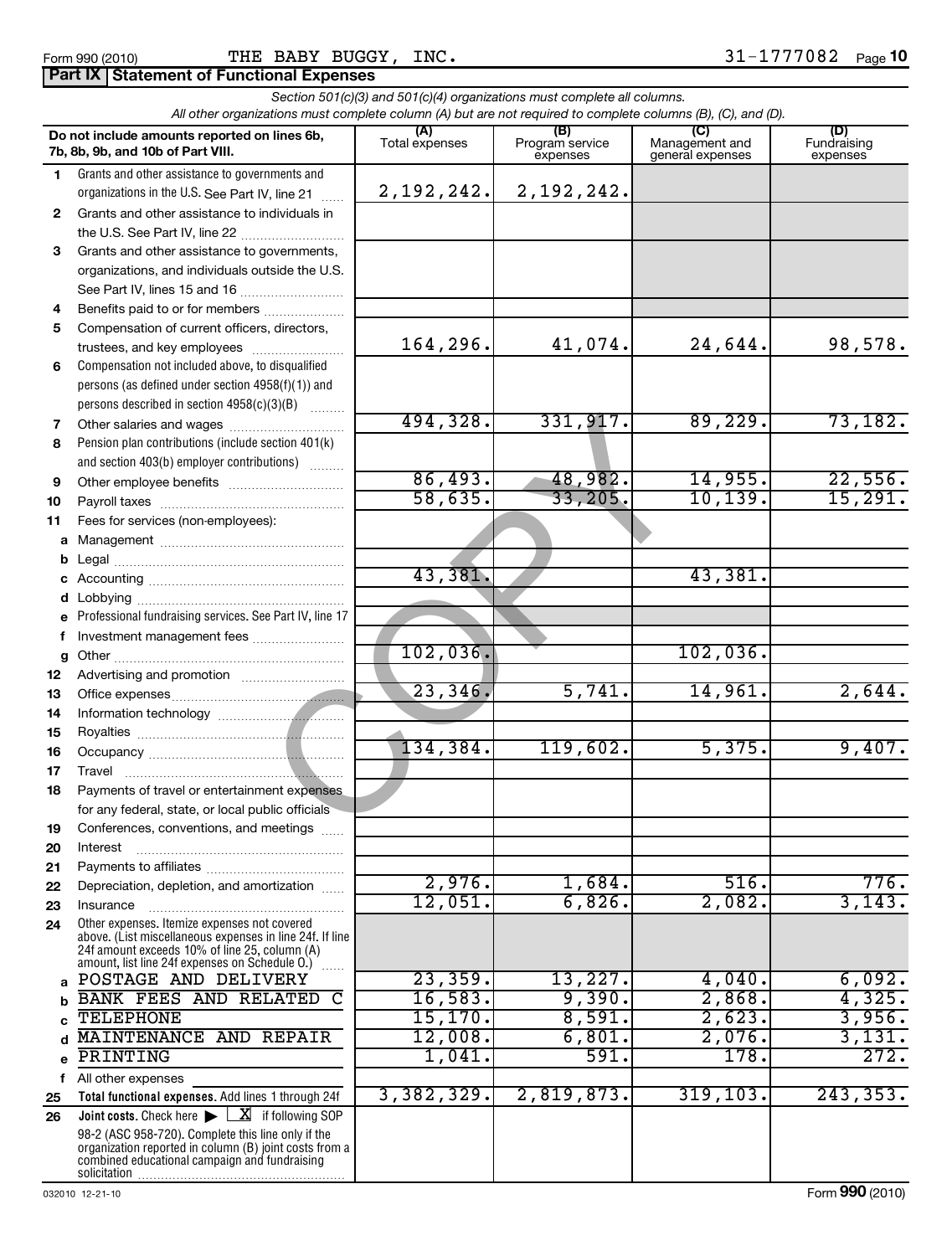**27 28 29**

**Net Assets or Fund Balances**

**Vet Assets or Fund Balances** 

|            |    | <b>Part X   Balance Sheet</b>                                                                                                                                                                                                                         |                          |                 |                    |
|------------|----|-------------------------------------------------------------------------------------------------------------------------------------------------------------------------------------------------------------------------------------------------------|--------------------------|-----------------|--------------------|
|            |    |                                                                                                                                                                                                                                                       | (A)<br>Beginning of year |                 | (B)<br>End of year |
|            | 1  |                                                                                                                                                                                                                                                       | 184,084.                 | 1               | 893,799.           |
|            | 2  |                                                                                                                                                                                                                                                       | 2,372,020.               | $\overline{2}$  | 1,753,019.         |
|            | З  |                                                                                                                                                                                                                                                       | 171,022.                 | 3               | 112, 285.          |
|            | 4  |                                                                                                                                                                                                                                                       |                          | 4               |                    |
|            | 5  | Receivables from current and former officers, directors, trustees, key                                                                                                                                                                                |                          |                 |                    |
|            |    | employees, and highest compensated employees. Complete Part II                                                                                                                                                                                        |                          |                 |                    |
|            |    | of Schedule L                                                                                                                                                                                                                                         |                          | 5               |                    |
|            | 6  | Receivables from other disqualified persons (as defined under section                                                                                                                                                                                 |                          |                 |                    |
|            |    | 4958(f)(1)), persons described in section 4958(c)(3)(B), and contributing                                                                                                                                                                             |                          |                 |                    |
|            |    | employers and sponsoring organizations of section 501(c)(9) voluntary                                                                                                                                                                                 |                          |                 |                    |
|            |    |                                                                                                                                                                                                                                                       |                          | 6               |                    |
| Assets     | 7  |                                                                                                                                                                                                                                                       |                          | $\overline{7}$  |                    |
|            | 8  |                                                                                                                                                                                                                                                       | 433,209.                 | 8               | 309,831.           |
|            | 9  | Prepaid expenses and deferred charges [11] [11] prepaid expenses and deferred charges [11] [11] minimum and the Prepaid expenses and deferred charges [11] minimum and the Prepaid experiment of Prepaid experiment and the Pr                        | 30, 302.                 | 9               | 36,308.            |
|            |    | 10a Land, buildings, and equipment: cost or other                                                                                                                                                                                                     |                          |                 |                    |
|            |    | 17,568.<br>basis. Complete Part VI of Schedule D    10a                                                                                                                                                                                               |                          |                 |                    |
|            |    | 16,587.                                                                                                                                                                                                                                               | 3,054.                   | 10 <sub>c</sub> | 981.               |
|            | 11 |                                                                                                                                                                                                                                                       |                          | 11              |                    |
|            | 12 |                                                                                                                                                                                                                                                       |                          | 12              |                    |
|            | 13 |                                                                                                                                                                                                                                                       |                          | 13              |                    |
|            | 14 |                                                                                                                                                                                                                                                       |                          | 14              |                    |
|            | 15 |                                                                                                                                                                                                                                                       | 4,969.                   | 15              | 5,177.             |
|            | 16 |                                                                                                                                                                                                                                                       | 3,198,660.               | 16              | 3, 111, 400.       |
|            | 17 |                                                                                                                                                                                                                                                       | $\overline{28,554}$ .    | 17              | 26, 315.           |
|            | 18 |                                                                                                                                                                                                                                                       |                          | 18              |                    |
|            | 19 | Deferred revenue <b>contract and the contract of the contract of the contract of the contract of the contract of the contract of the contract of the contract of the contract of the contract of the contract of the contract of</b>                  |                          | 19              |                    |
|            | 20 |                                                                                                                                                                                                                                                       |                          | 20              |                    |
|            | 21 | Escrow or custodial account liability. Complete Part IV of Schedule D                                                                                                                                                                                 |                          | 21              |                    |
|            | 22 | Payables to current and former officers, directors, trustees, key employees,                                                                                                                                                                          |                          |                 |                    |
| Liabilitie |    | highest compensated employees, and disqualified persons. Complete Part II                                                                                                                                                                             |                          |                 |                    |
|            |    | of Schedule L<br><u> Estados de Antonio de Antonio de Antonio de Antonio de Antonio de Antonio de Antonio de Antonio de Antonio de Antonio de Antonio de Antonio de Antonio de Antonio de Antonio de Antonio de Antonio de Antonio de Antonio de </u> |                          | 22              |                    |
|            | 23 | Secured mortgages and notes payable to unrelated third parties                                                                                                                                                                                        |                          | 23              |                    |
|            | 24 | Unsecured notes and loans payable to unrelated third parties                                                                                                                                                                                          |                          | 24              |                    |
|            | 25 | Other liabilities. Complete Part X of Schedule D                                                                                                                                                                                                      |                          | 25              |                    |
|            | 26 | Total liabilities. Add lines 17 through 25                                                                                                                                                                                                            | 28,554.                  | 26              | 26, 315.           |
|            |    | Organizations that follow SFAS 117, check here $\blacktriangleright \;  X $ and complete                                                                                                                                                              |                          |                 |                    |
| g          |    | lines 27 through 29, and lines 33 and 34.                                                                                                                                                                                                             |                          |                 |                    |
|            |    |                                                                                                                                                                                                                                                       |                          |                 |                    |

Unrestricted net assets ~~~~~~~~~~~~~~~~~~~~~~~~~~~ Temporarily restricted net assets ~~~~~~~~~~~~~~~~~~~~~~

Capital stock or trust principal, or current funds ~~~~~~~~~~~~~~~ Paid-in or capital surplus, or land, building, or equipment fund ...................... Retained earnings, endowment, accumulated income, or other funds ............ Total net assets or fund balances ~~~~~~~~~~~~~~~~~~~~~~

**Organizations that do not follow SFAS 117, check here and** | †

Total liabilities and net assets/fund balances

**complete lines 30 through 34.**

Permanently restricted net assets

**27 28 29**

 $2,448,652$ .  $\boxed{27}$  2,435,676. 721,454. 649,409.

3,170,106. 3,085,085.  $3,198,660.$   $34$   $3,111,400.$ 

Form (2010) **990**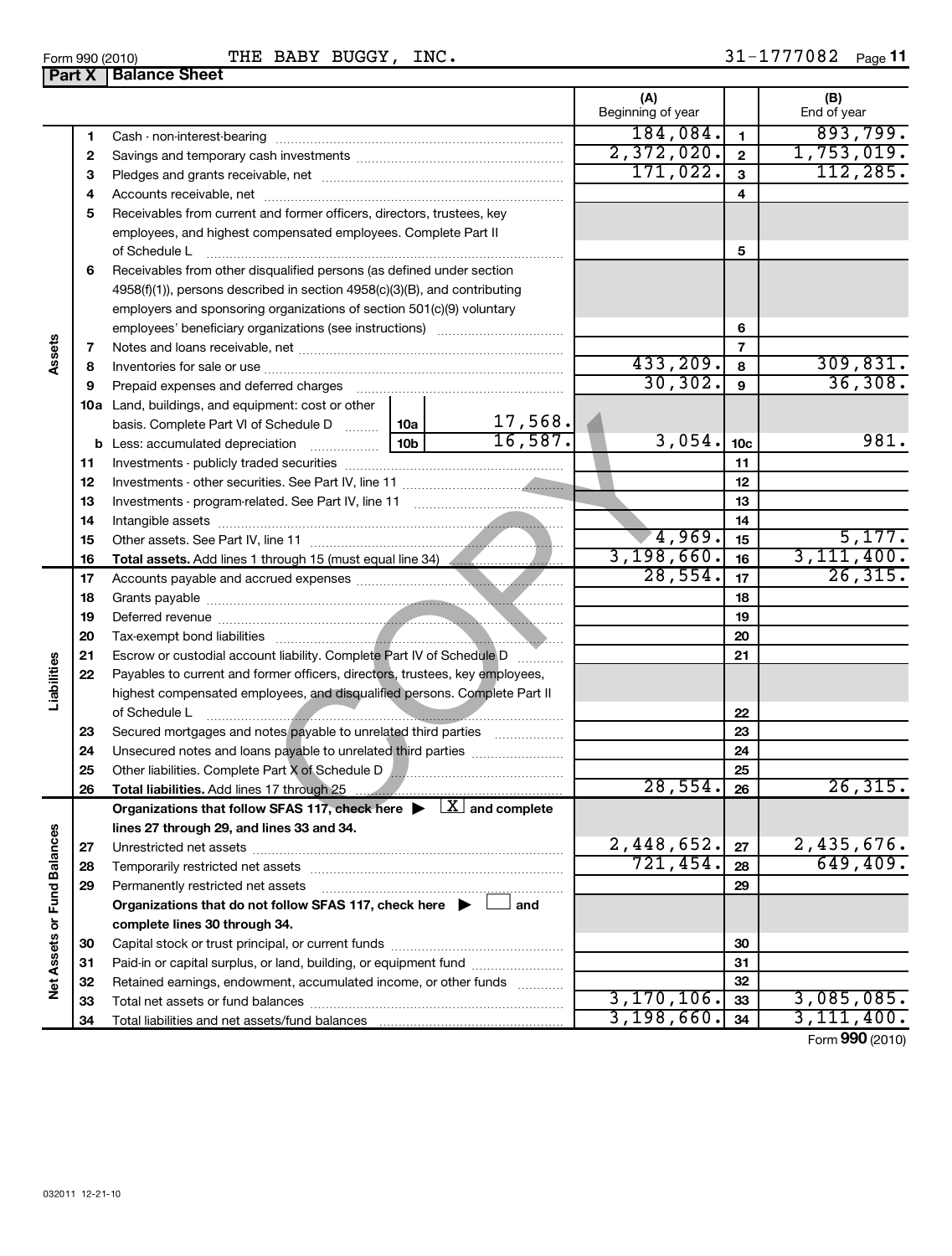|    | THE BABY BUGGY, INC.<br>Form 990 (2010)                                                                                         |                         | 31-1777082     |                         | Page 12             |
|----|---------------------------------------------------------------------------------------------------------------------------------|-------------------------|----------------|-------------------------|---------------------|
|    | <b>Part XI Reconciliation of Net Assets</b>                                                                                     |                         |                |                         |                     |
|    |                                                                                                                                 |                         |                |                         | $\boxed{\text{X}}$  |
|    |                                                                                                                                 |                         |                |                         |                     |
| 1  |                                                                                                                                 | $\mathbf{1}$            | 3,307,878.     |                         |                     |
| 2  |                                                                                                                                 | $\overline{2}$          | 3,382,329.     |                         |                     |
| з  | Revenue less expenses. Subtract line 2 from line 1                                                                              | 3                       |                |                         | $-74,451.$          |
| 4  |                                                                                                                                 | $\overline{\mathbf{4}}$ | 3, 170, 106.   |                         |                     |
| 5  |                                                                                                                                 | 5                       |                |                         | $-10,570.$          |
| 6  | Net assets or fund balances at end of year. Combine lines 3, 4, and 5 (must equal Part X, line 33, column (B))                  | 6                       | 3,085,085.     |                         |                     |
|    | Part XII Financial Statements and Reporting                                                                                     |                         |                |                         |                     |
|    |                                                                                                                                 |                         |                |                         | $\lfloor x \rfloor$ |
|    |                                                                                                                                 |                         |                | <b>Yes</b>              | No                  |
| 1. | $\overline{X}$ Accrual<br>Accounting method used to prepare the Form 990: $\Box$ Cash<br>Other                                  |                         |                |                         |                     |
|    | If the organization changed its method of accounting from a prior year or checked "Other," explain in Schedule O.               |                         |                |                         |                     |
| 2a |                                                                                                                                 |                         | 2a             |                         | x                   |
| b  |                                                                                                                                 |                         | 2 <sub>b</sub> | $\overline{\textbf{x}}$ |                     |
| c  | If "Yes" to line 2a or 2b, does the organization have a committee that assumes responsibility for oversight of the audit,       |                         |                |                         |                     |
|    |                                                                                                                                 |                         | 2c             | X                       |                     |
|    | If the organization changed either its oversight process or selection process during the tax year, explain in Schedule O.       |                         |                |                         |                     |
|    | d If "Yes" to line 2a or 2b, check a box below to indicate whether the financial statements for the year were issued on a       |                         |                |                         |                     |
|    | separate basis, consolidated basis, or both:                                                                                    |                         |                |                         |                     |
|    | $\lfloor \underline{X} \rfloor$ Separate basis<br>Both consolidated and separate basis<br><b>Consolidated basis</b>             |                         |                |                         |                     |
|    | 3a As a result of a federal award, was the organization required to undergo an audit or audits as set forth in the Single Audit |                         |                |                         |                     |
|    |                                                                                                                                 |                         | За             |                         | х                   |
|    | b If "Yes," did the organization undergo the required audit or audits? If the organization did not undergo the required audit   |                         |                |                         |                     |
|    |                                                                                                                                 |                         | 3 <sub>b</sub> |                         |                     |
|    |                                                                                                                                 |                         |                |                         | Form 990 (2010)     |
|    |                                                                                                                                 |                         |                |                         |                     |
|    |                                                                                                                                 |                         |                |                         |                     |
|    |                                                                                                                                 |                         |                |                         |                     |

 $\mathcal{C}$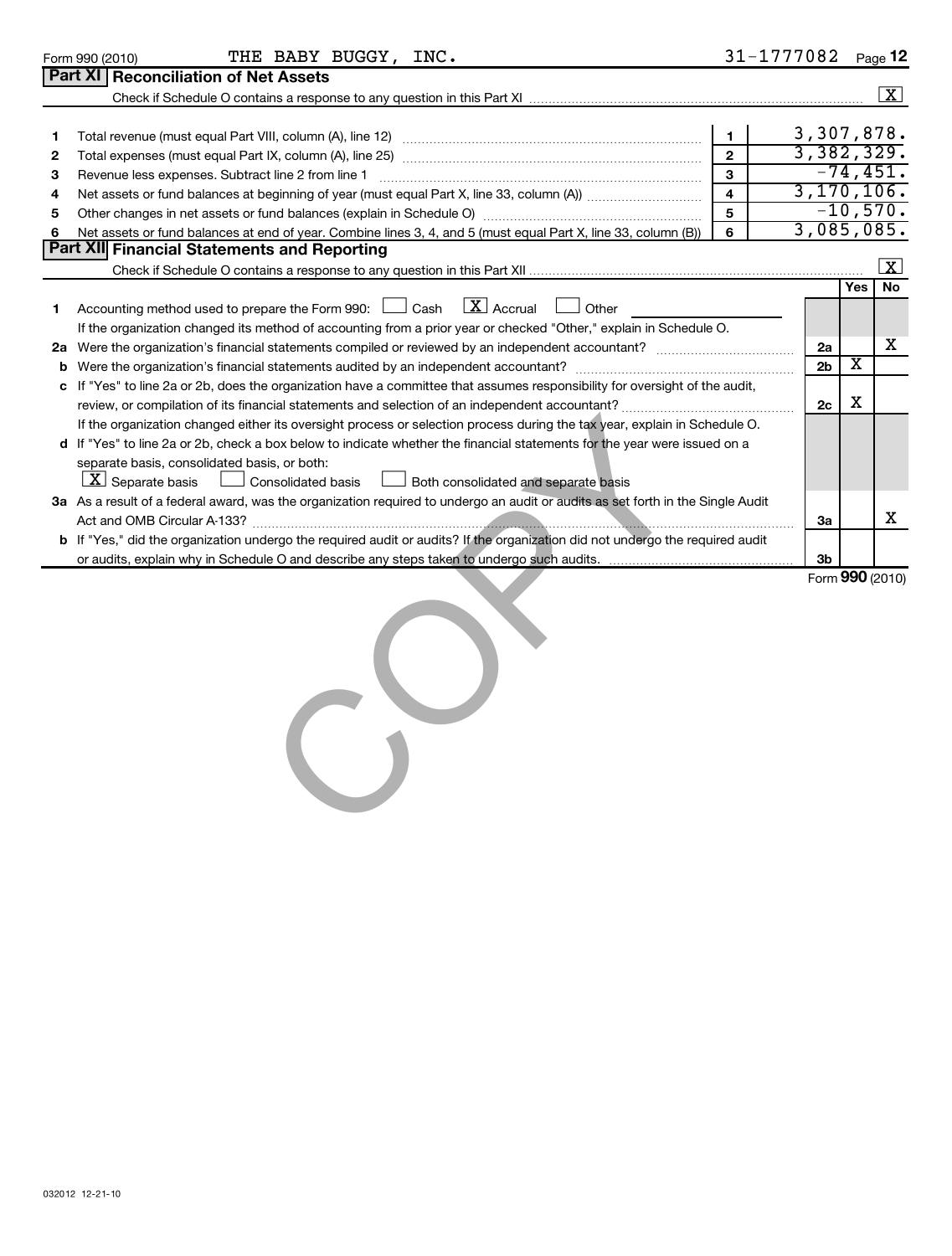032021 12-21-10

- 
- 
- **h** Provide the following information about the supported organization(s).

| n                                     |          | Provide the following information about the supported organization(s).           |                                                                                                        |    |                                              |    |                                                                      |    |                            |
|---------------------------------------|----------|----------------------------------------------------------------------------------|--------------------------------------------------------------------------------------------------------|----|----------------------------------------------|----|----------------------------------------------------------------------|----|----------------------------|
| (i) Name of supported<br>organization | (ii) EIN | (iii) Type of<br>organization<br>(described on lines 1-9<br>above or IRC section | (iv) Is the organization $(v)$ Did you notify the<br>in col. (i) listed in your<br>governing document? |    | organization in col.<br>(i) of your support? |    | (vi) Is the<br>organization in col.<br>(i) organized in the<br>U.S.? |    | (vii) Amount of<br>support |
|                                       |          | (see instructions))                                                              | Yes                                                                                                    | No | Yes                                          | No | Yes                                                                  | No |                            |
|                                       |          |                                                                                  |                                                                                                        |    |                                              |    |                                                                      |    |                            |
|                                       |          |                                                                                  |                                                                                                        |    |                                              |    |                                                                      |    |                            |
|                                       |          |                                                                                  |                                                                                                        |    |                                              |    |                                                                      |    |                            |
|                                       |          |                                                                                  |                                                                                                        |    |                                              |    |                                                                      |    |                            |
|                                       |          |                                                                                  |                                                                                                        |    |                                              |    |                                                                      |    |                            |
| Total                                 |          |                                                                                  |                                                                                                        |    |                                              |    |                                                                      |    |                            |

A church, convention of churches, or association of churches described in section 170(b)(1)(A)(i). **Part I | Reason for Public Charity Status** (All organizations must complete this part.) See instructions. The organization is not a private foundation because it is: (For lines 1 through 11, check only one box.)

|  | 1 A church, convention of churches, or association of churches described if   |
|--|-------------------------------------------------------------------------------|
|  | 2 $\Box$ A school described in section 170(b)(1)(A)(ii). (Attach Schedule E.) |

Department of the Treasury Internal Revenue Service

**SCHEDULE A**

**8 9**

**e**

**(Form 990 or 990-EZ)**

- **2 3** A hospital or a cooperative hospital service organization described in **section 170(b)(1)(A)(iii).**  $\sim$
- **4** A medical research organization operated in conjunction with a hospital described in **section 170(b)(1)(A)(iii).** Enter the hospital's name, city, and state:  $\sim$
- **5 section 170(b)(1)(A)(iv).**  (Complete Part II.) An organization operated for the benefit of a college or university owned or operated by a governmental unit described in  $\sim$
- **6** A federal, state, or local government or governmental unit described in **section 170(b)(1)(A)(v).**  $\sim$
- **7 section 170(b)(1)(A)(vi).** (Complete Part II.) An organization that normally receives a substantial part of its support from a governmental unit or from the general public described in  $\lfloor x \rfloor$ 
	- A community trust described in **section 170(b)(1)(A)(vi).** (Complete Part II.)  $\sim$
- See s**ection 509(a)(2).** (Complete Part III.) An organization that normally receives: (1) more than 33 1/3% of its support from contributions, membership fees, and gross receipts from activities related to its exempt functions - subject to certain exceptions, and (2) no more than 33 1/3% of its support from gross investment income and unrelated business taxable income (less section 511 tax) from businesses acquired by the organization after June 30, 1975.  $\sim$ id in section 170(b)(1)(A)(vi). (Complete Part II.)<br>
Ily receives: (1) more than 33 1/3% of its support from contributions, mem<br>
ppt functions - subject to certain exceptions, and (2) no more than 33 1/3%<br>
eess taxable in
- **10 11** An organization organized and operated exclusively to test for public safety. See **section 509(a)(4).**  $\sim$

more publicly supported organizations described in section 509(a)(1) or section 509(a)(2). See **section 509(a)(3).** Check the box that An organization organized and operated exclusively for the benefit of, to perform the functions of, or to carry out the purposes of one or describes the type of supporting organization and complete lines 11e through 11h.  $\sim$ 

**a** └──┘ Type II ● │──┘ **b** └───<sup>1</sup> Type III → C └───<sup>1</sup> Type III - Functionally integrated **d** └───<sup>1</sup> Type III - Other By checking this box, I certify that the organization is not controlled directly or indirectly by one or more disqualified persons other than foundation managers and other than one or more publicly supported organizations described in section 509(a)(1) or section 509(a)(2). †

**f** If the organization received a written determination from the IRS that it is a Type I, Type II, or Type III supporting organization, check this box ~~~~~~~~~~~~~~~~~~~~~~~~~~~~~~~~~~~~~~~~~~~~~~

**g** Since August 17, 2006, has the organization accepted any gift or contribution from any of the following persons?

- **(i) (ii)** A family member of a person described in (i) above? ~~~~~~~~~~~~~~~~~~~~~~~~~~~~~~ A person who directly or indirectly controls, either alone or together with persons described in (ii) and (iii) below, the governing body of the supported organization? ~~~~~~~~~~~~~~~~~~~~~~~~~~~~~~
- **(iii)** A 35% controlled entity of a person described in (i) or (ii) above? ~~~~~~~~~~~~~~~~~~~~~~~~
- 

LHA **For Paperwork Reduction Act Notice, see the Instructions for Form 990 or 990-EZ.**

**Schedule A (Form 990 or 990-EZ) 2010**

OMB No. 1545-0047

**Open to Public Inspection**

Yes | No

 $\left\vert \cdot\right\vert$ 

**11g(i) 11g(ii) 11g(iii)**

# **Public Charity Status and Public Support**

**Complete if the organization is a section 501(c)(3) organization or a section**

**4947(a)(1) nonexempt charitable trust.**

Attach to Form 990 or Form 990-EZ. See separate instructions. **Name of the organization Employer identification number**

THE BABY BUGGY, INC. THE 31-1777082

|  |  | $D1$ , bis $D2$ , bishes $D1$ |
|--|--|-------------------------------|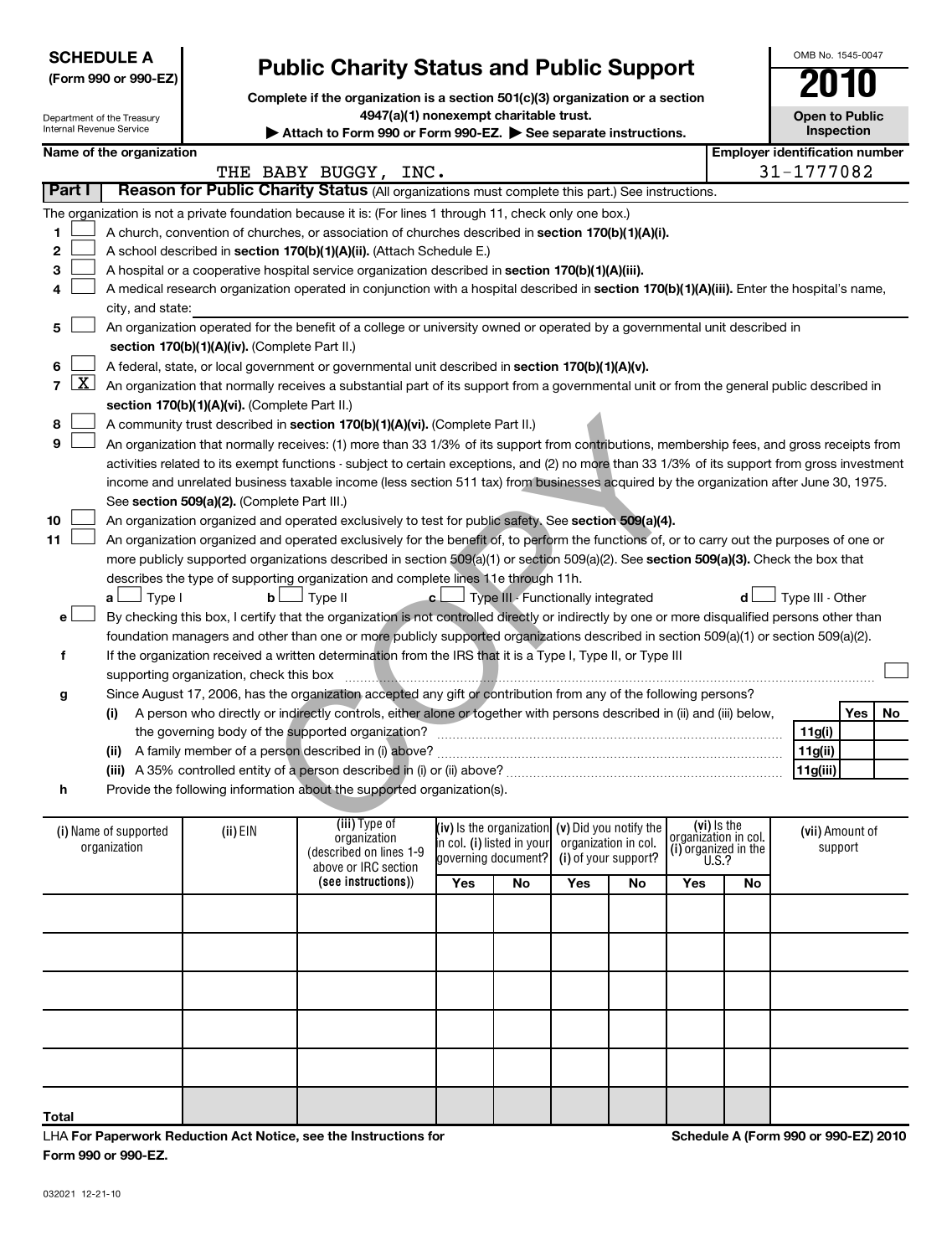### Schedule A (Form 990 or 990-EZ) 2010 'L'HE' BABY BUGGY,  $INC$  . And the set of the set of the set of the set of the set of the set of the set of the set of the set of the set of the set of the set of the set of the set of t THE BABY BUGGY, INC.  $31-1777082$

|  |  |  |  |  |  |  | 31-1777082 <sub>Page 2</sub> |
|--|--|--|--|--|--|--|------------------------------|
|--|--|--|--|--|--|--|------------------------------|

| Part II Support Schedule for Organizations Described in Sections 170(b)(1)(A)(iv) and 170(b)(1)(A)(vi)                                          |
|-------------------------------------------------------------------------------------------------------------------------------------------------|
| (Complete only if you checked the box on line 5, 7, or 8 of Part I or if the organization failed to qualify under Part III. If the organization |
| fails to qualify under the tests listed below, please complete Part III.)                                                                       |

|    | <b>Section A. Public Support</b>                                                                                                                                                                                               |          |                   |            |            |          |                                             |
|----|--------------------------------------------------------------------------------------------------------------------------------------------------------------------------------------------------------------------------------|----------|-------------------|------------|------------|----------|---------------------------------------------|
|    | Calendar year (or fiscal year beginning in)                                                                                                                                                                                    | (a) 2006 | (b) 2007          | $(c)$ 2008 | $(d)$ 2009 | (e) 2010 | (f) Total                                   |
|    | 1 Gifts, grants, contributions, and                                                                                                                                                                                            |          |                   |            |            |          |                                             |
|    | membership fees received. (Do not                                                                                                                                                                                              |          |                   |            |            |          |                                             |
|    | include any "unusual grants.")                                                                                                                                                                                                 | 4378293. | 3767520.          | 5718837.   | 2757101.   |          | 3199440.19821191.                           |
|    | 2 Tax revenues levied for the organ-                                                                                                                                                                                           |          |                   |            |            |          |                                             |
|    | ization's benefit and either paid to                                                                                                                                                                                           |          |                   |            |            |          |                                             |
|    | or expended on its behalf                                                                                                                                                                                                      |          |                   |            |            |          |                                             |
|    | 3 The value of services or facilities                                                                                                                                                                                          |          |                   |            |            |          |                                             |
|    | furnished by a governmental unit to                                                                                                                                                                                            |          |                   |            |            |          |                                             |
|    | the organization without charge                                                                                                                                                                                                | 4378293. | 3767520.          | 5718837.   | 2757101.   |          | 3199440.19821191.                           |
| 4  | Total. Add lines 1 through 3                                                                                                                                                                                                   |          |                   |            |            |          |                                             |
| 5. | The portion of total contributions                                                                                                                                                                                             |          |                   |            |            |          |                                             |
|    | by each person (other than a<br>governmental unit or publicly                                                                                                                                                                  |          |                   |            |            |          |                                             |
|    | supported organization) included                                                                                                                                                                                               |          |                   |            |            |          |                                             |
|    | on line 1 that exceeds 2% of the                                                                                                                                                                                               |          |                   |            |            |          |                                             |
|    | amount shown on line 11,                                                                                                                                                                                                       |          |                   |            |            |          |                                             |
|    | column (f)                                                                                                                                                                                                                     |          |                   |            |            |          | 263, 356.                                   |
|    | 6 Public support. Subtract line 5 from line 4.                                                                                                                                                                                 |          |                   |            |            |          | 19557835.                                   |
|    | <b>Section B. Total Support</b>                                                                                                                                                                                                |          |                   |            |            |          |                                             |
|    | Calendar year (or fiscal year beginning in)                                                                                                                                                                                    | (a) 2006 | (b) 2007          | $(c)$ 2008 | $(d)$ 2009 | (e) 2010 | (f) Total                                   |
|    | 7 Amounts from line 4                                                                                                                                                                                                          | 4378293. | 3767520           | 5718837    | 2757101    | 3199440  | 19821191                                    |
|    | 8 Gross income from interest,                                                                                                                                                                                                  |          |                   |            |            |          |                                             |
|    | dividends, payments received on                                                                                                                                                                                                |          |                   |            |            |          |                                             |
|    | securities loans, rents, royalties                                                                                                                                                                                             |          |                   |            |            |          |                                             |
|    | and income from similar sources                                                                                                                                                                                                |          | 108,950. 109,081. | 149,097.   | 81,838.    | 90,625.  | 539,591.                                    |
| 9  | Net income from unrelated business                                                                                                                                                                                             |          |                   |            |            |          |                                             |
|    | activities, whether or not the                                                                                                                                                                                                 |          |                   |            |            |          |                                             |
|    | business is regularly carried on                                                                                                                                                                                               |          |                   |            |            |          |                                             |
|    | 10 Other income. Do not include gain                                                                                                                                                                                           |          |                   |            |            |          |                                             |
|    | or loss from the sale of capital                                                                                                                                                                                               |          |                   |            |            |          |                                             |
|    | assets (Explain in Part IV.)                                                                                                                                                                                                   |          |                   |            |            |          |                                             |
|    | 11 Total support. Add lines 7 through 10                                                                                                                                                                                       |          |                   |            |            |          | 20360782.                                   |
| 12 | Gross receipts from related activities, etc. (see instructions)                                                                                                                                                                |          |                   |            |            | 12       |                                             |
|    | 13 First five years. If the Form 990 is for the organization's first, second, third, fourth, or fifth tax year as a section 501(c)(3)                                                                                          |          |                   |            |            |          |                                             |
|    | organization, check this box and stop here match and the content of the state of the state of the state of the state of the state of the state of the state of the state of the state of the state of the state of the state o |          |                   |            |            |          |                                             |
|    | <b>Section C. Computation of Public Support Percentage</b>                                                                                                                                                                     |          |                   |            |            |          |                                             |
| 14 |                                                                                                                                                                                                                                |          |                   |            |            | 14       | 96.06<br>%                                  |
|    |                                                                                                                                                                                                                                |          |                   |            |            | 15       | 96.98<br>%                                  |
|    | 16a 33 1/3% support test - 2010. If the organization did not check the box on line 13, and line 14 is 33 1/3% or more, check this box and                                                                                      |          |                   |            |            |          |                                             |
|    |                                                                                                                                                                                                                                |          |                   |            |            |          | $\blacktriangleright$ $\lfloor$ X $\rfloor$ |
|    | b 33 1/3% support test - 2009. If the organization did not check a box on line 13 or 16a, and line 15 is 33 1/3% or more, check this box                                                                                       |          |                   |            |            |          |                                             |
|    |                                                                                                                                                                                                                                |          |                   |            |            |          |                                             |
|    | 17a 10% -facts-and-circumstances test - 2010. If the organization did not check a box on line 13, 16a, or 16b, and line 14 is 10% or more,                                                                                     |          |                   |            |            |          |                                             |
|    | and if the organization meets the "facts-and-circumstances" test, check this box and stop here. Explain in Part IV how the organization                                                                                        |          |                   |            |            |          |                                             |
|    |                                                                                                                                                                                                                                |          |                   |            |            |          |                                             |
|    | b 10% -facts-and-circumstances test - 2009. If the organization did not check a box on line 13, 16a, 16b, or 17a, and line 15 is 10% or                                                                                        |          |                   |            |            |          |                                             |
|    | more, and if the organization meets the "facts-and-circumstances" test, check this box and stop here. Explain in Part IV how the                                                                                               |          |                   |            |            |          |                                             |
|    | organization meets the "facts-and-circumstances" test. The organization qualifies as a publicly supported organization                                                                                                         |          |                   |            |            |          |                                             |
|    | 18 Private foundation. If the organization did not check a box on line 13, 16a, 16b, 17a, or 17b, check this box and see instructions                                                                                          |          |                   |            |            |          |                                             |

**Schedule A (Form 990 or 990-EZ) 2010**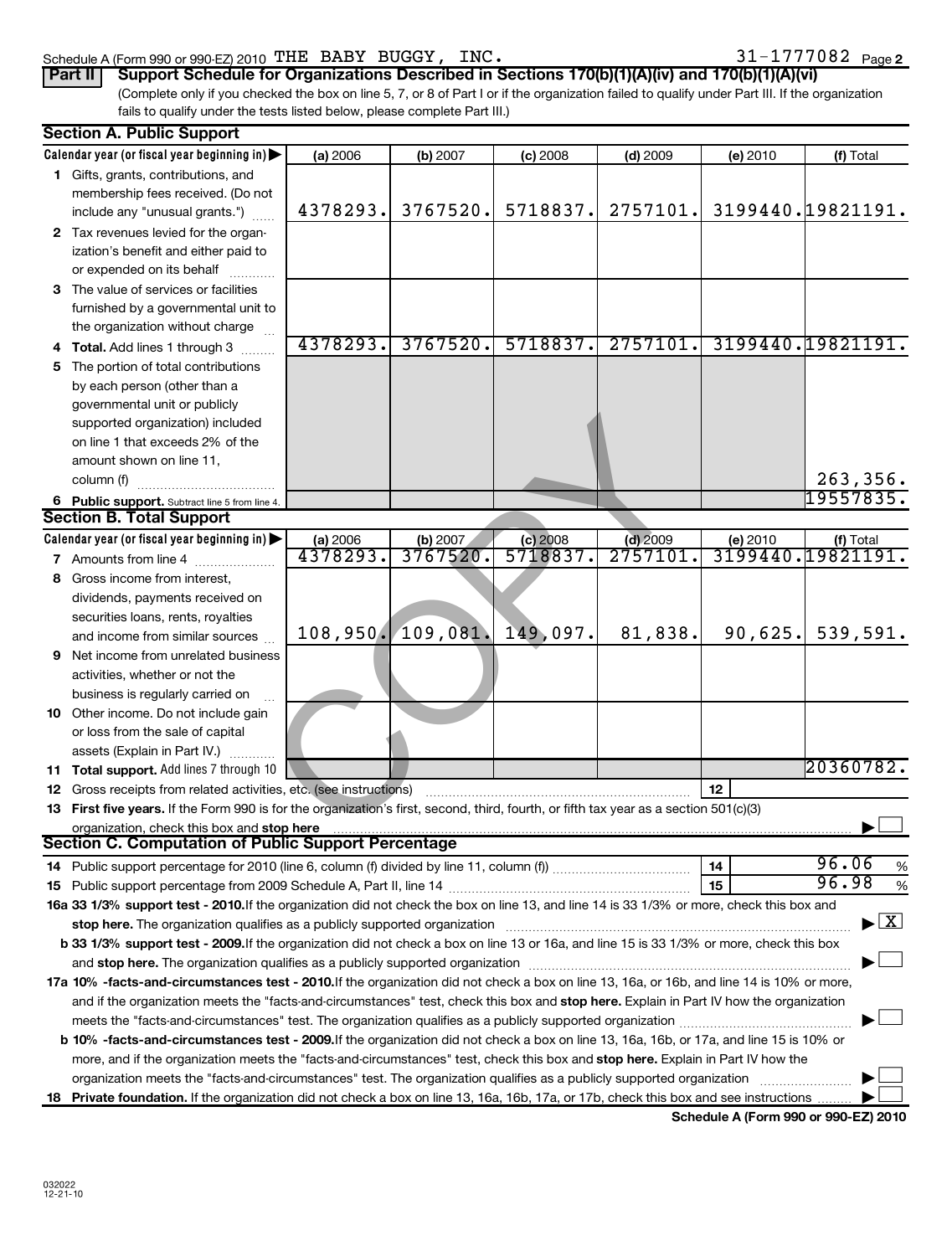## **Part III Support Schedule for Organizations Described in Section 509(a)(2)**

(Complete only if you checked the box on line 9 of Part I or if the organization failed to qualify under Part II. If the organization fails to qualify under the tests listed below, please complete Part II.)

|    | <b>Section A. Public Support</b>                                                                                                                    |          |          |            |            |          |           |
|----|-----------------------------------------------------------------------------------------------------------------------------------------------------|----------|----------|------------|------------|----------|-----------|
|    | Calendar year (or fiscal year beginning in)                                                                                                         | (a) 2006 | (b) 2007 | $(c)$ 2008 | $(d)$ 2009 | (e) 2010 | (f) Total |
|    | 1 Gifts, grants, contributions, and                                                                                                                 |          |          |            |            |          |           |
|    | membership fees received. (Do not                                                                                                                   |          |          |            |            |          |           |
|    | include any "unusual grants.")                                                                                                                      |          |          |            |            |          |           |
|    | 2 Gross receipts from admissions,                                                                                                                   |          |          |            |            |          |           |
|    | merchandise sold or services per-                                                                                                                   |          |          |            |            |          |           |
|    | formed, or facilities furnished in                                                                                                                  |          |          |            |            |          |           |
|    | any activity that is related to the                                                                                                                 |          |          |            |            |          |           |
|    | organization's tax-exempt purpose                                                                                                                   |          |          |            |            |          |           |
|    | <b>3</b> Gross receipts from activities that                                                                                                        |          |          |            |            |          |           |
|    | are not an unrelated trade or bus-                                                                                                                  |          |          |            |            |          |           |
|    | iness under section 513                                                                                                                             |          |          |            |            |          |           |
|    | 4 Tax revenues levied for the organ-                                                                                                                |          |          |            |            |          |           |
|    | ization's benefit and either paid to                                                                                                                |          |          |            |            |          |           |
|    | or expended on its behalf<br>.                                                                                                                      |          |          |            |            |          |           |
|    | 5 The value of services or facilities                                                                                                               |          |          |            |            |          |           |
|    | furnished by a governmental unit to                                                                                                                 |          |          |            |            |          |           |
|    | the organization without charge                                                                                                                     |          |          |            |            |          |           |
|    | <b>6 Total.</b> Add lines 1 through 5                                                                                                               |          |          |            |            |          |           |
|    | 7a Amounts included on lines 1, 2, and                                                                                                              |          |          |            |            |          |           |
|    | 3 received from disqualified persons                                                                                                                |          |          |            |            |          |           |
|    | <b>b</b> Amounts included on lines 2 and 3 received                                                                                                 |          |          |            |            |          |           |
|    | from other than disqualified persons that                                                                                                           |          |          |            |            |          |           |
|    | exceed the greater of \$5,000 or 1% of the<br>amount on line 13 for the year                                                                        |          |          |            |            |          |           |
|    | c Add lines 7a and 7b                                                                                                                               |          |          |            |            |          |           |
|    | 8 Public support (Subtract line 7c from line 6.)                                                                                                    |          |          |            |            |          |           |
|    | <b>Section B. Total Support</b>                                                                                                                     |          |          |            |            |          |           |
|    | Calendar year (or fiscal year beginning in)                                                                                                         | (a) 2006 | (b) 2007 | $(c)$ 2008 | $(d)$ 2009 | (e) 2010 | (f) Total |
|    | 9 Amounts from line 6                                                                                                                               |          |          |            |            |          |           |
|    | <b>10a</b> Gross income from interest,                                                                                                              |          |          |            |            |          |           |
|    | dividends, payments received on                                                                                                                     |          |          |            |            |          |           |
|    | securities loans, rents, royalties<br>and income from similar sources                                                                               |          |          |            |            |          |           |
|    | <b>b</b> Unrelated business taxable income                                                                                                          |          |          |            |            |          |           |
|    | (less section 511 taxes) from businesses                                                                                                            |          |          |            |            |          |           |
|    |                                                                                                                                                     |          |          |            |            |          |           |
|    | acquired after June 30, 1975                                                                                                                        |          |          |            |            |          |           |
|    | c Add lines 10a and 10b                                                                                                                             |          |          |            |            |          |           |
|    | <b>11</b> Net income from unrelated business<br>activities not included in line 10b,                                                                |          |          |            |            |          |           |
|    | whether or not the business is                                                                                                                      |          |          |            |            |          |           |
|    | regularly carried on                                                                                                                                |          |          |            |            |          |           |
|    | 12 Other income. Do not include gain<br>or loss from the sale of capital                                                                            |          |          |            |            |          |           |
|    | assets (Explain in Part IV.)                                                                                                                        |          |          |            |            |          |           |
|    | 13 Total support (Add lines 9, 10c, 11, and 12.)                                                                                                    |          |          |            |            |          |           |
|    | 14 First five years. If the Form 990 is for the organization's first, second, third, fourth, or fifth tax year as a section 501(c)(3) organization, |          |          |            |            |          |           |
|    |                                                                                                                                                     |          |          |            |            |          |           |
|    | <b>Section C. Computation of Public Support Percentage</b>                                                                                          |          |          |            |            |          |           |
|    |                                                                                                                                                     |          |          |            |            | 15       | %         |
| 16 | Public support percentage from 2009 Schedule A, Part III, line 15                                                                                   |          |          |            |            | 16       | %         |
|    | Section D. Computation of Investment Income Percentage                                                                                              |          |          |            |            |          |           |
|    |                                                                                                                                                     |          |          |            |            | 17       | %         |
|    | 18 Investment income percentage from 2009 Schedule A, Part III, line 17                                                                             |          |          |            |            | 18       | %         |
|    | 19a 33 1/3% support tests - 2010. If the organization did not check the box on line 14, and line 15 is more than 33 1/3%, and line 17 is not        |          |          |            |            |          |           |
|    | more than 33 1/3%, check this box and stop here. The organization qualifies as a publicly supported organization                                    |          |          |            |            |          |           |
|    | b 33 1/3% support tests - 2009. If the organization did not check a box on line 14 or line 19a, and line 16 is more than 33 1/3%, and               |          |          |            |            |          |           |
|    | line 18 is not more than 33 1/3%, check this box and stop here. The organization qualifies as a publicly supported organization                     |          |          |            |            |          |           |
|    |                                                                                                                                                     |          |          |            |            |          |           |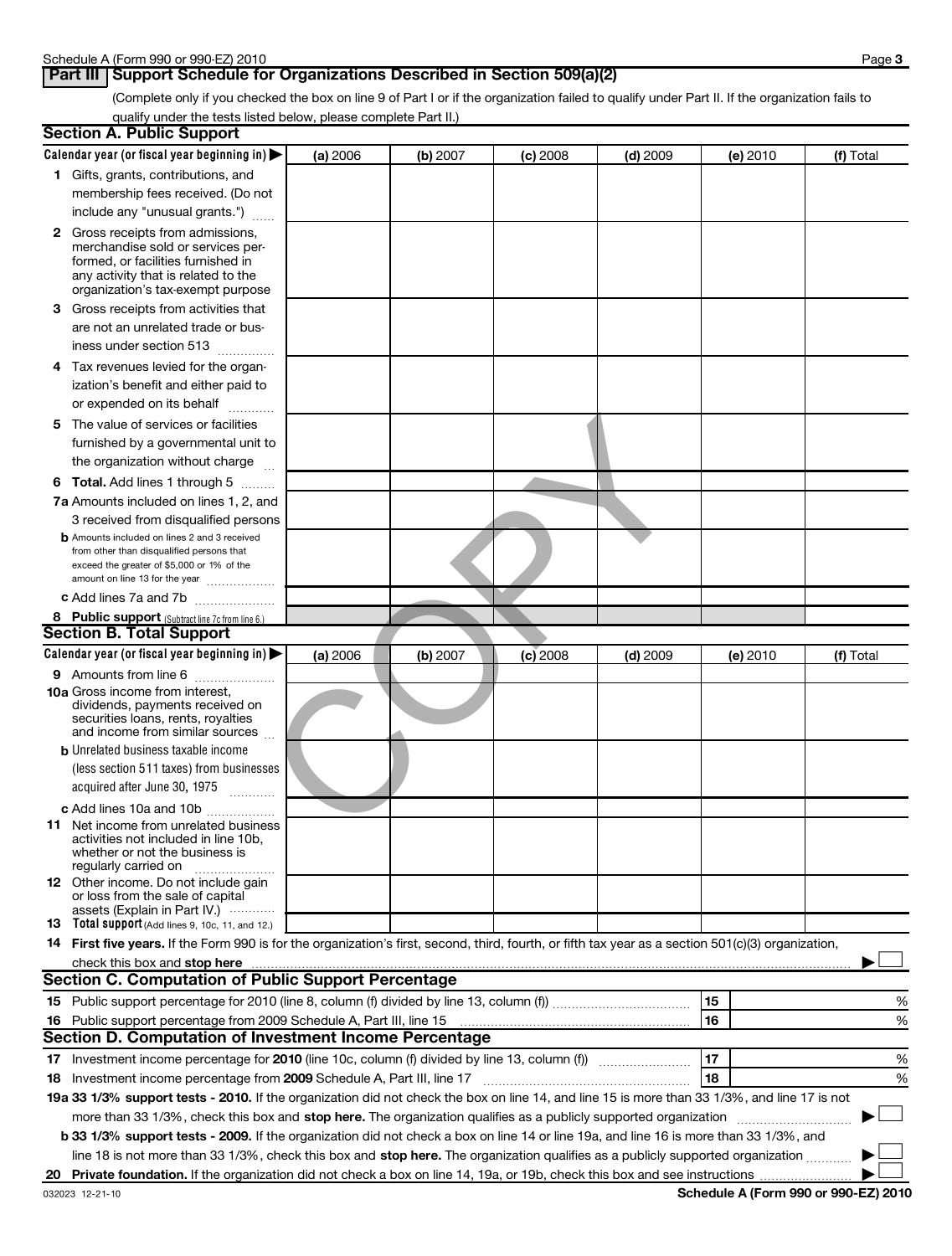# Department of the Treasury Internal Revenue Service

# **SCHEDULE D Supplemental Financial Statements 2010**<br> **SCHEDULE D Supplete if the organization answered "Yes," to Form 990, 2010**

**Part IV, line 6, 7, 8, 9, 10, 11, or 12.**

**| Attach to Form 990. | See separate instructions.**

| OMB No. 1545-0047                   |  |  |  |  |  |  |
|-------------------------------------|--|--|--|--|--|--|
| 2010                                |  |  |  |  |  |  |
| <b>Open to Public</b><br>Inspection |  |  |  |  |  |  |
| mployer identification number       |  |  |  |  |  |  |
| 31-1777082                          |  |  |  |  |  |  |

|          | Name of the organization<br>THE BABY BUGGY, INC.                                                                                                           |                                                     | <b>Employer identification number</b><br>31-1777082 |
|----------|------------------------------------------------------------------------------------------------------------------------------------------------------------|-----------------------------------------------------|-----------------------------------------------------|
| Part I   | Organizations Maintaining Donor Advised Funds or Other Similar Funds or Accounts. Complete if the                                                          |                                                     |                                                     |
|          | organization answered "Yes" to Form 990, Part IV, line 6.                                                                                                  |                                                     |                                                     |
|          |                                                                                                                                                            | (a) Donor advised funds                             | (b) Funds and other accounts                        |
| 1.       |                                                                                                                                                            |                                                     |                                                     |
| 2        |                                                                                                                                                            |                                                     |                                                     |
| 3        |                                                                                                                                                            |                                                     |                                                     |
| 4        |                                                                                                                                                            |                                                     |                                                     |
| 5        | Did the organization inform all donors and donor advisors in writing that the assets held in donor advised funds                                           |                                                     |                                                     |
|          |                                                                                                                                                            |                                                     | Yes<br>No                                           |
|          | Did the organization inform all grantees, donors, and donor advisors in writing that grant funds can be used only                                          |                                                     |                                                     |
| 6        | for charitable purposes and not for the benefit of the donor or donor advisor, or for any other purpose conferring                                         |                                                     |                                                     |
|          | impermissible private benefit?                                                                                                                             |                                                     | Yes<br>No                                           |
| Part II  | Conservation Easements. Complete if the organization answered "Yes" to Form 990, Part IV, line 7.                                                          |                                                     |                                                     |
| 1.       | Purpose(s) of conservation easements held by the organization (check all that apply).                                                                      |                                                     |                                                     |
|          | Preservation of land for public use (e.g., recreation or education)                                                                                        | Preservation of an historically important land area |                                                     |
|          | Protection of natural habitat                                                                                                                              | Preservation of a certified historic structure      |                                                     |
|          | Preservation of open space                                                                                                                                 |                                                     |                                                     |
| 2        | Complete lines 2a through 2d if the organization held a qualified conservation contribution in the form of a conservation easement on the last             |                                                     |                                                     |
|          | day of the tax year.                                                                                                                                       |                                                     |                                                     |
|          |                                                                                                                                                            |                                                     | Held at the End of the Tax Year                     |
| а        |                                                                                                                                                            |                                                     | 2a                                                  |
| b        | Total acreage restricted by conservation easements                                                                                                         |                                                     | 2b                                                  |
|          | Number of conservation easements on a certified historic structure included in (a) manufacture included in (a)                                             |                                                     | 2c                                                  |
| d        | Number of conservation easements included in (c) acquired after 8/17/06, and not on a historic structure                                                   |                                                     |                                                     |
|          |                                                                                                                                                            |                                                     | 2d                                                  |
| 3        | Number of conservation easements modified, transferred, released, extinguished, or terminated by the organization during the tax                           |                                                     |                                                     |
|          | year $\blacktriangleright$                                                                                                                                 |                                                     |                                                     |
| 4        | Number of states where property subject to conservation easement is located >                                                                              |                                                     |                                                     |
| 5        | Does the organization have a written policy regarding the periodic monitoring, inspection, handling of                                                     |                                                     |                                                     |
|          | violations, and enforcement of the conservation easements it holds?                                                                                        |                                                     | Yes<br><b>No</b>                                    |
| 6        | Staff and volunteer hours devoted to monitoring, inspecting, and enforcing conservation easements during the year                                          |                                                     |                                                     |
| 7        | Amount of expenses incurred in monitoring, inspecting, and enforcing conservation easements during the year $\triangleright$ \$                            |                                                     |                                                     |
| 8        | Does each conservation easement reported on line 2(d) above satisfy the requirements of section 170(h)(4)(B)(i)                                            |                                                     |                                                     |
|          |                                                                                                                                                            |                                                     | <b>No</b><br>Yes                                    |
| 9        | In Part XIV, describe how the organization reports conservation easements in its revenue and expense statement, and balance sheet, and                     |                                                     |                                                     |
|          | include, if applicable, the text of the footnote to the organization's financial statements that describes the organization's accounting for               |                                                     |                                                     |
|          | conservation easements.                                                                                                                                    |                                                     |                                                     |
| Part III | Organizations Maintaining Collections of Art, Historical Treasures, or Other Similar Assets.                                                               |                                                     |                                                     |
|          | Complete if the organization answered "Yes" to Form 990, Part IV, line 8.                                                                                  |                                                     |                                                     |
|          | 1a If the organization elected, as permitted under SFAS 116 (ASC 958), not to report in its revenue statement and balance sheet works of art,              |                                                     |                                                     |
|          | historical treasures, or other similar assets held for public exhibition, education, or research in furtherance of public service, provide, in Part XIV,   |                                                     |                                                     |
|          | the text of the footnote to its financial statements that describes these items.                                                                           |                                                     |                                                     |
|          | <b>b</b> If the organization elected, as permitted under SFAS 116 (ASC 958), to report in its revenue statement and balance sheet works of art, historical |                                                     |                                                     |
|          | treasures, or other similar assets held for public exhibition, education, or research in furtherance of public service, provide the following amounts      |                                                     |                                                     |
|          | relating to these items:                                                                                                                                   |                                                     |                                                     |
|          |                                                                                                                                                            |                                                     | \$                                                  |
|          | (ii) Assets included in Form 990, Part X                                                                                                                   |                                                     | $\triangleright$ s                                  |
| 2        | If the organization received or held works of art, historical treasures, or other similar assets for financial gain, provide                               |                                                     |                                                     |
|          | the following amounts required to be reported under SFAS 116 (ASC 958) relating to these items:                                                            |                                                     |                                                     |
|          |                                                                                                                                                            |                                                     | $\blacktriangleright$ \$                            |

………………………………………………………………………………… ▶ \$

**b** Assets included in Form 990, Part X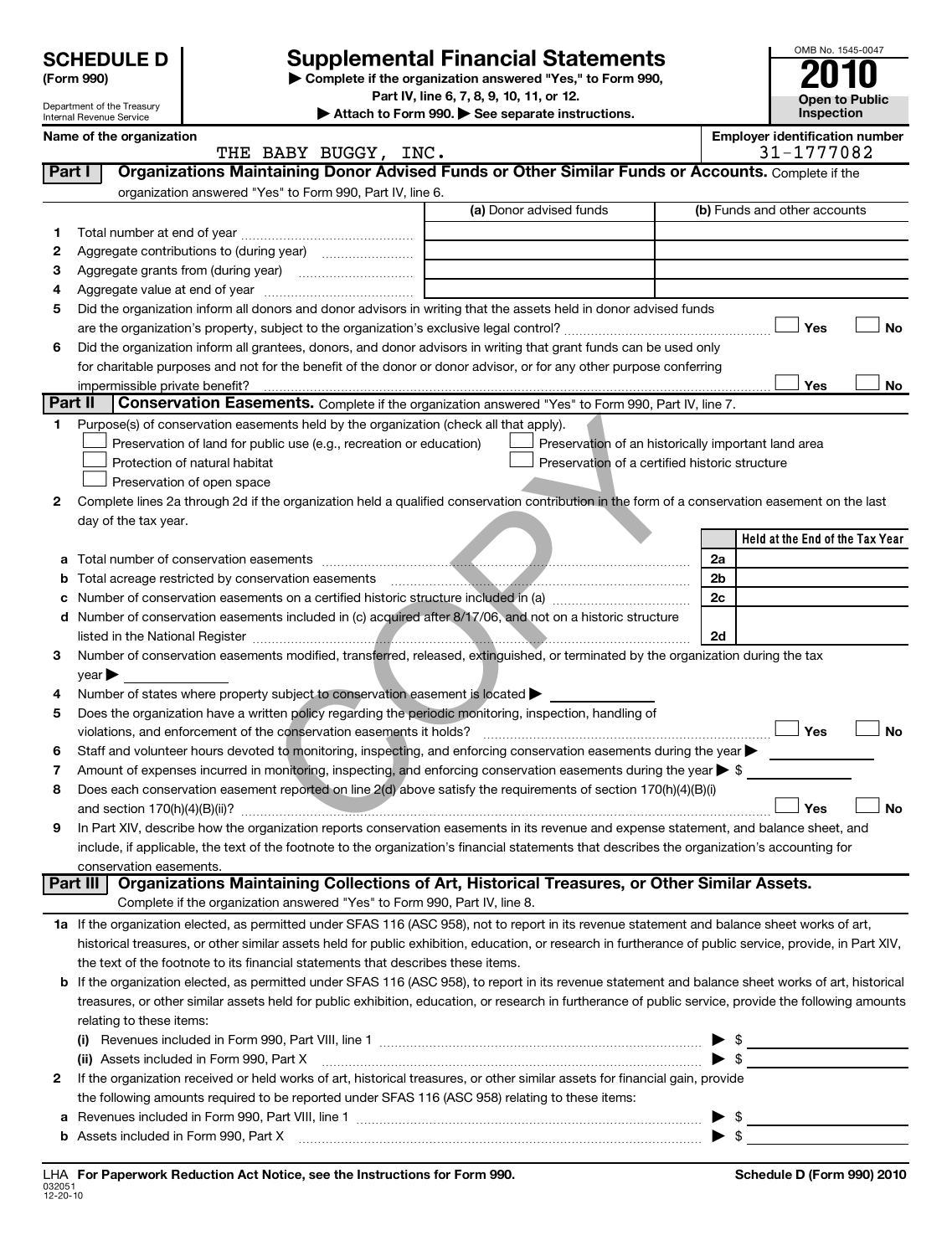| Part III<br>Organizations Maintaining Collections of Art, Historical Treasures, or Other Similar Assets (continued)<br>Using the organization's acquisition, accession, and other records, check any of the following that are a significant use of its collection items<br>3<br>(check all that apply):<br>Public exhibition<br>Loan or exchange programs<br>a<br>d<br>Scholarly research<br>Other and the contract of the contract of the contract of the contract of the contract of the contract of the contract of the contract of the contract of the contract of the contract of the contract of the contract of the<br>b<br>e<br>Preservation for future generations<br>c<br>Provide a description of the organization's collections and explain how they further the organization's exempt purpose in Part XIV.<br>4<br>During the year, did the organization solicit or receive donations of art, historical treasures, or other similar assets<br>5<br>Yes<br>No<br>Part IV<br>Escrow and Custodial Arrangements. Complete if the organization answered "Yes" to Form 990, Part IV, line 9, or<br>reported an amount on Form 990, Part X, line 21.<br>1a Is the organization an agent, trustee, custodian or other intermediary for contributions or other assets not included<br>Yes<br>No<br>b If "Yes," explain the arrangement in Part XIV and complete the following table:<br>Amount<br>c Beginning balance measurements and the contract of the contract of the contract of the contract of the contract of the contract of the contract of the contract of the contract of the contract of the contract of the contr<br>1c<br>1d<br>Distributions during the year manufactured and an extraordinary properties during the year manufactured and the<br>1e<br>1f<br>Yes<br>No<br><b>b</b> If "Yes," explain the arrangement in Part XIV.<br>Endowment Funds. Complete if the organization answered "Yes" to Form 990, Part IV, line 10.<br><b>Part V</b><br>(c) Two years back $\vert$ (d) Three years back $\vert$ (e) Four years back<br>(a) Current year<br>(b) Prior year<br>Beginning of year balance<br>1a<br>Net investment earnings, gains, and losses<br>e Other expenditures for facilities<br>and programs<br>End of year balance<br>g<br>Provide the estimated percentage of the year end balance held as:<br>2<br>Board designated or quasi-endowment<br>%<br>а<br>Permanent endowment<br>%<br>Term endowment $\blacktriangleright$<br>%<br>3a Are there endowment funds not in the possession of the organization that are held and administered for the organization<br>by:<br>Yes<br>N0<br>3a(i)<br>(ii) related organizations <b>contracts</b> and contracts are all the contracts of the contract of the contract of the contract of the contract of the contract of the contract of the contract of the contract of the contract of<br>3a(ii)<br>3b<br>Describe in Part XIV the intended uses of the organization's endowment funds.<br><b>Part VI</b><br>Land, Buildings, and Equipment. See Form 990, Part X, line 10.<br>(a) Cost or other<br>(c) Accumulated<br>Description of investment<br>(b) Cost or other<br>(d) Book value<br>basis (investment)<br>depreciation<br>basis (other)<br>17,568.<br>981.<br>16,587.<br>981.<br>Total. Add lines 1a through 1e. (Column (d) must equal Form 990, Part X, column (B), line 10(c).) | 31-1777082 Page 2<br>THE BABY BUGGY, INC.<br>Schedule D (Form 990) 2010 |  |  |  |  |  |  |  |
|-----------------------------------------------------------------------------------------------------------------------------------------------------------------------------------------------------------------------------------------------------------------------------------------------------------------------------------------------------------------------------------------------------------------------------------------------------------------------------------------------------------------------------------------------------------------------------------------------------------------------------------------------------------------------------------------------------------------------------------------------------------------------------------------------------------------------------------------------------------------------------------------------------------------------------------------------------------------------------------------------------------------------------------------------------------------------------------------------------------------------------------------------------------------------------------------------------------------------------------------------------------------------------------------------------------------------------------------------------------------------------------------------------------------------------------------------------------------------------------------------------------------------------------------------------------------------------------------------------------------------------------------------------------------------------------------------------------------------------------------------------------------------------------------------------------------------------------------------------------------------------------------------------------------------------------------------------------------------------------------------------------------------------------------------------------------------------------------------------------------------------------------------------------------------------------------------------------------------------------------------------------------------------------------------------------------------------------------------------------------------------------------------------------------------------------------------------------------------------------------------------------------------------------------------------------------------------------------------------------------------------------------------------------------------------------------------------------------------------------------------------------------------------------------------------------------------------------------------------------------------------------------------------------------------------------------------------------------------------------------------------------------------------------------------------------------------------------------------------------------------------------------------------------------------------------------------------------------------------------------------------------------------------------------------------------------------------------------------------------------------------|-------------------------------------------------------------------------|--|--|--|--|--|--|--|
|                                                                                                                                                                                                                                                                                                                                                                                                                                                                                                                                                                                                                                                                                                                                                                                                                                                                                                                                                                                                                                                                                                                                                                                                                                                                                                                                                                                                                                                                                                                                                                                                                                                                                                                                                                                                                                                                                                                                                                                                                                                                                                                                                                                                                                                                                                                                                                                                                                                                                                                                                                                                                                                                                                                                                                                                                                                                                                                                                                                                                                                                                                                                                                                                                                                                                                                                                                             |                                                                         |  |  |  |  |  |  |  |
|                                                                                                                                                                                                                                                                                                                                                                                                                                                                                                                                                                                                                                                                                                                                                                                                                                                                                                                                                                                                                                                                                                                                                                                                                                                                                                                                                                                                                                                                                                                                                                                                                                                                                                                                                                                                                                                                                                                                                                                                                                                                                                                                                                                                                                                                                                                                                                                                                                                                                                                                                                                                                                                                                                                                                                                                                                                                                                                                                                                                                                                                                                                                                                                                                                                                                                                                                                             |                                                                         |  |  |  |  |  |  |  |
|                                                                                                                                                                                                                                                                                                                                                                                                                                                                                                                                                                                                                                                                                                                                                                                                                                                                                                                                                                                                                                                                                                                                                                                                                                                                                                                                                                                                                                                                                                                                                                                                                                                                                                                                                                                                                                                                                                                                                                                                                                                                                                                                                                                                                                                                                                                                                                                                                                                                                                                                                                                                                                                                                                                                                                                                                                                                                                                                                                                                                                                                                                                                                                                                                                                                                                                                                                             |                                                                         |  |  |  |  |  |  |  |
|                                                                                                                                                                                                                                                                                                                                                                                                                                                                                                                                                                                                                                                                                                                                                                                                                                                                                                                                                                                                                                                                                                                                                                                                                                                                                                                                                                                                                                                                                                                                                                                                                                                                                                                                                                                                                                                                                                                                                                                                                                                                                                                                                                                                                                                                                                                                                                                                                                                                                                                                                                                                                                                                                                                                                                                                                                                                                                                                                                                                                                                                                                                                                                                                                                                                                                                                                                             |                                                                         |  |  |  |  |  |  |  |
|                                                                                                                                                                                                                                                                                                                                                                                                                                                                                                                                                                                                                                                                                                                                                                                                                                                                                                                                                                                                                                                                                                                                                                                                                                                                                                                                                                                                                                                                                                                                                                                                                                                                                                                                                                                                                                                                                                                                                                                                                                                                                                                                                                                                                                                                                                                                                                                                                                                                                                                                                                                                                                                                                                                                                                                                                                                                                                                                                                                                                                                                                                                                                                                                                                                                                                                                                                             |                                                                         |  |  |  |  |  |  |  |
|                                                                                                                                                                                                                                                                                                                                                                                                                                                                                                                                                                                                                                                                                                                                                                                                                                                                                                                                                                                                                                                                                                                                                                                                                                                                                                                                                                                                                                                                                                                                                                                                                                                                                                                                                                                                                                                                                                                                                                                                                                                                                                                                                                                                                                                                                                                                                                                                                                                                                                                                                                                                                                                                                                                                                                                                                                                                                                                                                                                                                                                                                                                                                                                                                                                                                                                                                                             |                                                                         |  |  |  |  |  |  |  |
|                                                                                                                                                                                                                                                                                                                                                                                                                                                                                                                                                                                                                                                                                                                                                                                                                                                                                                                                                                                                                                                                                                                                                                                                                                                                                                                                                                                                                                                                                                                                                                                                                                                                                                                                                                                                                                                                                                                                                                                                                                                                                                                                                                                                                                                                                                                                                                                                                                                                                                                                                                                                                                                                                                                                                                                                                                                                                                                                                                                                                                                                                                                                                                                                                                                                                                                                                                             |                                                                         |  |  |  |  |  |  |  |
|                                                                                                                                                                                                                                                                                                                                                                                                                                                                                                                                                                                                                                                                                                                                                                                                                                                                                                                                                                                                                                                                                                                                                                                                                                                                                                                                                                                                                                                                                                                                                                                                                                                                                                                                                                                                                                                                                                                                                                                                                                                                                                                                                                                                                                                                                                                                                                                                                                                                                                                                                                                                                                                                                                                                                                                                                                                                                                                                                                                                                                                                                                                                                                                                                                                                                                                                                                             |                                                                         |  |  |  |  |  |  |  |
|                                                                                                                                                                                                                                                                                                                                                                                                                                                                                                                                                                                                                                                                                                                                                                                                                                                                                                                                                                                                                                                                                                                                                                                                                                                                                                                                                                                                                                                                                                                                                                                                                                                                                                                                                                                                                                                                                                                                                                                                                                                                                                                                                                                                                                                                                                                                                                                                                                                                                                                                                                                                                                                                                                                                                                                                                                                                                                                                                                                                                                                                                                                                                                                                                                                                                                                                                                             |                                                                         |  |  |  |  |  |  |  |
|                                                                                                                                                                                                                                                                                                                                                                                                                                                                                                                                                                                                                                                                                                                                                                                                                                                                                                                                                                                                                                                                                                                                                                                                                                                                                                                                                                                                                                                                                                                                                                                                                                                                                                                                                                                                                                                                                                                                                                                                                                                                                                                                                                                                                                                                                                                                                                                                                                                                                                                                                                                                                                                                                                                                                                                                                                                                                                                                                                                                                                                                                                                                                                                                                                                                                                                                                                             |                                                                         |  |  |  |  |  |  |  |
|                                                                                                                                                                                                                                                                                                                                                                                                                                                                                                                                                                                                                                                                                                                                                                                                                                                                                                                                                                                                                                                                                                                                                                                                                                                                                                                                                                                                                                                                                                                                                                                                                                                                                                                                                                                                                                                                                                                                                                                                                                                                                                                                                                                                                                                                                                                                                                                                                                                                                                                                                                                                                                                                                                                                                                                                                                                                                                                                                                                                                                                                                                                                                                                                                                                                                                                                                                             |                                                                         |  |  |  |  |  |  |  |
|                                                                                                                                                                                                                                                                                                                                                                                                                                                                                                                                                                                                                                                                                                                                                                                                                                                                                                                                                                                                                                                                                                                                                                                                                                                                                                                                                                                                                                                                                                                                                                                                                                                                                                                                                                                                                                                                                                                                                                                                                                                                                                                                                                                                                                                                                                                                                                                                                                                                                                                                                                                                                                                                                                                                                                                                                                                                                                                                                                                                                                                                                                                                                                                                                                                                                                                                                                             |                                                                         |  |  |  |  |  |  |  |
|                                                                                                                                                                                                                                                                                                                                                                                                                                                                                                                                                                                                                                                                                                                                                                                                                                                                                                                                                                                                                                                                                                                                                                                                                                                                                                                                                                                                                                                                                                                                                                                                                                                                                                                                                                                                                                                                                                                                                                                                                                                                                                                                                                                                                                                                                                                                                                                                                                                                                                                                                                                                                                                                                                                                                                                                                                                                                                                                                                                                                                                                                                                                                                                                                                                                                                                                                                             |                                                                         |  |  |  |  |  |  |  |
|                                                                                                                                                                                                                                                                                                                                                                                                                                                                                                                                                                                                                                                                                                                                                                                                                                                                                                                                                                                                                                                                                                                                                                                                                                                                                                                                                                                                                                                                                                                                                                                                                                                                                                                                                                                                                                                                                                                                                                                                                                                                                                                                                                                                                                                                                                                                                                                                                                                                                                                                                                                                                                                                                                                                                                                                                                                                                                                                                                                                                                                                                                                                                                                                                                                                                                                                                                             |                                                                         |  |  |  |  |  |  |  |
|                                                                                                                                                                                                                                                                                                                                                                                                                                                                                                                                                                                                                                                                                                                                                                                                                                                                                                                                                                                                                                                                                                                                                                                                                                                                                                                                                                                                                                                                                                                                                                                                                                                                                                                                                                                                                                                                                                                                                                                                                                                                                                                                                                                                                                                                                                                                                                                                                                                                                                                                                                                                                                                                                                                                                                                                                                                                                                                                                                                                                                                                                                                                                                                                                                                                                                                                                                             |                                                                         |  |  |  |  |  |  |  |
|                                                                                                                                                                                                                                                                                                                                                                                                                                                                                                                                                                                                                                                                                                                                                                                                                                                                                                                                                                                                                                                                                                                                                                                                                                                                                                                                                                                                                                                                                                                                                                                                                                                                                                                                                                                                                                                                                                                                                                                                                                                                                                                                                                                                                                                                                                                                                                                                                                                                                                                                                                                                                                                                                                                                                                                                                                                                                                                                                                                                                                                                                                                                                                                                                                                                                                                                                                             |                                                                         |  |  |  |  |  |  |  |
|                                                                                                                                                                                                                                                                                                                                                                                                                                                                                                                                                                                                                                                                                                                                                                                                                                                                                                                                                                                                                                                                                                                                                                                                                                                                                                                                                                                                                                                                                                                                                                                                                                                                                                                                                                                                                                                                                                                                                                                                                                                                                                                                                                                                                                                                                                                                                                                                                                                                                                                                                                                                                                                                                                                                                                                                                                                                                                                                                                                                                                                                                                                                                                                                                                                                                                                                                                             |                                                                         |  |  |  |  |  |  |  |
|                                                                                                                                                                                                                                                                                                                                                                                                                                                                                                                                                                                                                                                                                                                                                                                                                                                                                                                                                                                                                                                                                                                                                                                                                                                                                                                                                                                                                                                                                                                                                                                                                                                                                                                                                                                                                                                                                                                                                                                                                                                                                                                                                                                                                                                                                                                                                                                                                                                                                                                                                                                                                                                                                                                                                                                                                                                                                                                                                                                                                                                                                                                                                                                                                                                                                                                                                                             |                                                                         |  |  |  |  |  |  |  |
|                                                                                                                                                                                                                                                                                                                                                                                                                                                                                                                                                                                                                                                                                                                                                                                                                                                                                                                                                                                                                                                                                                                                                                                                                                                                                                                                                                                                                                                                                                                                                                                                                                                                                                                                                                                                                                                                                                                                                                                                                                                                                                                                                                                                                                                                                                                                                                                                                                                                                                                                                                                                                                                                                                                                                                                                                                                                                                                                                                                                                                                                                                                                                                                                                                                                                                                                                                             |                                                                         |  |  |  |  |  |  |  |
|                                                                                                                                                                                                                                                                                                                                                                                                                                                                                                                                                                                                                                                                                                                                                                                                                                                                                                                                                                                                                                                                                                                                                                                                                                                                                                                                                                                                                                                                                                                                                                                                                                                                                                                                                                                                                                                                                                                                                                                                                                                                                                                                                                                                                                                                                                                                                                                                                                                                                                                                                                                                                                                                                                                                                                                                                                                                                                                                                                                                                                                                                                                                                                                                                                                                                                                                                                             |                                                                         |  |  |  |  |  |  |  |
|                                                                                                                                                                                                                                                                                                                                                                                                                                                                                                                                                                                                                                                                                                                                                                                                                                                                                                                                                                                                                                                                                                                                                                                                                                                                                                                                                                                                                                                                                                                                                                                                                                                                                                                                                                                                                                                                                                                                                                                                                                                                                                                                                                                                                                                                                                                                                                                                                                                                                                                                                                                                                                                                                                                                                                                                                                                                                                                                                                                                                                                                                                                                                                                                                                                                                                                                                                             |                                                                         |  |  |  |  |  |  |  |
|                                                                                                                                                                                                                                                                                                                                                                                                                                                                                                                                                                                                                                                                                                                                                                                                                                                                                                                                                                                                                                                                                                                                                                                                                                                                                                                                                                                                                                                                                                                                                                                                                                                                                                                                                                                                                                                                                                                                                                                                                                                                                                                                                                                                                                                                                                                                                                                                                                                                                                                                                                                                                                                                                                                                                                                                                                                                                                                                                                                                                                                                                                                                                                                                                                                                                                                                                                             |                                                                         |  |  |  |  |  |  |  |
|                                                                                                                                                                                                                                                                                                                                                                                                                                                                                                                                                                                                                                                                                                                                                                                                                                                                                                                                                                                                                                                                                                                                                                                                                                                                                                                                                                                                                                                                                                                                                                                                                                                                                                                                                                                                                                                                                                                                                                                                                                                                                                                                                                                                                                                                                                                                                                                                                                                                                                                                                                                                                                                                                                                                                                                                                                                                                                                                                                                                                                                                                                                                                                                                                                                                                                                                                                             |                                                                         |  |  |  |  |  |  |  |
|                                                                                                                                                                                                                                                                                                                                                                                                                                                                                                                                                                                                                                                                                                                                                                                                                                                                                                                                                                                                                                                                                                                                                                                                                                                                                                                                                                                                                                                                                                                                                                                                                                                                                                                                                                                                                                                                                                                                                                                                                                                                                                                                                                                                                                                                                                                                                                                                                                                                                                                                                                                                                                                                                                                                                                                                                                                                                                                                                                                                                                                                                                                                                                                                                                                                                                                                                                             |                                                                         |  |  |  |  |  |  |  |
|                                                                                                                                                                                                                                                                                                                                                                                                                                                                                                                                                                                                                                                                                                                                                                                                                                                                                                                                                                                                                                                                                                                                                                                                                                                                                                                                                                                                                                                                                                                                                                                                                                                                                                                                                                                                                                                                                                                                                                                                                                                                                                                                                                                                                                                                                                                                                                                                                                                                                                                                                                                                                                                                                                                                                                                                                                                                                                                                                                                                                                                                                                                                                                                                                                                                                                                                                                             |                                                                         |  |  |  |  |  |  |  |
|                                                                                                                                                                                                                                                                                                                                                                                                                                                                                                                                                                                                                                                                                                                                                                                                                                                                                                                                                                                                                                                                                                                                                                                                                                                                                                                                                                                                                                                                                                                                                                                                                                                                                                                                                                                                                                                                                                                                                                                                                                                                                                                                                                                                                                                                                                                                                                                                                                                                                                                                                                                                                                                                                                                                                                                                                                                                                                                                                                                                                                                                                                                                                                                                                                                                                                                                                                             |                                                                         |  |  |  |  |  |  |  |
|                                                                                                                                                                                                                                                                                                                                                                                                                                                                                                                                                                                                                                                                                                                                                                                                                                                                                                                                                                                                                                                                                                                                                                                                                                                                                                                                                                                                                                                                                                                                                                                                                                                                                                                                                                                                                                                                                                                                                                                                                                                                                                                                                                                                                                                                                                                                                                                                                                                                                                                                                                                                                                                                                                                                                                                                                                                                                                                                                                                                                                                                                                                                                                                                                                                                                                                                                                             |                                                                         |  |  |  |  |  |  |  |
|                                                                                                                                                                                                                                                                                                                                                                                                                                                                                                                                                                                                                                                                                                                                                                                                                                                                                                                                                                                                                                                                                                                                                                                                                                                                                                                                                                                                                                                                                                                                                                                                                                                                                                                                                                                                                                                                                                                                                                                                                                                                                                                                                                                                                                                                                                                                                                                                                                                                                                                                                                                                                                                                                                                                                                                                                                                                                                                                                                                                                                                                                                                                                                                                                                                                                                                                                                             |                                                                         |  |  |  |  |  |  |  |
|                                                                                                                                                                                                                                                                                                                                                                                                                                                                                                                                                                                                                                                                                                                                                                                                                                                                                                                                                                                                                                                                                                                                                                                                                                                                                                                                                                                                                                                                                                                                                                                                                                                                                                                                                                                                                                                                                                                                                                                                                                                                                                                                                                                                                                                                                                                                                                                                                                                                                                                                                                                                                                                                                                                                                                                                                                                                                                                                                                                                                                                                                                                                                                                                                                                                                                                                                                             |                                                                         |  |  |  |  |  |  |  |
|                                                                                                                                                                                                                                                                                                                                                                                                                                                                                                                                                                                                                                                                                                                                                                                                                                                                                                                                                                                                                                                                                                                                                                                                                                                                                                                                                                                                                                                                                                                                                                                                                                                                                                                                                                                                                                                                                                                                                                                                                                                                                                                                                                                                                                                                                                                                                                                                                                                                                                                                                                                                                                                                                                                                                                                                                                                                                                                                                                                                                                                                                                                                                                                                                                                                                                                                                                             |                                                                         |  |  |  |  |  |  |  |
|                                                                                                                                                                                                                                                                                                                                                                                                                                                                                                                                                                                                                                                                                                                                                                                                                                                                                                                                                                                                                                                                                                                                                                                                                                                                                                                                                                                                                                                                                                                                                                                                                                                                                                                                                                                                                                                                                                                                                                                                                                                                                                                                                                                                                                                                                                                                                                                                                                                                                                                                                                                                                                                                                                                                                                                                                                                                                                                                                                                                                                                                                                                                                                                                                                                                                                                                                                             |                                                                         |  |  |  |  |  |  |  |
|                                                                                                                                                                                                                                                                                                                                                                                                                                                                                                                                                                                                                                                                                                                                                                                                                                                                                                                                                                                                                                                                                                                                                                                                                                                                                                                                                                                                                                                                                                                                                                                                                                                                                                                                                                                                                                                                                                                                                                                                                                                                                                                                                                                                                                                                                                                                                                                                                                                                                                                                                                                                                                                                                                                                                                                                                                                                                                                                                                                                                                                                                                                                                                                                                                                                                                                                                                             |                                                                         |  |  |  |  |  |  |  |
|                                                                                                                                                                                                                                                                                                                                                                                                                                                                                                                                                                                                                                                                                                                                                                                                                                                                                                                                                                                                                                                                                                                                                                                                                                                                                                                                                                                                                                                                                                                                                                                                                                                                                                                                                                                                                                                                                                                                                                                                                                                                                                                                                                                                                                                                                                                                                                                                                                                                                                                                                                                                                                                                                                                                                                                                                                                                                                                                                                                                                                                                                                                                                                                                                                                                                                                                                                             |                                                                         |  |  |  |  |  |  |  |
|                                                                                                                                                                                                                                                                                                                                                                                                                                                                                                                                                                                                                                                                                                                                                                                                                                                                                                                                                                                                                                                                                                                                                                                                                                                                                                                                                                                                                                                                                                                                                                                                                                                                                                                                                                                                                                                                                                                                                                                                                                                                                                                                                                                                                                                                                                                                                                                                                                                                                                                                                                                                                                                                                                                                                                                                                                                                                                                                                                                                                                                                                                                                                                                                                                                                                                                                                                             |                                                                         |  |  |  |  |  |  |  |
|                                                                                                                                                                                                                                                                                                                                                                                                                                                                                                                                                                                                                                                                                                                                                                                                                                                                                                                                                                                                                                                                                                                                                                                                                                                                                                                                                                                                                                                                                                                                                                                                                                                                                                                                                                                                                                                                                                                                                                                                                                                                                                                                                                                                                                                                                                                                                                                                                                                                                                                                                                                                                                                                                                                                                                                                                                                                                                                                                                                                                                                                                                                                                                                                                                                                                                                                                                             |                                                                         |  |  |  |  |  |  |  |
|                                                                                                                                                                                                                                                                                                                                                                                                                                                                                                                                                                                                                                                                                                                                                                                                                                                                                                                                                                                                                                                                                                                                                                                                                                                                                                                                                                                                                                                                                                                                                                                                                                                                                                                                                                                                                                                                                                                                                                                                                                                                                                                                                                                                                                                                                                                                                                                                                                                                                                                                                                                                                                                                                                                                                                                                                                                                                                                                                                                                                                                                                                                                                                                                                                                                                                                                                                             |                                                                         |  |  |  |  |  |  |  |
|                                                                                                                                                                                                                                                                                                                                                                                                                                                                                                                                                                                                                                                                                                                                                                                                                                                                                                                                                                                                                                                                                                                                                                                                                                                                                                                                                                                                                                                                                                                                                                                                                                                                                                                                                                                                                                                                                                                                                                                                                                                                                                                                                                                                                                                                                                                                                                                                                                                                                                                                                                                                                                                                                                                                                                                                                                                                                                                                                                                                                                                                                                                                                                                                                                                                                                                                                                             |                                                                         |  |  |  |  |  |  |  |
|                                                                                                                                                                                                                                                                                                                                                                                                                                                                                                                                                                                                                                                                                                                                                                                                                                                                                                                                                                                                                                                                                                                                                                                                                                                                                                                                                                                                                                                                                                                                                                                                                                                                                                                                                                                                                                                                                                                                                                                                                                                                                                                                                                                                                                                                                                                                                                                                                                                                                                                                                                                                                                                                                                                                                                                                                                                                                                                                                                                                                                                                                                                                                                                                                                                                                                                                                                             |                                                                         |  |  |  |  |  |  |  |
|                                                                                                                                                                                                                                                                                                                                                                                                                                                                                                                                                                                                                                                                                                                                                                                                                                                                                                                                                                                                                                                                                                                                                                                                                                                                                                                                                                                                                                                                                                                                                                                                                                                                                                                                                                                                                                                                                                                                                                                                                                                                                                                                                                                                                                                                                                                                                                                                                                                                                                                                                                                                                                                                                                                                                                                                                                                                                                                                                                                                                                                                                                                                                                                                                                                                                                                                                                             |                                                                         |  |  |  |  |  |  |  |
|                                                                                                                                                                                                                                                                                                                                                                                                                                                                                                                                                                                                                                                                                                                                                                                                                                                                                                                                                                                                                                                                                                                                                                                                                                                                                                                                                                                                                                                                                                                                                                                                                                                                                                                                                                                                                                                                                                                                                                                                                                                                                                                                                                                                                                                                                                                                                                                                                                                                                                                                                                                                                                                                                                                                                                                                                                                                                                                                                                                                                                                                                                                                                                                                                                                                                                                                                                             |                                                                         |  |  |  |  |  |  |  |
|                                                                                                                                                                                                                                                                                                                                                                                                                                                                                                                                                                                                                                                                                                                                                                                                                                                                                                                                                                                                                                                                                                                                                                                                                                                                                                                                                                                                                                                                                                                                                                                                                                                                                                                                                                                                                                                                                                                                                                                                                                                                                                                                                                                                                                                                                                                                                                                                                                                                                                                                                                                                                                                                                                                                                                                                                                                                                                                                                                                                                                                                                                                                                                                                                                                                                                                                                                             |                                                                         |  |  |  |  |  |  |  |
|                                                                                                                                                                                                                                                                                                                                                                                                                                                                                                                                                                                                                                                                                                                                                                                                                                                                                                                                                                                                                                                                                                                                                                                                                                                                                                                                                                                                                                                                                                                                                                                                                                                                                                                                                                                                                                                                                                                                                                                                                                                                                                                                                                                                                                                                                                                                                                                                                                                                                                                                                                                                                                                                                                                                                                                                                                                                                                                                                                                                                                                                                                                                                                                                                                                                                                                                                                             |                                                                         |  |  |  |  |  |  |  |
|                                                                                                                                                                                                                                                                                                                                                                                                                                                                                                                                                                                                                                                                                                                                                                                                                                                                                                                                                                                                                                                                                                                                                                                                                                                                                                                                                                                                                                                                                                                                                                                                                                                                                                                                                                                                                                                                                                                                                                                                                                                                                                                                                                                                                                                                                                                                                                                                                                                                                                                                                                                                                                                                                                                                                                                                                                                                                                                                                                                                                                                                                                                                                                                                                                                                                                                                                                             |                                                                         |  |  |  |  |  |  |  |
|                                                                                                                                                                                                                                                                                                                                                                                                                                                                                                                                                                                                                                                                                                                                                                                                                                                                                                                                                                                                                                                                                                                                                                                                                                                                                                                                                                                                                                                                                                                                                                                                                                                                                                                                                                                                                                                                                                                                                                                                                                                                                                                                                                                                                                                                                                                                                                                                                                                                                                                                                                                                                                                                                                                                                                                                                                                                                                                                                                                                                                                                                                                                                                                                                                                                                                                                                                             |                                                                         |  |  |  |  |  |  |  |
|                                                                                                                                                                                                                                                                                                                                                                                                                                                                                                                                                                                                                                                                                                                                                                                                                                                                                                                                                                                                                                                                                                                                                                                                                                                                                                                                                                                                                                                                                                                                                                                                                                                                                                                                                                                                                                                                                                                                                                                                                                                                                                                                                                                                                                                                                                                                                                                                                                                                                                                                                                                                                                                                                                                                                                                                                                                                                                                                                                                                                                                                                                                                                                                                                                                                                                                                                                             |                                                                         |  |  |  |  |  |  |  |
|                                                                                                                                                                                                                                                                                                                                                                                                                                                                                                                                                                                                                                                                                                                                                                                                                                                                                                                                                                                                                                                                                                                                                                                                                                                                                                                                                                                                                                                                                                                                                                                                                                                                                                                                                                                                                                                                                                                                                                                                                                                                                                                                                                                                                                                                                                                                                                                                                                                                                                                                                                                                                                                                                                                                                                                                                                                                                                                                                                                                                                                                                                                                                                                                                                                                                                                                                                             |                                                                         |  |  |  |  |  |  |  |
|                                                                                                                                                                                                                                                                                                                                                                                                                                                                                                                                                                                                                                                                                                                                                                                                                                                                                                                                                                                                                                                                                                                                                                                                                                                                                                                                                                                                                                                                                                                                                                                                                                                                                                                                                                                                                                                                                                                                                                                                                                                                                                                                                                                                                                                                                                                                                                                                                                                                                                                                                                                                                                                                                                                                                                                                                                                                                                                                                                                                                                                                                                                                                                                                                                                                                                                                                                             |                                                                         |  |  |  |  |  |  |  |
|                                                                                                                                                                                                                                                                                                                                                                                                                                                                                                                                                                                                                                                                                                                                                                                                                                                                                                                                                                                                                                                                                                                                                                                                                                                                                                                                                                                                                                                                                                                                                                                                                                                                                                                                                                                                                                                                                                                                                                                                                                                                                                                                                                                                                                                                                                                                                                                                                                                                                                                                                                                                                                                                                                                                                                                                                                                                                                                                                                                                                                                                                                                                                                                                                                                                                                                                                                             |                                                                         |  |  |  |  |  |  |  |
|                                                                                                                                                                                                                                                                                                                                                                                                                                                                                                                                                                                                                                                                                                                                                                                                                                                                                                                                                                                                                                                                                                                                                                                                                                                                                                                                                                                                                                                                                                                                                                                                                                                                                                                                                                                                                                                                                                                                                                                                                                                                                                                                                                                                                                                                                                                                                                                                                                                                                                                                                                                                                                                                                                                                                                                                                                                                                                                                                                                                                                                                                                                                                                                                                                                                                                                                                                             |                                                                         |  |  |  |  |  |  |  |
|                                                                                                                                                                                                                                                                                                                                                                                                                                                                                                                                                                                                                                                                                                                                                                                                                                                                                                                                                                                                                                                                                                                                                                                                                                                                                                                                                                                                                                                                                                                                                                                                                                                                                                                                                                                                                                                                                                                                                                                                                                                                                                                                                                                                                                                                                                                                                                                                                                                                                                                                                                                                                                                                                                                                                                                                                                                                                                                                                                                                                                                                                                                                                                                                                                                                                                                                                                             |                                                                         |  |  |  |  |  |  |  |

**Schedule D (Form 990) 2010**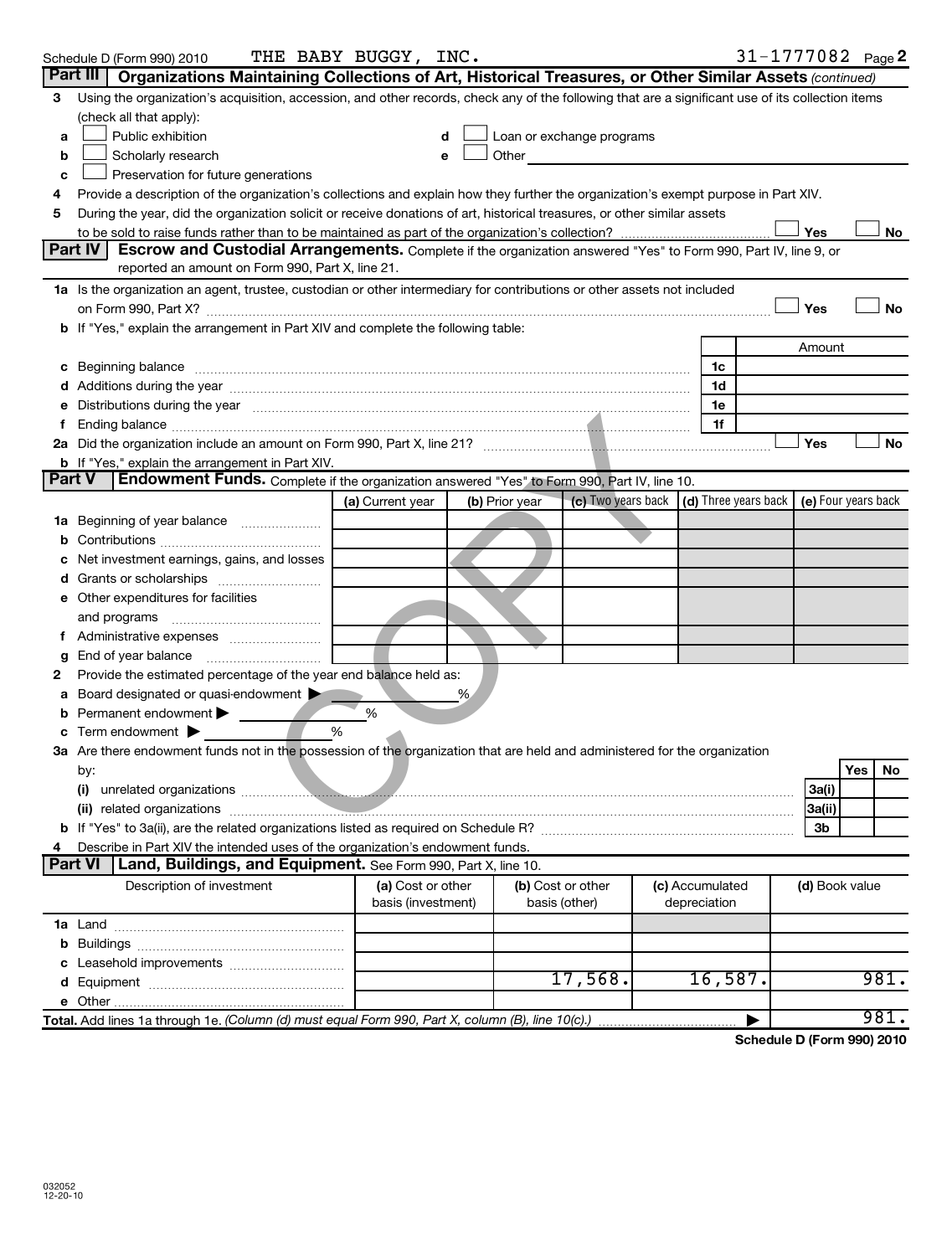| Schedule D (Form 990) 2010 |  |
|----------------------------|--|
|----------------------------|--|

Schedule D (Form 990) 2010 Page THE BABY BUGGY, INC.  $31-1777082$ 

| (a) Description of security or category                                              | Part VII Investments - Other Securities. See Form 990, Part X, line 12. | (c) Method of valuation:                                                                                                                                                                         |
|--------------------------------------------------------------------------------------|-------------------------------------------------------------------------|--------------------------------------------------------------------------------------------------------------------------------------------------------------------------------------------------|
| (including name of security)                                                         | (b) Book value                                                          | Cost or end-of-year market value                                                                                                                                                                 |
| (1) Financial derivatives                                                            |                                                                         |                                                                                                                                                                                                  |
|                                                                                      |                                                                         |                                                                                                                                                                                                  |
| (3) Other                                                                            |                                                                         |                                                                                                                                                                                                  |
| (A)                                                                                  |                                                                         |                                                                                                                                                                                                  |
| (B)                                                                                  |                                                                         |                                                                                                                                                                                                  |
| (C)                                                                                  |                                                                         |                                                                                                                                                                                                  |
| (D)                                                                                  |                                                                         |                                                                                                                                                                                                  |
| (E)                                                                                  |                                                                         |                                                                                                                                                                                                  |
| (F)                                                                                  |                                                                         |                                                                                                                                                                                                  |
| (G)                                                                                  |                                                                         |                                                                                                                                                                                                  |
| (H)<br>(1)                                                                           |                                                                         |                                                                                                                                                                                                  |
| Total. (Col (b) must equal Form 990, Part X, col (B) line 12.) $\blacktriangleright$ |                                                                         |                                                                                                                                                                                                  |
| Part VIII Investments - Program Related. See Form 990, Part X, line 13.              |                                                                         |                                                                                                                                                                                                  |
|                                                                                      |                                                                         | (c) Method of valuation:                                                                                                                                                                         |
| (a) Description of investment type                                                   | (b) Book value                                                          | Cost or end-of-year market value                                                                                                                                                                 |
| (1)                                                                                  |                                                                         |                                                                                                                                                                                                  |
| (2)                                                                                  |                                                                         |                                                                                                                                                                                                  |
| (3)                                                                                  |                                                                         |                                                                                                                                                                                                  |
| (4)                                                                                  |                                                                         |                                                                                                                                                                                                  |
| (5)                                                                                  |                                                                         |                                                                                                                                                                                                  |
| (6)                                                                                  |                                                                         |                                                                                                                                                                                                  |
| (7)                                                                                  |                                                                         |                                                                                                                                                                                                  |
| (8)                                                                                  |                                                                         |                                                                                                                                                                                                  |
| (9)                                                                                  |                                                                         |                                                                                                                                                                                                  |
| (10)                                                                                 |                                                                         |                                                                                                                                                                                                  |
| Total. (Col (b) must equal Form 990, Part X, col (B) line 13.)                       |                                                                         |                                                                                                                                                                                                  |
| Part IX<br>Other Assets. See Form 990, Part X, line 15.                              |                                                                         |                                                                                                                                                                                                  |
|                                                                                      | (a) Description                                                         | (b) Book value                                                                                                                                                                                   |
| (1)                                                                                  |                                                                         |                                                                                                                                                                                                  |
| (2)                                                                                  |                                                                         |                                                                                                                                                                                                  |
| (3)                                                                                  |                                                                         |                                                                                                                                                                                                  |
| (4)                                                                                  |                                                                         |                                                                                                                                                                                                  |
| (5)                                                                                  |                                                                         |                                                                                                                                                                                                  |
| (6)                                                                                  |                                                                         |                                                                                                                                                                                                  |
| (7)                                                                                  |                                                                         |                                                                                                                                                                                                  |
| (8)                                                                                  |                                                                         |                                                                                                                                                                                                  |
| (9)                                                                                  |                                                                         |                                                                                                                                                                                                  |
| (10)                                                                                 |                                                                         |                                                                                                                                                                                                  |
| Total. (Column (b) must equal Form 990, Part X, col (B) line 15.)                    |                                                                         |                                                                                                                                                                                                  |
|                                                                                      |                                                                         |                                                                                                                                                                                                  |
| Other Liabilities. See Form 990, Part X, line 25.                                    |                                                                         |                                                                                                                                                                                                  |
| (a) Description of liability                                                         |                                                                         | (b) Amount                                                                                                                                                                                       |
| Federal income taxes                                                                 |                                                                         |                                                                                                                                                                                                  |
|                                                                                      |                                                                         |                                                                                                                                                                                                  |
|                                                                                      |                                                                         |                                                                                                                                                                                                  |
|                                                                                      |                                                                         |                                                                                                                                                                                                  |
| (5)                                                                                  |                                                                         |                                                                                                                                                                                                  |
| (1)<br>(2)<br>(3)<br>(4)<br>(6)                                                      |                                                                         |                                                                                                                                                                                                  |
| (7)                                                                                  |                                                                         |                                                                                                                                                                                                  |
| (8)                                                                                  |                                                                         |                                                                                                                                                                                                  |
| (9)                                                                                  |                                                                         |                                                                                                                                                                                                  |
| Part X<br>(10)                                                                       |                                                                         |                                                                                                                                                                                                  |
| (11)                                                                                 |                                                                         |                                                                                                                                                                                                  |
| Total. (Column (b) must equal Form 990, Part X, col (B) line 25.)                    |                                                                         | Fily 48 (ASC 740) Footnote. In Part XIV, provide the text of the footnote to the organization's financial statements that reports the organization's liability for uncertain tax positions under |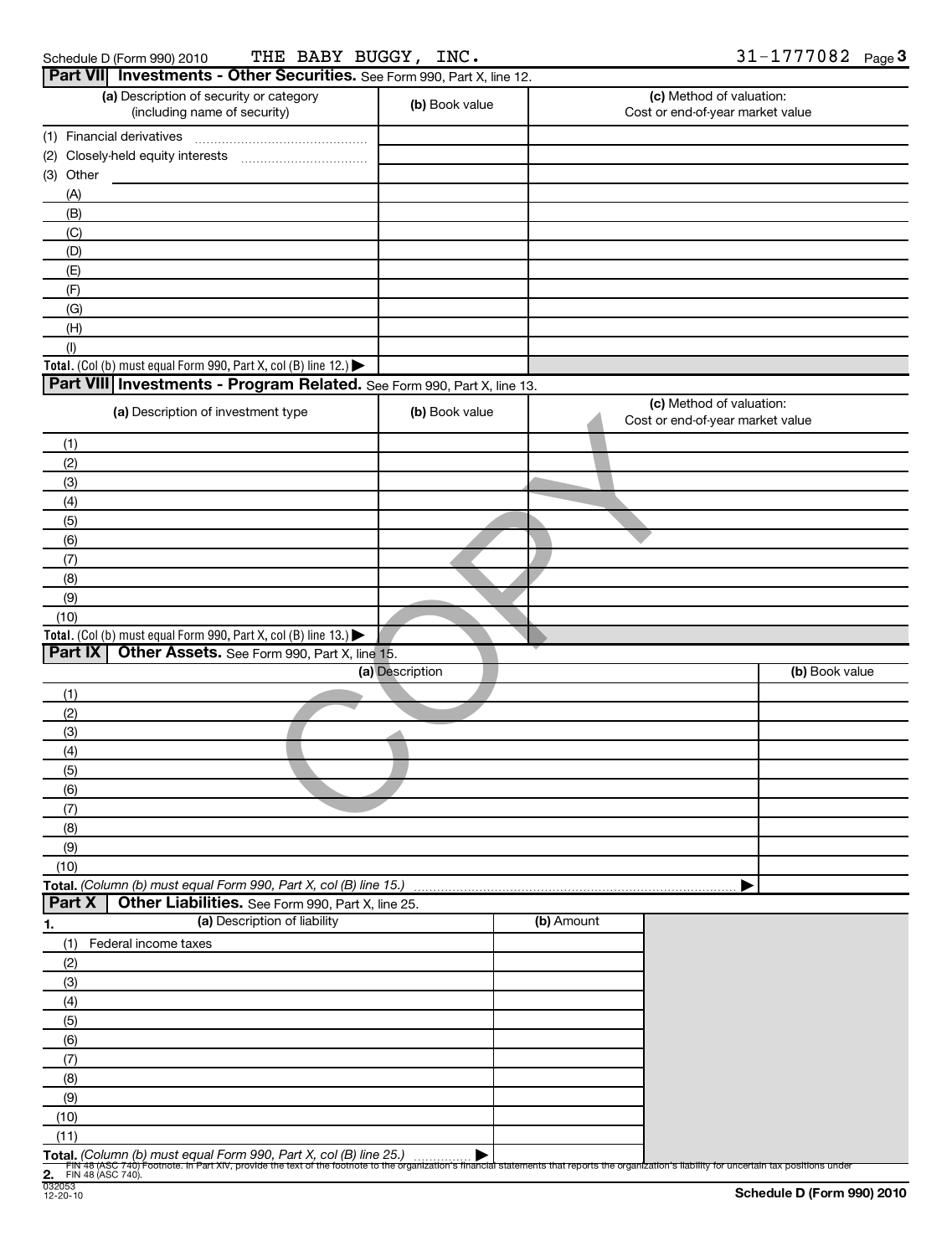|        | THE BABY BUGGY, INC.<br>Schedule D (Form 990) 2010                                                                                                                                |                      |                |    | 31-1777082 Page 4 |            |
|--------|-----------------------------------------------------------------------------------------------------------------------------------------------------------------------------------|----------------------|----------------|----|-------------------|------------|
|        | Part XI   Reconciliation of Change in Net Assets from Form 990 to Audited Financial Statements                                                                                    |                      |                |    |                   |            |
| 1      | Total revenue (Form 990, Part VIII, column (A), line 12)                                                                                                                          |                      | 1.             |    | 3,307,878.        |            |
| 2      |                                                                                                                                                                                   |                      | $\overline{2}$ |    | 3,382,329.        |            |
| 3      |                                                                                                                                                                                   |                      | 3              |    |                   | $-74,451.$ |
| 4      | Net unrealized gains (losses) on investments [111] Martin Martin Martin Martin Martin Martin Martin Martin Mar                                                                    |                      | 4              |    |                   | $-10,570.$ |
| 5      |                                                                                                                                                                                   |                      | 5              |    |                   |            |
| 6      |                                                                                                                                                                                   |                      | 6              |    |                   |            |
| 7      |                                                                                                                                                                                   |                      | $\overline{7}$ |    |                   |            |
| 8      |                                                                                                                                                                                   |                      | 8              |    |                   |            |
| 9      |                                                                                                                                                                                   |                      | 9              |    |                   | $-10,570.$ |
| 10     | Excess or (deficit) for the year per audited financial statements. Combine lines 3 and 9                                                                                          |                      | 10             |    |                   | $-85,021.$ |
|        | Part XII   Reconciliation of Revenue per Audited Financial Statements With Revenue per Return                                                                                     |                      |                |    |                   |            |
| 1      | Total revenue, gains, and other support per audited financial statements                                                                                                          |                      |                | 1  | 3,451,565.        |            |
| 2      | Amounts included on line 1 but not on Form 990, Part VIII, line 12:                                                                                                               |                      |                |    |                   |            |
| a      | Net unrealized gains on investments [11] matter contracts and the unrealized gains on investments [11] matter                                                                     | 2a                   | $-10,570.$     |    |                   |            |
| b      |                                                                                                                                                                                   | 2 <sub>b</sub>       | 154, 257.      |    |                   |            |
| с      |                                                                                                                                                                                   | 2c                   |                |    |                   |            |
| d      |                                                                                                                                                                                   | 2d                   |                |    |                   |            |
| е      | Add lines 2a through 2d                                                                                                                                                           |                      |                | 2e |                   | 143,687.   |
| З      |                                                                                                                                                                                   |                      |                | 3  | 3,307,878.        |            |
| 4      | Amounts included on Form 990, Part VIII, line 12, but not on line 1:                                                                                                              |                      |                |    |                   |            |
| a      |                                                                                                                                                                                   | 4a                   |                |    |                   |            |
| b      |                                                                                                                                                                                   | 4 <sub>b</sub>       |                |    |                   |            |
|        | c Add lines 4a and 4b                                                                                                                                                             |                      |                | 4c | 3,307,878.        |            |
| 5      | Total revenue. Add lines 3 and 4c. (This must equal Form 990, Part I, line 12.)<br>Part XIII Reconciliation of Expenses per Audited Financial Statements With Expenses per Return |                      |                | 5  |                   |            |
|        |                                                                                                                                                                                   |                      |                |    | 3,536,586.        |            |
| 1      | Total expenses and losses per audited financial statements <b>Constitution</b> and all expenses and losses per audited financial statements                                       |                      |                | 1  |                   |            |
| 2      | Amounts included on line 1 but not on Form 990, Part IX, line 25:                                                                                                                 |                      | 154, 257.      |    |                   |            |
| a      |                                                                                                                                                                                   | 2a                   |                |    |                   |            |
| b      |                                                                                                                                                                                   | 2 <sub>b</sub>       |                |    |                   |            |
| с      |                                                                                                                                                                                   | 2 <sub>c</sub><br>2d |                |    |                   |            |
| d<br>е | Add lines 2a through 2d<br><u> Expansion de la propietat de la propietat de la propietat de la propietat de la propietat de la propietat de</u>                                   |                      |                | 2e |                   | 154,257.   |
| з      |                                                                                                                                                                                   |                      |                | 3  | 3,382,329.        |            |
| 4      | Subtract line 2e from line 1<br>Amounts included on Form 990, Part IX, line 25, but not on line 1:                                                                                |                      |                |    |                   |            |
|        |                                                                                                                                                                                   | 4a                   |                |    |                   |            |
|        |                                                                                                                                                                                   | 4b l                 |                |    |                   |            |
|        | c Add lines 4a and 4b                                                                                                                                                             |                      |                | 4c |                   | υ.         |
|        |                                                                                                                                                                                   |                      |                | 5  | 3,382,329.        |            |
|        | <b>Part XIV Supplemental Information</b>                                                                                                                                          |                      |                |    |                   |            |
|        | Complete this part to provide the descriptions required for Part II, lines 3, 5, and 9; Part III, lines 1a and 4; Part IV, lines 1b and 2b; Part V, line 4; Part                  |                      |                |    |                   |            |
|        | X, line 2; Part XI, line 8; Part XII, lines 2d and 4b; and Part XIII, lines 2d and 4b. Also complete this part to provide any additional information.                             |                      |                |    |                   |            |
|        | PART X, LINE 2: THE ACCOUNTING STANDARD FOR UNCERTAINTY IN INCOME                                                                                                                 |                      |                |    |                   |            |
|        |                                                                                                                                                                                   |                      |                |    |                   |            |
|        | TAXES PRESCRIBES A MINIMUM RECOGNITION THRESHOLD AND MEASUREMENT                                                                                                                  |                      |                |    |                   |            |
|        |                                                                                                                                                                                   |                      |                |    |                   |            |
|        | METHODOLOGY THAT A TAX POSITION TAKEN OR EXPECTED TO BE TAKEN IN A TAX                                                                                                            |                      |                |    |                   |            |
|        |                                                                                                                                                                                   |                      |                |    |                   |            |
|        | RETURN IS REQUIRED TO MEET BEFORE BEING RECOGNIZED IN THE FINANCIAL                                                                                                               |                      |                |    |                   |            |
|        | IT ALSO PROVIDES GUIDANCE FOR DERECOGNITION, CLASSIFICATION,<br>STATEMENTS.                                                                                                       |                      |                |    |                   |            |
|        | INTEREST AND PENALTIES, ACCOUNTING IN INTERIM PERIODS, DISCLOSURE, AND                                                                                                            |                      |                |    |                   |            |
|        | TRANSITION.                                                                                                                                                                       |                      |                |    |                   |            |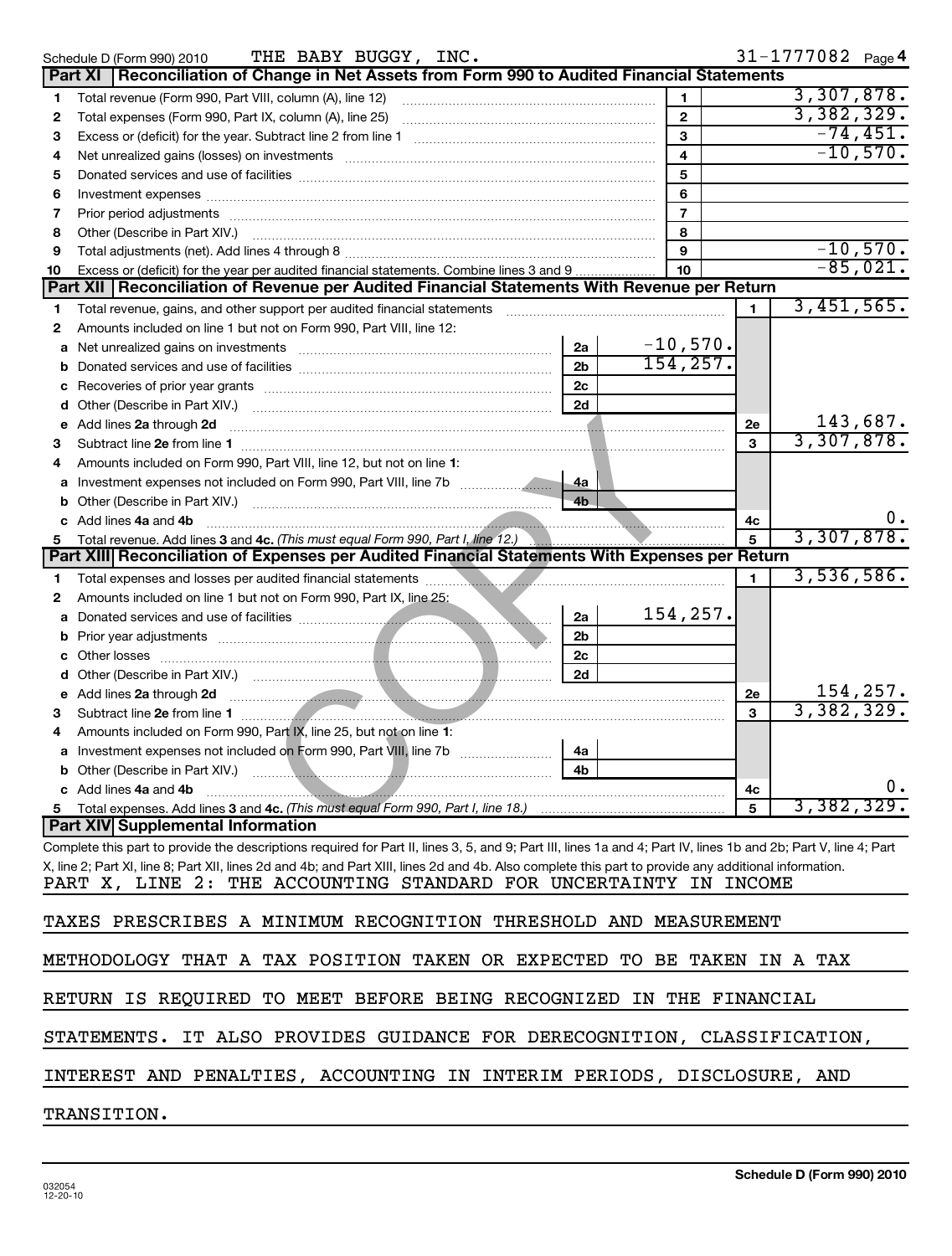| Schedule D (Form 990) 2010                           | THE BABY BUGGY, INC.                                                 | $31 - 1777082$ Page 5                |
|------------------------------------------------------|----------------------------------------------------------------------|--------------------------------------|
| <b>Part XIV Supplemental Information (continued)</b> |                                                                      |                                      |
|                                                      | IN ASSESSING THE REALIZABILITY OF TAX BENEFITS, MANAGEMENT CONSIDERS |                                      |
|                                                      | WHETHER IT IS MORE LIKELY THAN NOT THAT SOME PORTION OR ALL          | OF<br>ANY TAX                        |
|                                                      | POSITION WILL NOT BE REALIZED. THE ULTIMATE REALIZATION              | OF<br>SUCH TAX                       |
|                                                      | POSITIONS IS DEPENDENT UPON THE GENERATION OF<br>FUTURE              | INCOME.<br><b>MANAGEMENT</b>         |
|                                                      | CONSIDERS PROJECTED FUTURE INCOME AND TAX PLANNING STRATEGIES        | ΙN<br>MAKING                         |
| THIS ASSESSMENT. BASED UPON                          | LEVEL OF HISTORICAL<br>THE                                           | <b>INCOME</b><br>AND<br>PROJECTIONS  |
| FOR FUTURE INCOME, MANAGEMENT BELIEVES               | IS MORE<br>IT                                                        | LIKELY<br>THAN<br>NOT<br>THAT<br>THE |
| ORGANIZATION                                         | WILL REALIZE ALL TAX BENEFITS.                                       |                                      |
|                                                      |                                                                      |                                      |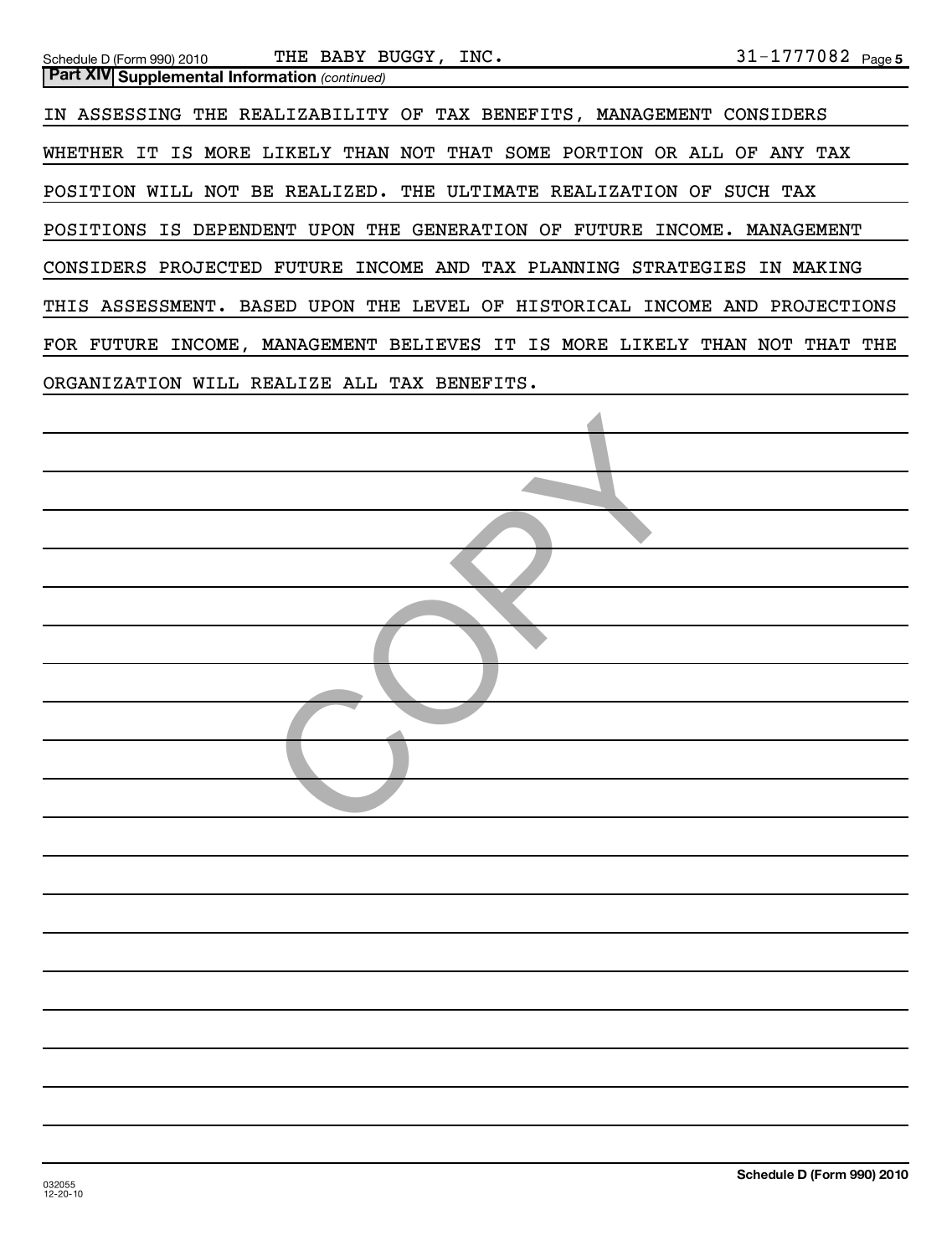| <b>SCHEDULE G</b> |
|-------------------|
|-------------------|

| (Form 990 or 990-EZ) |  |  |  |  |
|----------------------|--|--|--|--|
|----------------------|--|--|--|--|

Department of the Treasury

# **Supplemental Information Regarding Fundraising or Gaming Activities 2010**

**Complete if the organization answered "Yes" to Form 990, Part IV, lines 17, 18, or 19, or if the organization entered more than \$15,000 on Form 990-EZ, line 6a.**

| <b>Open To Public</b> |
|-----------------------|

OMB No. 1545-0047

| Inspection |
|------------|
|------------|

| Internal Revenue Service                                                                                                                           |                                  |                      |                                   |                               |                         | Attach to Form 990 or Form 990-EZ. See separate instructions.                                                                 |                                        | Inspection                            |
|----------------------------------------------------------------------------------------------------------------------------------------------------|----------------------------------|----------------------|-----------------------------------|-------------------------------|-------------------------|-------------------------------------------------------------------------------------------------------------------------------|----------------------------------------|---------------------------------------|
| Name of the organization                                                                                                                           |                                  |                      |                                   |                               |                         |                                                                                                                               |                                        | <b>Employer identification number</b> |
|                                                                                                                                                    |                                  | THE BABY BUGGY, INC. |                                   |                               |                         |                                                                                                                               | 31-1777082                             |                                       |
| Part I                                                                                                                                             | required to complete this part.  |                      |                                   |                               |                         | Fundraising Activities. Complete if the organization answered "Yes" to Form 990, Part IV, line 17. Form 990-EZ filers are not |                                        |                                       |
| 1 Indicate whether the organization raised funds through any of the following activities. Check all that apply.                                    |                                  |                      |                                   |                               |                         |                                                                                                                               |                                        |                                       |
| Mail solicitations<br>a                                                                                                                            |                                  |                      | e                                 |                               |                         | Solicitation of non-government grants                                                                                         |                                        |                                       |
| b                                                                                                                                                  | Internet and email solicitations |                      | f                                 |                               |                         | Solicitation of government grants                                                                                             |                                        |                                       |
| Phone solicitations<br>c                                                                                                                           |                                  |                      | Special fundraising events<br>g l |                               |                         |                                                                                                                               |                                        |                                       |
| In-person solicitations<br>d                                                                                                                       |                                  |                      |                                   |                               |                         |                                                                                                                               |                                        |                                       |
| 2 a Did the organization have a written or oral agreement with any individual (including officers, directors, trustees or                          |                                  |                      |                                   |                               |                         |                                                                                                                               | Yes                                    | <b>No</b>                             |
| <b>b</b> If "Yes," list the ten highest paid individuals or entities (fundraisers) pursuant to agreements under which the fundraiser is to be      |                                  |                      |                                   |                               |                         | key employees listed in Form 990, Part VII) or entity in connection with professional fundraising services?                   |                                        |                                       |
| compensated at least \$5,000 by the organization.                                                                                                  |                                  |                      |                                   |                               |                         |                                                                                                                               |                                        |                                       |
|                                                                                                                                                    |                                  |                      |                                   |                               |                         |                                                                                                                               |                                        |                                       |
| (i) Name and address of individual                                                                                                                 |                                  |                      |                                   |                               | (iii) Did<br>fundraiser | (iv) Gross receipts                                                                                                           | (v) Amount paid<br>to (or retained by) | (vi) Amount paid                      |
| or entity (fundraiser)                                                                                                                             |                                  |                      | (ii) Activity                     | have custody<br>or control of | contributions?          | from activity                                                                                                                 | fundraiser<br>listed in col. (i)       | to (or retained by)<br>organization   |
|                                                                                                                                                    |                                  |                      |                                   |                               |                         |                                                                                                                               |                                        |                                       |
|                                                                                                                                                    |                                  |                      |                                   | Yes                           | <b>No</b>               |                                                                                                                               |                                        |                                       |
|                                                                                                                                                    |                                  |                      |                                   |                               |                         |                                                                                                                               |                                        |                                       |
|                                                                                                                                                    |                                  |                      |                                   |                               |                         |                                                                                                                               |                                        |                                       |
|                                                                                                                                                    |                                  |                      |                                   |                               |                         |                                                                                                                               |                                        |                                       |
|                                                                                                                                                    |                                  |                      |                                   |                               |                         |                                                                                                                               |                                        |                                       |
|                                                                                                                                                    |                                  |                      |                                   |                               |                         |                                                                                                                               |                                        |                                       |
|                                                                                                                                                    |                                  |                      |                                   |                               |                         |                                                                                                                               |                                        |                                       |
|                                                                                                                                                    |                                  |                      |                                   |                               |                         |                                                                                                                               |                                        |                                       |
|                                                                                                                                                    |                                  |                      |                                   |                               |                         |                                                                                                                               |                                        |                                       |
|                                                                                                                                                    |                                  |                      |                                   |                               |                         |                                                                                                                               |                                        |                                       |
|                                                                                                                                                    |                                  |                      |                                   |                               |                         |                                                                                                                               |                                        |                                       |
| Total                                                                                                                                              |                                  |                      |                                   |                               |                         |                                                                                                                               |                                        |                                       |
| 3 List all states in which the organization is registered or licensed to solicit contributions or has been notified it is exempt from registration |                                  |                      |                                   |                               |                         |                                                                                                                               |                                        |                                       |
| or licensing.                                                                                                                                      |                                  |                      |                                   |                               |                         |                                                                                                                               |                                        |                                       |
|                                                                                                                                                    |                                  |                      |                                   |                               |                         |                                                                                                                               |                                        |                                       |

**Paperwork Reduction Act Notice, see the Instructions for Form 990 or 990-EZ.** LHA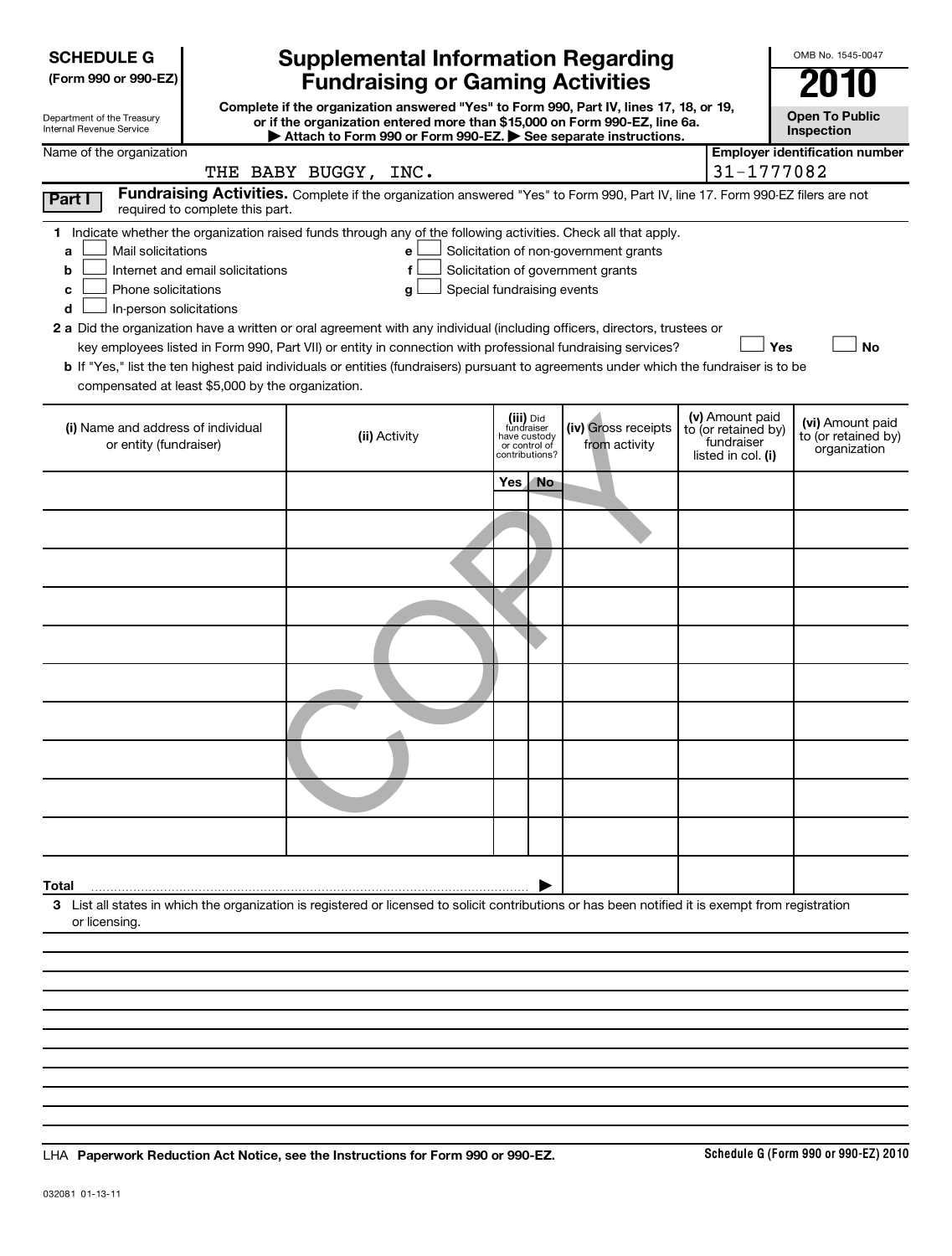### Schedule G (Form 990 or 990-EZ) 2010 'I'HE' BABY BUGGY,INC。 3  $1-1$  / / / 0 8  $Z$  Page THE BABY BUGGY, INC.  $31-1777082$

Part II | Fundraising Events. Complete if the organization answered "Yes" to Form 990, Part IV, line 18, or reported more than \$15,000

|                        |    | of fundraising event contributions and gross income on Form 990-EZ, lines 1 and 6b. List events with gross receipts greater than \$5,000.          |                    |                   |                         |          |                  |                            |
|------------------------|----|----------------------------------------------------------------------------------------------------------------------------------------------------|--------------------|-------------------|-------------------------|----------|------------------|----------------------------|
|                        |    |                                                                                                                                                    | $(a)$ Event #1     |                   | (b) Event #2            |          | (c) Other events | (d) Total events           |
|                        |    |                                                                                                                                                    |                    |                   | SUMMER                  |          |                  | (add col. (a) through      |
|                        |    |                                                                                                                                                    | BEDTIME BASHDINNER |                   |                         |          | 4                | col. (c)                   |
|                        |    |                                                                                                                                                    | (event type)       |                   | (event type)            |          | (total number)   |                            |
| Revenue                |    |                                                                                                                                                    |                    | 377,646.          |                         | 296,077. | 43,492.          | 717, 215.                  |
|                        |    | 2 Less: Charitable contributions                                                                                                                   |                    | 304,033.          |                         | 198,532. | 37,135.          | 539,700.                   |
|                        | 3  | Gross income (line 1 minus line 2)                                                                                                                 |                    | 73,613.           |                         | 97,545.  | 6,357.           | 177,515.                   |
|                        |    |                                                                                                                                                    |                    |                   |                         |          |                  |                            |
|                        | 5. |                                                                                                                                                    |                    |                   |                         |          |                  |                            |
| <b>Direct Expenses</b> | 6  |                                                                                                                                                    |                    | 12,495.           |                         | 4,381.   |                  | 16,876.                    |
|                        | 7  | Food and beverages                                                                                                                                 |                    | 41,825.           |                         | 39,817.  |                  | 81,642.                    |
|                        | 8  |                                                                                                                                                    |                    | 2,250.<br>17,043. |                         | 5,000.   | 6,357.           | 7,250.<br>71,747.          |
|                        | 9  |                                                                                                                                                    |                    |                   |                         | 48,347.  |                  | 177, 515,                  |
|                        |    | 10 Direct expense summary. Add lines 4 through 9 in column (d)<br>11 Net income summary. Combine line 3, column (d), and line 10                   |                    |                   |                         |          |                  | 0.                         |
| <b>Part III</b>        |    | Gaming. Complete if the organization answered "Yes" to Form 990, Part IV, line 19, or reported more than                                           |                    |                   |                         |          |                  |                            |
|                        |    | \$15,000 on Form 990-EZ, line 6a.                                                                                                                  |                    |                   |                         |          |                  |                            |
|                        |    |                                                                                                                                                    | (a) Bingo          |                   | (b) Pull tabs/instant   |          | (c) Other gaming | (d) Total gaming (add      |
| Revenue                |    |                                                                                                                                                    |                    |                   | bingo/progressive bingo |          |                  | col. (a) through col. (c)) |
|                        |    |                                                                                                                                                    |                    |                   |                         |          |                  |                            |
|                        |    |                                                                                                                                                    |                    |                   |                         |          |                  |                            |
| Direct Expenses        | 3  |                                                                                                                                                    |                    |                   |                         |          |                  |                            |
|                        | 4  |                                                                                                                                                    |                    |                   |                         |          |                  |                            |
|                        | 5  |                                                                                                                                                    |                    |                   |                         |          |                  |                            |
|                        |    | 6 Volunteer labor                                                                                                                                  | Yes<br>No          | %                 | Yes<br>No               | %        | Yes<br>%<br>No   |                            |
|                        | 7  | Direct expense summary. Add lines 2 through 5 in column (d)                                                                                        |                    |                   |                         |          |                  |                            |
|                        | 8  |                                                                                                                                                    |                    |                   |                         |          |                  |                            |
|                        |    |                                                                                                                                                    |                    |                   |                         |          |                  |                            |
|                        |    | 9 Enter the state(s) in which the organization operates gaming activities:                                                                         |                    |                   |                         |          |                  |                            |
|                        |    |                                                                                                                                                    |                    |                   |                         |          |                  | Yes<br>No                  |
|                        |    | <b>b</b> If "No," explain:<br><u> 1989 - Johann Stein, marwolaethau a bhann an t-Amhair ann an t-Amhair an t-Amhair an t-Amhair an t-Amhair an</u> |                    |                   |                         |          |                  |                            |
|                        |    |                                                                                                                                                    |                    |                   |                         |          |                  |                            |
|                        |    |                                                                                                                                                    |                    |                   |                         |          |                  | Yes<br>No                  |
|                        |    |                                                                                                                                                    |                    |                   |                         |          |                  |                            |
|                        |    |                                                                                                                                                    |                    |                   |                         |          |                  |                            |

**Schedule G (Form 990 or 990-EZ) 2010**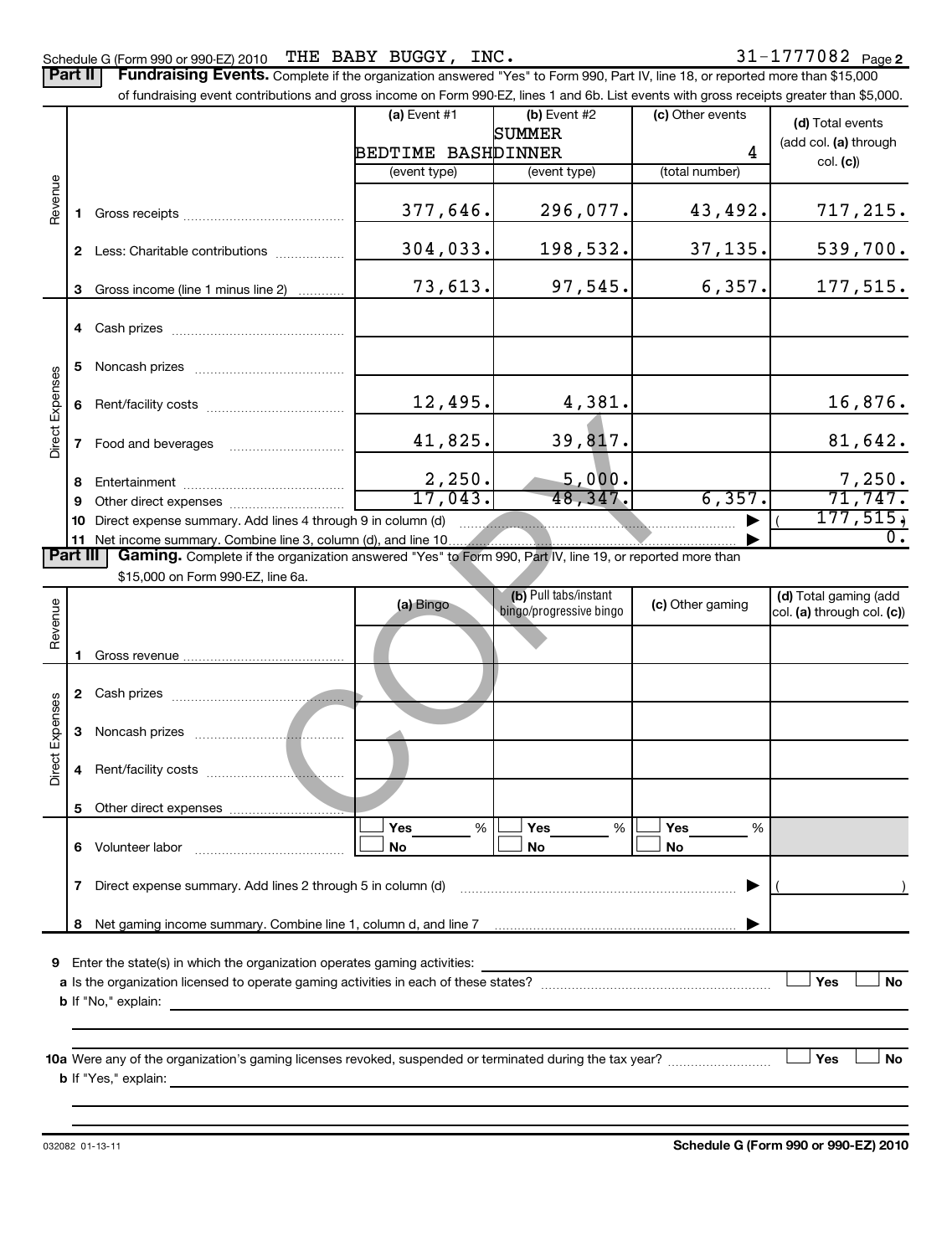|    | 31-1777082<br>Schedule G (Form 990 or 990-EZ) 2010 THE BABY BUGGY, INC.                                                                                       |                 |               | Page 3    |
|----|---------------------------------------------------------------------------------------------------------------------------------------------------------------|-----------------|---------------|-----------|
|    |                                                                                                                                                               |                 | Yes           | <b>No</b> |
|    | 12 Is the organization a grantor, beneficiary or trustee of a trust or a member of a partnership or other entity formed                                       |                 |               |           |
|    |                                                                                                                                                               |                 | Yes           | No        |
|    | 13 Indicate the percentage of gaming activity operated in:                                                                                                    |                 |               |           |
|    |                                                                                                                                                               | 1За             |               | %         |
|    | <b>b</b> An outside facility <i>www.communicality www.communicality.communicality www.communicality www.communicality.communicality www.communicality.com</i> | 13 <sub>b</sub> |               | %         |
|    | 14 Enter the name and address of the person who prepares the organization's gaming/special events books and records:                                          |                 |               |           |
|    | Name $\blacktriangleright$                                                                                                                                    |                 |               |           |
|    | Address >                                                                                                                                                     |                 |               |           |
|    | 15a Does the organization have a contract with a third party from whom the organization receives gaming revenue?                                              |                 | Yes           | <b>No</b> |
|    |                                                                                                                                                               |                 |               |           |
|    | of gaming revenue retained by the third party $\triangleright$ \$ __________________.                                                                         |                 |               |           |
|    | c If "Yes," enter name and address of the third party:                                                                                                        |                 |               |           |
|    |                                                                                                                                                               |                 |               |           |
|    | <u> 1980 - Johann Barbara, martin amerikan personal (</u><br>Name $\blacktriangleright$                                                                       |                 |               |           |
|    |                                                                                                                                                               |                 |               |           |
|    | Address $\blacktriangleright$                                                                                                                                 |                 |               |           |
|    |                                                                                                                                                               |                 |               |           |
| 16 | Gaming manager information:                                                                                                                                   |                 |               |           |
|    | Name $\blacktriangleright$                                                                                                                                    |                 |               |           |
|    | Gaming manager compensation > \$                                                                                                                              |                 |               |           |
|    | Description of services provided >                                                                                                                            |                 |               |           |
|    |                                                                                                                                                               |                 |               |           |
|    |                                                                                                                                                               |                 |               |           |
|    | Director/officer<br>Employee<br>Independent contractor                                                                                                        |                 |               |           |
|    |                                                                                                                                                               |                 |               |           |
|    | <b>17</b> Mandatory distributions:<br>a Is the organization required under state law to make charitable distributions from the gaming proceeds to             |                 |               |           |
|    | retain the state gaming license?                                                                                                                              |                 | Yes $\lfloor$ |           |
|    | <b>b</b> Enter the amount of distributions required under state law to be distributed to other exempt organizations or spent in the                           |                 |               |           |
|    | organization's own exempt activities during the tax year $\triangleright$ \$                                                                                  |                 |               |           |
|    | <b>Part IV</b><br>Supplemental Information. Complete this part to provide the explanations required by Part I, line 2b, columns (iii) and (v), and Part III,  |                 |               |           |
|    | lines 9, 9b, 10b, 15b, 15c, 16, and 17b, as applicable. Also complete this part to provide any additional information (see instructions).                     |                 |               |           |
|    |                                                                                                                                                               |                 |               |           |
|    |                                                                                                                                                               |                 |               |           |
|    |                                                                                                                                                               |                 |               |           |
|    |                                                                                                                                                               |                 |               |           |
|    |                                                                                                                                                               |                 |               |           |
|    |                                                                                                                                                               |                 |               |           |
|    |                                                                                                                                                               |                 |               |           |
|    |                                                                                                                                                               |                 |               |           |
|    |                                                                                                                                                               |                 |               |           |
|    |                                                                                                                                                               |                 |               |           |
|    |                                                                                                                                                               |                 |               |           |
|    |                                                                                                                                                               |                 |               |           |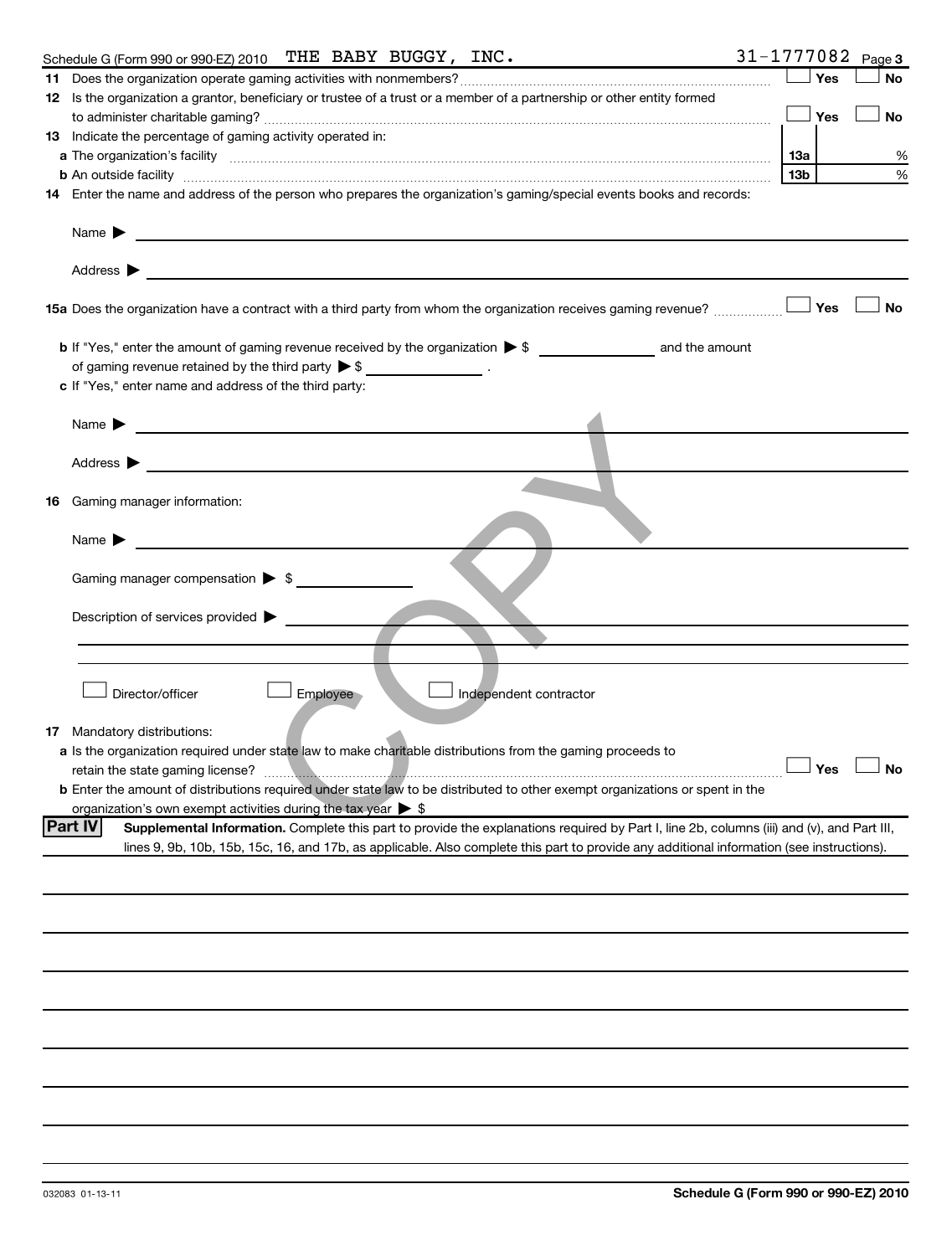| <b>SCHEDULE I</b>                                                                                |                                                                                                                                                                                                                                                                                           |                          |                                  |                                                                                                    |                                         |                                                                |                                           |  | OMB No. 1545-0047                                                                                |                       |
|--------------------------------------------------------------------------------------------------|-------------------------------------------------------------------------------------------------------------------------------------------------------------------------------------------------------------------------------------------------------------------------------------------|--------------------------|----------------------------------|----------------------------------------------------------------------------------------------------|-----------------------------------------|----------------------------------------------------------------|-------------------------------------------|--|--------------------------------------------------------------------------------------------------|-----------------------|
| (Form 990)                                                                                       |                                                                                                                                                                                                                                                                                           |                          |                                  | Grants and Other Assistance to Organizations,<br>Governments, and Individuals in the United States |                                         |                                                                |                                           |  |                                                                                                  | 2010                  |
| Department of the Treasury                                                                       | Complete if the organization answered "Yes" to Form 990, Part IV, line 21 or 22.                                                                                                                                                                                                          |                          |                                  |                                                                                                    |                                         |                                                                |                                           |  |                                                                                                  | <b>Open to Public</b> |
| Internal Revenue Service                                                                         |                                                                                                                                                                                                                                                                                           |                          |                                  | Attach to Form 990.                                                                                |                                         |                                                                |                                           |  | Inspection                                                                                       |                       |
| Name of the organization                                                                         | THE BABY BUGGY, INC.                                                                                                                                                                                                                                                                      |                          |                                  |                                                                                                    |                                         |                                                                |                                           |  | <b>Employer identification number</b><br>31-1777082                                              |                       |
| Part I                                                                                           | <b>General Information on Grants and Assistance</b>                                                                                                                                                                                                                                       |                          |                                  |                                                                                                    |                                         |                                                                |                                           |  |                                                                                                  |                       |
| 1.<br>$\mathbf{2}$                                                                               | Does the organization maintain records to substantiate the amount of the grants or assistance, the grantees' eligibility for the grants or assistance, and the selection<br>Describe in Part IV the organization's procedures for monitoring the use of grant funds in the United States. |                          |                                  |                                                                                                    |                                         |                                                                |                                           |  | Yes                                                                                              | $\boxed{\text{X}}$ No |
| Part II                                                                                          | Grants and Other Assistance to Governments and Organizations in the United States. Complete if the organization answered "Yes" to Form 990, Part IV, line 21, for any                                                                                                                     |                          |                                  |                                                                                                    |                                         |                                                                |                                           |  |                                                                                                  |                       |
|                                                                                                  | recipient that received more than \$5,000. Check this box if no one recipient received more than \$5,000. Part II can be duplicated if additional space is needed                                                                                                                         |                          |                                  |                                                                                                    |                                         |                                                                |                                           |  |                                                                                                  |                       |
|                                                                                                  | <b>1 (a)</b> Name and address of organization<br>or government                                                                                                                                                                                                                            | $(b)$ EIN                | (c) IRC section<br>if applicable | (d) Amount of<br>cash grant                                                                        | (e) Amount of<br>non-cash<br>assistance | (f) Method of<br>valuation (book,<br>FMV, appraisal,<br>other) | (g) Description of<br>non-cash assistance |  | (h) Purpose of grant<br>or assistance                                                            |                       |
| BRIGHT BEGINNINGS, INC.<br>8405 GREENSBORO DRIVE, 7TH FLOOR<br>MCLEAN, VA 22102                  |                                                                                                                                                                                                                                                                                           | $52 - 1697917$ 501 (C) 3 |                                  | ۱O                                                                                                 |                                         | 8,024. REPLACEMENT COST HOUSEHOLD GOODS                        |                                           |  | TO PROVIDE ESSENTIAL<br>CLOTHING, PRODUCTS AND<br>GEAR FOR INFANTS AND<br>YOUNG CHILDREN IN NEED |                       |
| BROOKLYN HOSPITAL CENTER<br>121 DEKALB AVENUE<br>BROOKLYN, NY 11201-5493                         |                                                                                                                                                                                                                                                                                           | 11-1630755               | PRIVATE AGENCY                   | $\mathbf{0}$                                                                                       |                                         | 60, 279. REPLACEMENT COST HOUSEHOLD GOODS                      |                                           |  | TO PROVIDE ESSENTIAL<br>CLOTHING, PRODUCTS AND<br>GEAR FOR INFANTS AND<br>YOUNG CHILDREN IN NEED |                       |
| CAMBA, INC.<br>1720 CHURCH AVENUE<br>BROOKLYN, NY 11226                                          |                                                                                                                                                                                                                                                                                           | $11 - 2480339$           | $501$ (C) 3                      | $\mathbf 0$                                                                                        |                                         | 41,895. REPLACEMENT COST HOUSEHOLD GOODS                       |                                           |  | TO PROVIDE ESSENTIAL<br>CLOTHING, PRODUCTS AND<br>GEAR FOR INFANTS AND<br>YOUNG CHILDREN IN NEED |                       |
| CAROLE ROBERSTON CENTER FOR<br>LEARNING - 2020 W. ROOSEVELT ROAD<br>CHICAGO, IL 60608            |                                                                                                                                                                                                                                                                                           | 36-2882124               | $501$ (C) 3                      | 0                                                                                                  |                                         | 7,838. REPLACEMENT COST HOUSEHOLD GOODS                        |                                           |  | TO PROVIDE ESSENTIAL<br>CLOTHING, PRODUCTS AND<br>GEAR FOR INFANTS AND<br>YOUNG CHILDREN IN NEED |                       |
| BUREAU - 1011 FIRST AVENUE - NEW<br>YORK, NY 10022                                               | CATHOLIC GUARDIAN SOCIETY AND HOME                                                                                                                                                                                                                                                        | 13-5562186               | $501$ (C) 3                      | $\mathbf 0$                                                                                        |                                         | 28,993. REPLACEMENT COST HOUSEHOLD GOODS                       |                                           |  | TO PROVIDE ESSENTIAL<br>CLOTHING, PRODUCTS AND<br>GEAR FOR INFANTS AND<br>YOUNG CHILDREN IN NEED |                       |
| CATHOLIC CHARITIES NEIGHBORHOOD<br>SERVICES, INC. - 191 JORALEMON<br>STREET - BROOKLYN, NY 11201 |                                                                                                                                                                                                                                                                                           | 11-2047151               | $501$ (C) 3                      | $\mathbf 0$ .                                                                                      |                                         | 118 293 REPLACEMENT COST HOUSEHOLD GOODS                       |                                           |  | TO PROVIDE ESSENTIAL<br>CLOTHING, PRODUCTS AND<br>GEAR FOR INFANTS AND<br>YOUNG CHILDREN IN NEED |                       |
| 3                                                                                                |                                                                                                                                                                                                                                                                                           |                          |                                  |                                                                                                    |                                         |                                                                |                                           |  |                                                                                                  |                       |
|                                                                                                  | Enter total number of other organizations                                                                                                                                                                                                                                                 |                          |                                  |                                                                                                    |                                         |                                                                |                                           |  |                                                                                                  |                       |

**For Paperwork Reduction Act Notice, see the Instructions for Form 990. Schedule I (Form 990) (2010)** LHA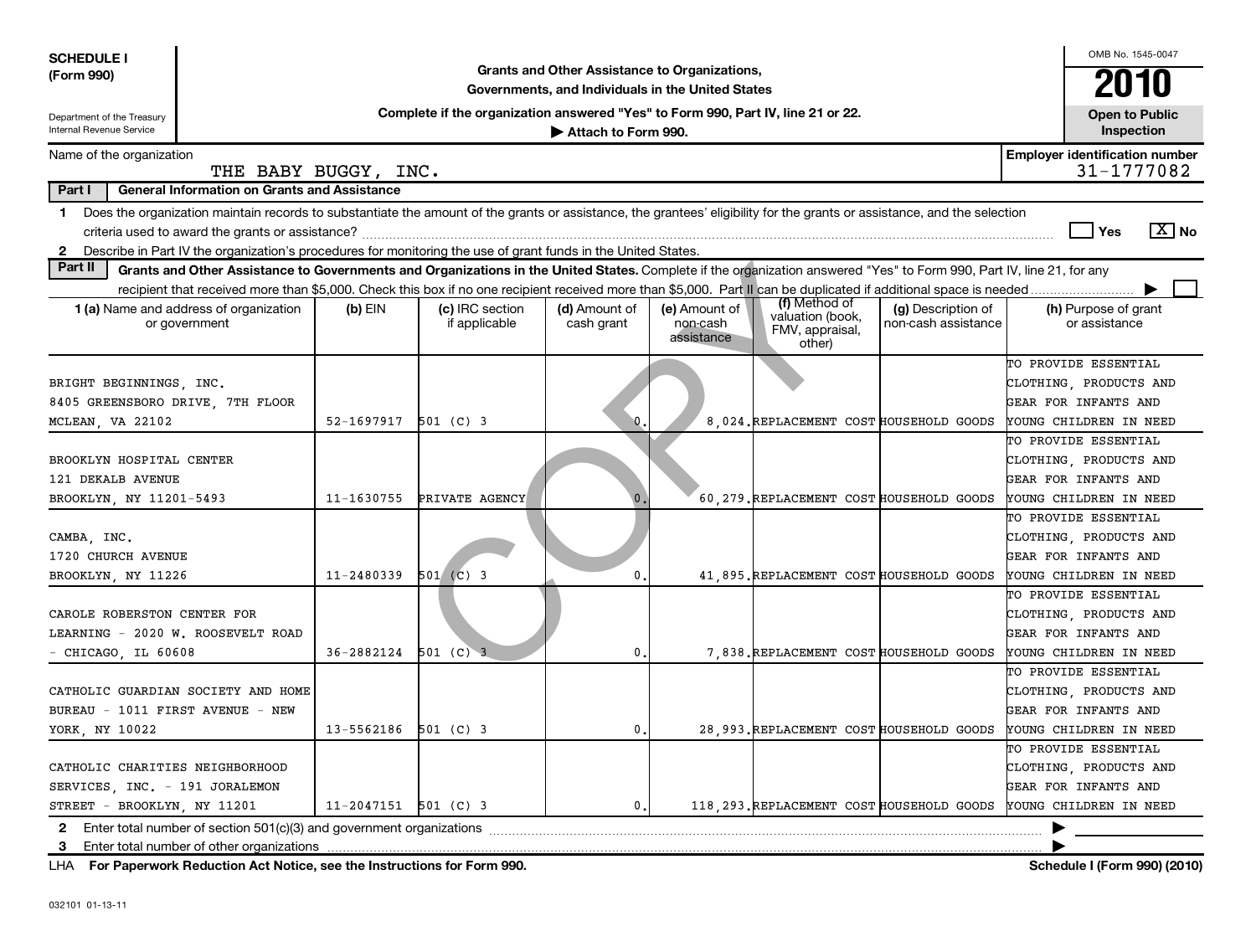### Schedule I (Form 990) Page 1 THE BABY BUGGY, INC.  $31-1777082$

**Part II Continuation of Grants and Other Assistance to Governments and Organizations in the United States**  (Schedule I (Form 990), Part II.)

| (a) Name and address of<br>organization or government                                              | $(b)$ EIN                | (c) IRC section<br>if applicable | (d) Amount of<br>cash grant | (e) Amount of<br>non-cash<br>assistance | (f) Method of<br>valuation<br>(book, FMV,<br>appraisal, other) | (g) Description of<br>non-cash assistance | (h) Purpose of grant<br>or assistance                                                                                                     |
|----------------------------------------------------------------------------------------------------|--------------------------|----------------------------------|-----------------------------|-----------------------------------------|----------------------------------------------------------------|-------------------------------------------|-------------------------------------------------------------------------------------------------------------------------------------------|
| CENTER FOR FAMILY REPRESENTATION<br>116 JOHN STREET, 19TH FLOOR                                    | $51-0419496$ 501 (C) 3   |                                  | $\mathfrak{o}$ .            |                                         |                                                                |                                           | TO PROVIDE ESSENTIAL<br>CLOTHING, PRODUCTS AND<br>GEAR FOR INFANTS AND                                                                    |
| NEW YORK, NY 10038<br>CENTER FOR URBAN COMMUNITY<br>SERVICES, INC. - 160 MADISON                   |                          |                                  |                             |                                         | 20,098. REPLACEMENT COST HOUSEHOLD GOODS                       |                                           | YOUNG CHILDREN IN NEED<br>TO PROVIDE ESSENTIAL<br>CLOTHING, PRODUCTS AND                                                                  |
| AVENUE, 10TH FLOOR - NEW YORK, NY<br>10016                                                         | $13 - 3687891$ 501 (C) 3 |                                  | $\mathbf{0}$ .              |                                         | 7,568. REPLACEMENT COST HOUSEHOLD GOODS                        |                                           | GEAR FOR INFANTS AND<br>YOUNG CHILDREN IN NEED                                                                                            |
| COMMITTEE FOR EARLY CHILDHOOD<br>DEVELOPMENT DAY CARE CENTER,<br>INCORPORATED - 91-31 191ST STREET |                          |                                  |                             |                                         |                                                                |                                           | TO PROVIDE ESSENTIAL<br>CLOTHING, PRODUCTS AND<br>GEAR FOR INFANTS AND                                                                    |
| - HOLLIS, NY 11423                                                                                 | $57-1221272$ $501$ (C) 3 |                                  | $\mathbf{0}$                |                                         | 5.408. REPLACEMENT COST HOUSEHOLD GOODS                        |                                           | YOUNG CHILDREN IN NEED                                                                                                                    |
| COMMUNITY PARENTS HEAD START<br>CORPORATION - 90 CHAUNCEY STREET                                   |                          |                                  |                             |                                         |                                                                |                                           | TO PROVIDE ESSENTIAL<br>CLOTHING, PRODUCTS AND<br>GEAR FOR INFANTS AND                                                                    |
| BROOKLYN, NY 11233                                                                                 | 11-2207085               | $501$ (C) 3                      | 0                           |                                         | 51 854. REPLACEMENT COST HOUSEHOLD GOODS                       |                                           | YOUNG CHILDREN IN NEED                                                                                                                    |
| DALLAS COUNTY HOSPITAL DISTRICT<br>5201 HARRY HINES BOULEVARD<br>DALLAS, TX 75235                  | 75-6004221 501 (C) 3     |                                  |                             |                                         | 11, 750. REPLACEMENT COST HOUSEHOLD GOODS                      |                                           | TO PROVIDE ESSENTIAL<br>CLOTHING, PRODUCTS AND<br>GEAR FOR INFANTS AND<br>YOUNG CHILDREN IN NEED                                          |
| EAST SIDE HOUSE, INC.<br>337 ALEXANDER AVENUE<br>BRONX, NY 10454                                   | 13-1623989               | $501$ (C) 3                      | $\mathbf 0$ .               |                                         | 20,967. REPLACEMENT COST HOUSEHOLD GOODS                       |                                           | TO PROVIDE ESSENTIAL<br>CLOTHING, PRODUCTS AND<br>GEAR FOR INFANTS AND<br>YOUNG CHILDREN IN NEED                                          |
| FBI NEW YORK OFFICE<br>26 FEDERAL PLAZA, 22ND FLOOR<br>NEW YORK, NY 10278                          | 53-0209945               | GOVERNMENT ENTIT                 | 0.                          |                                         | 6,868. REPLACEMENT COST HOUSEHOLD GOODS                        |                                           | TO PROVIDE ESSENTIAL<br>CLOTHING, PRODUCTS AND<br>GEAR FOR INFANTS AND<br>YOUNG CHILDREN IN NEED                                          |
| FORESTDALE, INC.<br>6735 112TH STREET<br>FOREST HILLS, NY 11375                                    | 11-1631747               | $501$ (C) 3                      | $\mathfrak{o}$ .            |                                         | 27,396. REPLACEMENT COST HOUSEHOLD GOODS                       |                                           | TO PROVIDE ESSENTIAL<br>CLOTHING, PRODUCTS AND<br>GEAR FOR INFANTS AND<br>YOUNG CHILDREN IN NEED                                          |
| HARLEM CHILDREN'S ZONE, INC.<br>35 E 125TH STREET<br>NEW YORK, NY 10035                            | 23-7112974 501 (C) 3     |                                  | $\mathbf{0}$ .              |                                         |                                                                |                                           | TO PROVIDE ESSENTIAL<br>CLOTHING, PRODUCTS AND<br>GEAR FOR INFANTS AND<br>49,144. REPLACEMENT COST HOUSEHOLD GOODS YOUNG CHILDREN IN NEED |

LHA

**Schedule I (Form 990)**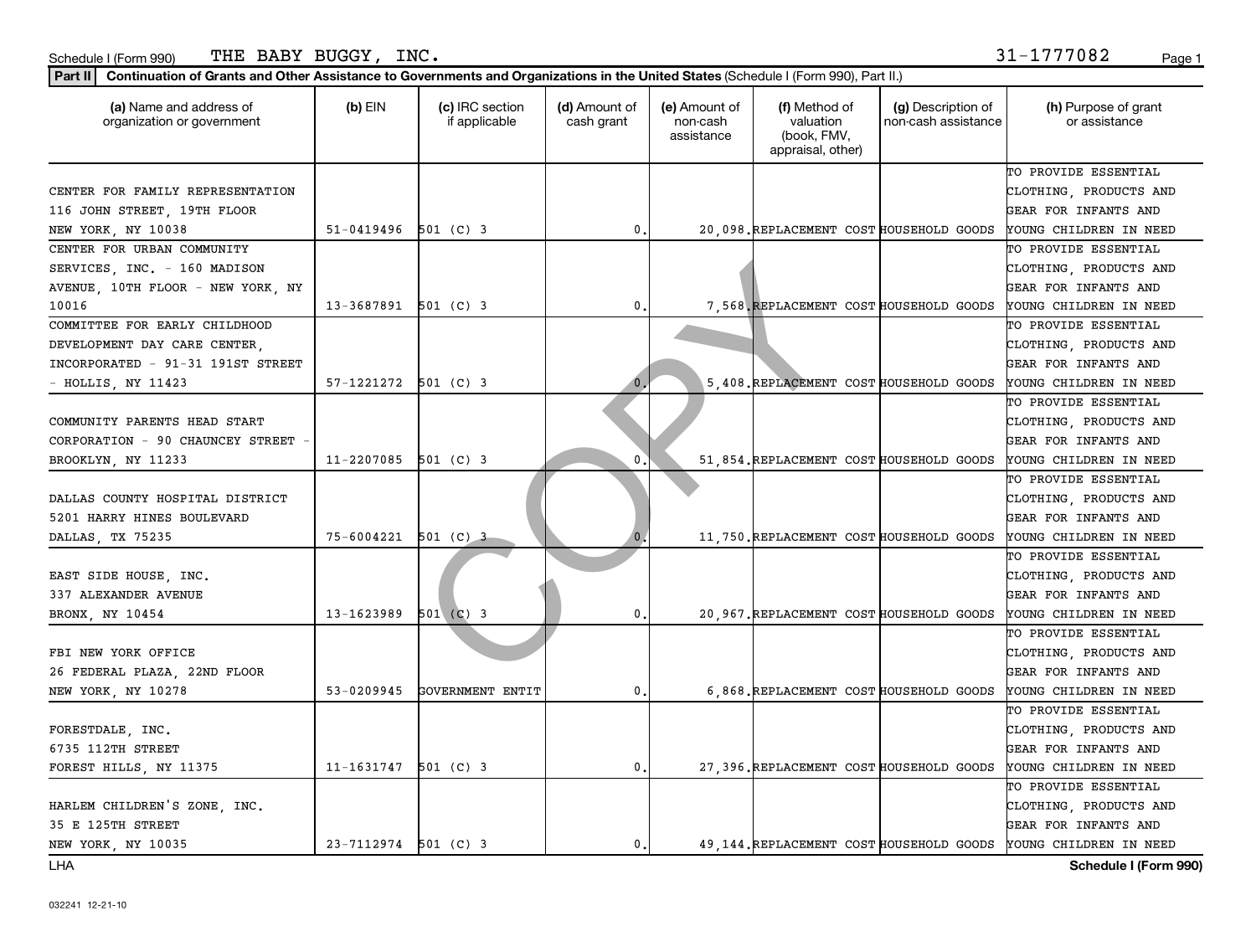LHA

| Page 1                 |
|------------------------|
|                        |
| (h) Purpose of grant   |
| TO PROVIDE ESSENTIAL   |
| CLOTHING, PRODUCTS AND |
| GEAR FOR INFANTS AND   |
| YOUNG CHILDREN IN NEED |
| TO PROVIDE ESSENTIAL   |
| CLOTHING, PRODUCTS AND |
| GEAR FOR INFANTS AND   |
| YOUNG CHILDREN IN NEED |
| TO PROVIDE ESSENTIAL   |
| CLOTHING, PRODUCTS AND |
| GEAR FOR INFANTS AND   |
| YOUNG CHILDREN IN NEED |
| TO PROVIDE ESSENTIAL   |
| CLOTHING, PRODUCTS AND |
| GEAR FOR INFANTS AND   |
| YOUNG CHILDREN IN NEED |
| TO PROVIDE ESSENTIAL   |
| CLOTHING, PRODUCTS AND |
| GEAR FOR INFANTS AND   |
| YOUNG CHILDREN IN NEED |
| TO PROVIDE ESSENTIAL   |
| CLOTHING, PRODUCTS AND |
| GEAR FOR INFANTS AND   |
| YOUNG CHILDREN IN NEED |
| TO PROVIDE ESSENTIAL   |
| CLOTHING, PRODUCTS AND |
| GEAR FOR INFANTS AND   |
| YOUNG CHILDREN IN NEED |
| TO PROVIDE ESSENTIAL   |
| CLOTHING, PRODUCTS AND |
|                        |

DEVELOPMENT CENTERS, INC. - 1114 GEAR FOR INFANTS AND AVENUE J - BROOKLYN, NY 11230 | 11-2707362 501 (C) 3 | 0. 32,716.REPLACEMENT COST HOUSEHOLD GOODS YOUNG CHILDREN IN NEED

NEW YORK ASIAN WOMEN'S CENTER,  $\begin{vmatrix} \cdot & \cdot & \cdot \\ \cdot & \cdot & \cdot \\ \cdot & \cdot & \cdot \end{vmatrix}$  (clothing, products and INC. - 32 BROADWAY, 10TH FLOOR - GEAR FOR INFANTS AND NEW YORK, NY 10004 | 13-3286250 501 (C) 3 | 0. 58,867.REPLACEMENT COST HOUSEHOLD GOODS YOUNG CHILDREN IN NEED

TO PROVIDE ESSENTIAL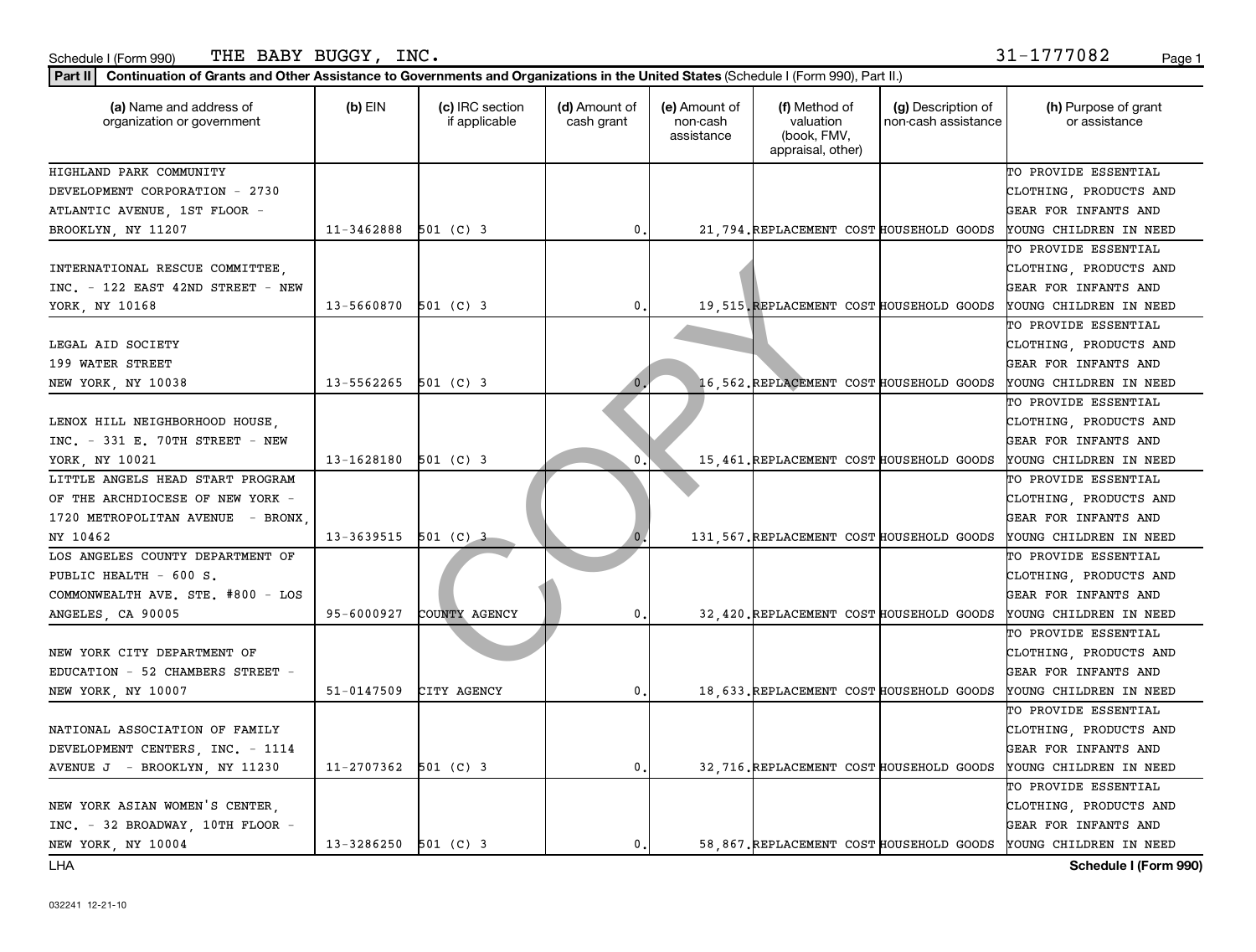### Part II | Continuation of Grants and Other Assistance to Governments and Organizations in the United States (Schedule I (Form 990), Part II.)

| (a) Name and address of<br>organization or government                                                     | $(b)$ EIN                | (c) IRC section<br>if applicable | (d) Amount of<br>cash grant | (e) Amount of<br>non-cash<br>assistance | (f) Method of<br>valuation<br>(book, FMV,<br>appraisal, other) | (g) Description of<br>non-cash assistance | (h) Purpose of grant<br>or assistance                                         |
|-----------------------------------------------------------------------------------------------------------|--------------------------|----------------------------------|-----------------------------|-----------------------------------------|----------------------------------------------------------------|-------------------------------------------|-------------------------------------------------------------------------------|
| NEW YORK CITY HEALTH AND HOSPITALS<br>CORPORATION - 160 WATER STREET,                                     |                          |                                  |                             |                                         |                                                                |                                           | TO PROVIDE ESSENTIAL<br>CLOTHING, PRODUCTS AND<br><b>GEAR FOR INFANTS AND</b> |
| 6TH FLOOR - NEW YORK, NY 10038                                                                            | 13-6400434               | CITY AGENCY                      | 0.                          |                                         | 101, 676. REPLACEMENT COST HOUSEHOLD GOODS                     |                                           | YOUNG CHILDREN IN NEED                                                        |
| NEW YORK FOUNDLING HOSPITAL<br>590 AVENUE OF THE AMERICAS                                                 |                          |                                  |                             |                                         |                                                                |                                           | TO PROVIDE ESSENTIAL<br>CLOTHING, PRODUCTS AND<br>GEAR FOR INFANTS AND        |
| NEW YORK, NY 10011                                                                                        | 13-1624123 501 (C) 3     |                                  | 0.                          |                                         | 36,066, REPLACEMENT COST HOUSEHOLD GOODS                       |                                           | YOUNG CHILDREN IN NEED                                                        |
| NORTHERN NEW JERSEY MATERNAL CHILD<br>HEALTH CONSORTIUM, INC. - C/O ST.<br>JOSEPHS HOSPITAL & MEDICAL, 17 |                          |                                  |                             |                                         |                                                                |                                           | TO PROVIDE ESSENTIAL<br>CLOTHING, PRODUCTS AND<br>GEAR FOR INFANTS AND        |
| ARCADIAN AVE. - PARAMUS, NJ 07652                                                                         | 52-1816613               | $501$ (C) 3                      | 0                           |                                         | 7,893. REPLACEMENT COST HOUSEHOLD GOODS                        |                                           | YOUNG CHILDREN IN NEED                                                        |
| PARENTS IN COMMUNITY ACTION (PICA)<br>700 HUMBOLDT AVENUE, N                                              |                          |                                  |                             |                                         |                                                                |                                           | TO PROVIDE ESSENTIAL<br>CLOTHING, PRODUCTS AND<br>GEAR FOR INFANTS AND        |
| MINNEAPOLIS, MN 55411                                                                                     | $41 - 0956226$           | $501$ (C) 3                      | 0                           |                                         | 17, 294. REPLACEMENT COST HOUSEHOLD GOODS                      |                                           | YOUNG CHILDREN IN NEED                                                        |
| PUBLIC HEALTH SOLUTIONS<br>220 CHURCH STREET                                                              |                          |                                  |                             |                                         |                                                                |                                           | TO PROVIDE ESSENTIAL<br>CLOTHING, PRODUCTS AND<br>GEAR FOR INFANTS AND        |
| NEW YORK, NY 10013                                                                                        | 13-5669201               | 501 (C) 3                        |                             |                                         | 62,723. REPLACEMENT COST HOUSEHOLD GOODS                       |                                           | YOUNG CHILDREN IN NEED                                                        |
| QUEENS LEGAL SERVICES CORPORATION<br>C/O LEGAL SERVICES FOR NEW YORK<br>CITY, 350 BROADWAY - NEW YORK, NY |                          |                                  |                             |                                         |                                                                |                                           | TO PROVIDE ESSENTIAL<br>CLOTHING, PRODUCTS AND<br><b>GEAR FOR INFANTS AND</b> |
| 10013                                                                                                     | 13-2605604               | $501$ (C) 3                      | 0.                          |                                         | 10,510. REPLACEMENT COST HOUSEHOLD GOODS                       |                                           | YOUNG CHILDREN IN NEED                                                        |
| QUICK START DAY CARE CENTER, INC.<br>188-33 LINDEN BLVD.                                                  |                          |                                  |                             |                                         |                                                                |                                           | TO PROVIDE ESSENTIAL<br>CLOTHING, PRODUCTS AND<br><b>GEAR FOR INFANTS AND</b> |
| ST. ALBANS, NY 11412                                                                                      | 11-2219525               | $501$ (C) 3                      | 0.                          |                                         | 22,965. REPLACEMENT COST HOUSEHOLD GOODS                       |                                           | YOUNG CHILDREN IN NEED<br>TO PROVIDE ESSENTIAL                                |
| RICHMOND HOME NEED SERVICES, INC.<br>178 ROSE AVENUE                                                      |                          |                                  |                             |                                         |                                                                |                                           | CLOTHING, PRODUCTS AND<br><b>GEAR FOR INFANTS AND</b>                         |
| STATEN ISLAND, NY 10306                                                                                   | 13-2688124               | $501$ (C) 3                      | 0.                          |                                         | 39, 751. REPLACEMENT COST HOUSEHOLD GOODS                      |                                           | YOUNG CHILDREN IN NEED                                                        |
| RIDGEWOOD BUSHWICK SENIOR CITIZENS<br>COUNCIL, INC. - 217 WYCKOFF AVENUE                                  |                          |                                  |                             |                                         |                                                                |                                           | TO PROVIDE ESSENTIAL<br>CLOTHING, PRODUCTS AND<br><b>GEAR FOR INFANTS AND</b> |
| - BROOKLYN, NY 11237                                                                                      | $11 - 2453853$ 501 (C) 3 |                                  | 0.                          |                                         |                                                                |                                           | 51 722. REPLACEMENT COST HOUSEHOLD GOODS YOUNG CHILDREN IN NEED               |

LHA

**Schedule I (Form 990)**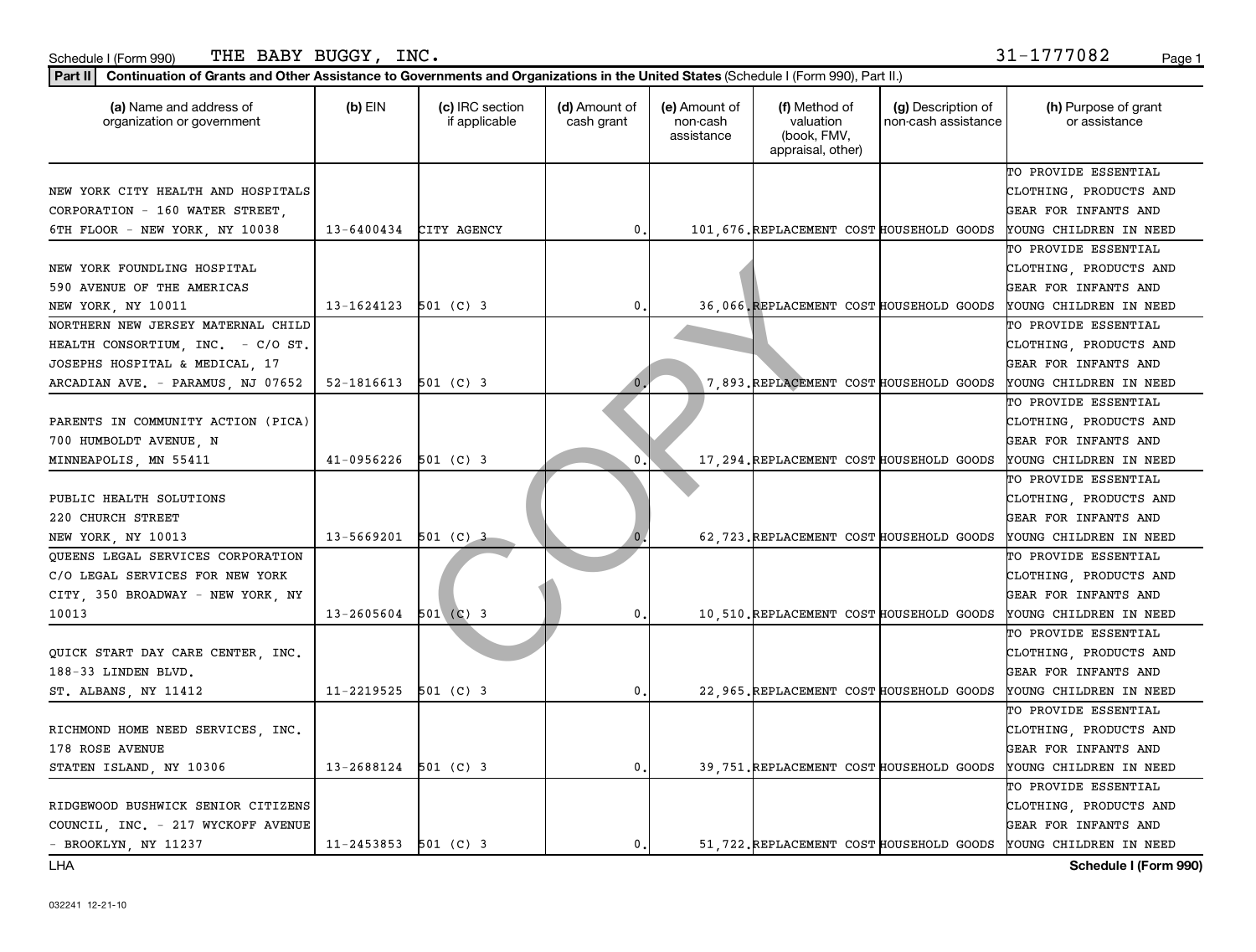LHA

| THE BABY BUGGY, INC.<br>Schedule I (Form 990)<br>Part II<br>Continuation of Grants and Other Assistance to Governments and Organizations in the United States (Schedule I (Form 990), Part II.) |                |                                  |                             |                                         |                                                                |                                           | 31-1777082<br>Page 1                                                                                                                       |
|-------------------------------------------------------------------------------------------------------------------------------------------------------------------------------------------------|----------------|----------------------------------|-----------------------------|-----------------------------------------|----------------------------------------------------------------|-------------------------------------------|--------------------------------------------------------------------------------------------------------------------------------------------|
| (a) Name and address of<br>organization or government                                                                                                                                           | $(b)$ EIN      | (c) IRC section<br>if applicable | (d) Amount of<br>cash grant | (e) Amount of<br>non-cash<br>assistance | (f) Method of<br>valuation<br>(book, FMV,<br>appraisal, other) | (g) Description of<br>non-cash assistance | (h) Purpose of grant<br>or assistance                                                                                                      |
| SAFE HORIZON, INC.<br>2 LAFAYETTE STREET, 3RD FLOOR<br>NEW YORK, NY 10007                                                                                                                       | 13-2946970     | 501 (C) 3                        | 0.                          |                                         |                                                                |                                           | TO PROVIDE ESSENTIAL<br>CLOTHING, PRODUCTS AND<br>GEAR FOR INFANTS AND<br>294 171. REPLACEMENT COST HOUSEHOLD GOODS YOUNG CHILDREN IN NEED |
| SANCTUARY FOR FAMILIES, INC.<br>P.O. BOX 1406 WALL STREET STATION<br>NEW YORK, NY 10268                                                                                                         | 13-3193119     | $501$ (C) 3                      | 0.                          |                                         | 7,940, REPLACEMENT COST HOUSEHOLD GOODS                        |                                           | TO PROVIDE ESSENTIAL<br>CLOTHING, PRODUCTS AND<br>GEAR FOR INFANTS AND<br>YOUNG CHILDREN IN NEED                                           |
| SCO FAMILY OF SERVICES<br>1 ALEXANDER PLACE<br>GLEN COVE, NY 11542                                                                                                                              | 11-2777066     | $501$ (C) 3                      | 0                           |                                         | 61.273. REPLACEMENT COST HOUSEHOLD GOODS                       |                                           | TO PROVIDE ESSENTIAL<br>CLOTHING, PRODUCTS AND<br>GEAR FOR INFANTS AND<br>YOUNG CHILDREN IN NEED                                           |
| SOUTH JAMAICA CENTER FOR CHILDREN<br>& PARENTS - 157-11 LINDEN BLVD. -<br>JAMAICA , NY 11434                                                                                                    | 51-0179375     | $501$ (C) 3                      | 0                           |                                         | 48 663 REPLACEMENT COST HOUSEHOLD GOODS                        |                                           | TO PROVIDE ESSENTIAL<br>CLOTHING, PRODUCTS AND<br>GEAR FOR INFANTS AND<br>YOUNG CHILDREN IN NEED                                           |
| ST. LUKE'S ROOSEVELT HOSPITAL<br>CENTER - 1111 AMSTERDAM AVENUE -<br>NEW YORK, NY 10025                                                                                                         | 13-2997301     | $501$ (C) 3                      | $\mathbf{0}$                |                                         | 8 733 REPLACEMENT COST HOUSEHOLD GOODS                         |                                           | TO PROVIDE ESSENTIAL<br>CLOTHING, PRODUCTS AND<br>GEAR FOR INFANTS AND<br>YOUNG CHILDREN IN NEED                                           |
| THE CHILD CENTER OF NY, INC.<br>6002 QUEENS BLVD.<br>WOODSIDE , NY 11377                                                                                                                        | $11 - 1733454$ | $501$ (C) 3                      | 0.                          |                                         | 79, 619. REPLACEMENT COST HOUSEHOLD GOODS                      |                                           | TO PROVIDE ESSENTIAL<br>CLOTHING, PRODUCTS AND<br><b>GEAR FOR INFANTS AND</b><br>YOUNG CHILDREN IN NEED                                    |
| TRUSTEES OF COLUMBIA UNIVERSITY IN<br>CONTROLLERS OFFICE - 615 WEST<br>131ST STREET - NEW YORK, NY 10027                                                                                        | 13-5598093     | $501$ (C) 3                      | 0.                          |                                         | 16, 118. REPLACEMENT COST HOUSEHOLD GOODS                      |                                           | TO PROVIDE ESSENTIAL<br>CLOTHING, PRODUCTS AND<br>GEAR FOR INFANTS AND<br>YOUNG CHILDREN IN NEED                                           |
| UNITED STATES CATHOLIC CONFERENCE<br>LITTLE SISTRS ASSMPTN FAM HLTH                                                                                                                             |                |                                  |                             |                                         |                                                                |                                           | TO PROVIDE ESSENTIAL<br>CLOTHING, PRODUCTS AND                                                                                             |

SRVS - 333 E 115TH STREET - NEW GEAR FOR INFANTS AND YORK, NY 10029 13-2867881 501 (C) 3 0. 200,162.REPLACEMENT COST HOUSEHOLD GOODS YOUNG CHILDREN IN NEED

UNITED STATES CONFERENCE OF  $\begin{vmatrix} \cdot & \cdot & \cdot \\ \cdot & \cdot & \cdot \\ \cdot & \cdot & \cdot \end{vmatrix}$  (clothing, products and CATHOLIC BISHOPS - 3211 4TH GEAR FOR INFANTS AND STREET, NE - WASHINGTON, DC 20017 53-0196617 501 (C) 3 0. 0. 50,782.REPLACEMENT COST HOUSEHOLD GOODS YOUNG CHILDREN IN NEED

**Schedule I (Form 990)**

TO PROVIDE ESSENTIAL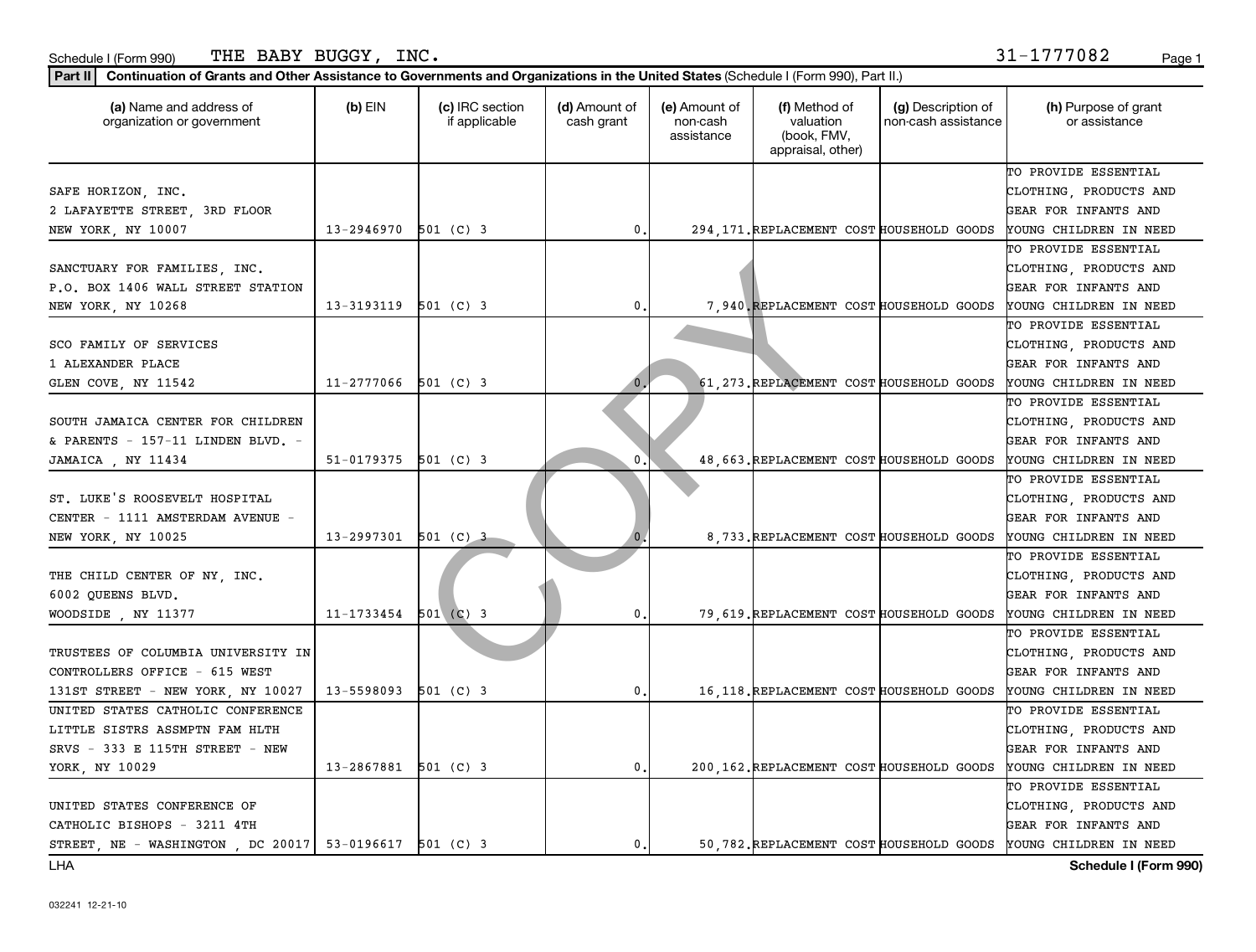### Part II | Continuation of Grants and Other Assistance to Governments and Organizations in the United States (Schedule I (Form 990), Part II.)

| (a) Name and address of<br>organization or government                                                                                | $(b)$ EIN              | (c) IRC section<br>if applicable | (d) Amount of<br>cash grant | (e) Amount of<br>non-cash<br>assistance | (f) Method of<br>valuation<br>(book, FMV,<br>appraisal, other) | (g) Description of<br>non-cash assistance | (h) Purpose of grant<br>or assistance                                                            |
|--------------------------------------------------------------------------------------------------------------------------------------|------------------------|----------------------------------|-----------------------------|-----------------------------------------|----------------------------------------------------------------|-------------------------------------------|--------------------------------------------------------------------------------------------------|
| VISITING NURSE SERVICE OF NEW YORK<br>5 PENN PLAZA 12TH FLOOR<br>NEW YORK, NY 10001                                                  | 13-3189926             | $501$ (C) 3                      | 0.                          |                                         | 103, 343. REPLACEMENT COST HOUSEHOLD GOODS                     |                                           | TO PROVIDE ESSENTIAL<br>CLOTHING, PRODUCTS AND<br>GEAR FOR INFANTS AND<br>YOUNG CHILDREN IN NEED |
| WOMEN'S HOUSING AND ECONOMIC<br>DEVELOPMENT CORPORATION - 50 E<br>168TH STREET - BRONX, NY 10452                                     | $11-3099604$ 501 (C) 3 |                                  | 0.                          |                                         | 32, 208. REPLACEMENT COST HOUSEHOLD GOODS                      |                                           | TO PROVIDE ESSENTIAL<br>CLOTHING, PRODUCTS AND<br>GEAR FOR INFANTS AND<br>YOUNG CHILDREN IN NEED |
| YOUNG MEN'S CHRISTIAN ASSOCIATION<br>OF METROPOLITAN ATLANTA, INC. -<br>100 EDGEWOOD AVENUE, NE, STE. 1100<br>$-$ ATLANTA, GA 30303  | 58-0566253             | 501 (C) 3                        |                             |                                         | 5,951. REPLACEMENT COST HOUSEHOLD GOODS                        |                                           | TO PROVIDE ESSENTIAL<br>CLOTHING, PRODUCTS AND<br>GEAR FOR INFANTS AND<br>YOUNG CHILDREN IN NEED |
| THE UNIVERSITY HEIGHTS EDUCATIONAL<br>& CULTURAL DEVELOPMENT CMNTY CNTR,<br>INC. - 1304 MERRIAM AVENUE, STE.<br>2L - BRONX, NY 10452 | 13-4017676 501 (C) 3   |                                  | 0.                          |                                         | 69,702. REPLACEMENT COST HOUSEHOLD GOODS                       |                                           | TO PROVIDE ESSENTIAL<br>CLOTHING, PRODUCTS AND<br>GEAR FOR INFANTS AND<br>YOUNG CHILDREN IN NEED |
| MORRIS HEIGHTS HEALTH CENTER, INC.<br>70 WEST BURNSIDE AVENUE<br>BRONX, NY 10453                                                     | $06-1081232$ 501 (C) 3 |                                  |                             |                                         | 14,796. REPLACEMENT COST HOUSEHOLD GOODS                       |                                           | TO PROVIDE ESSENTIAL<br>CLOTHING, PRODUCTS AND<br>GEAR FOR INFANTS AND<br>YOUNG CHILDREN IN NEED |
|                                                                                                                                      |                        |                                  |                             |                                         |                                                                |                                           |                                                                                                  |
|                                                                                                                                      |                        |                                  |                             |                                         |                                                                |                                           |                                                                                                  |
|                                                                                                                                      |                        |                                  |                             |                                         |                                                                |                                           |                                                                                                  |
|                                                                                                                                      |                        |                                  |                             |                                         |                                                                |                                           |                                                                                                  |

LHA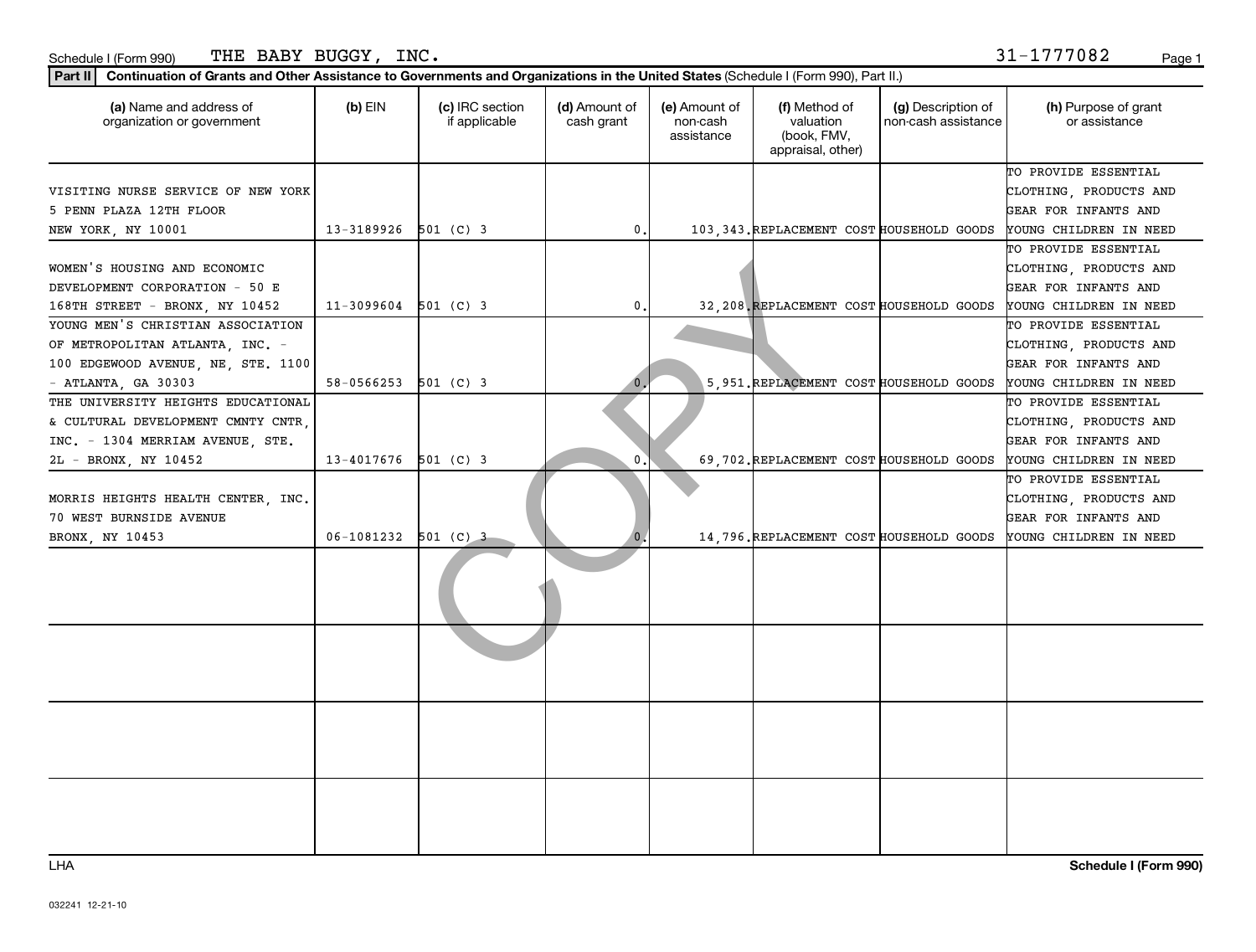| Part III<br>Part III can be duplicated if additional space is needed.                                                                                | Grants and Other Assistance to Individuals in the United States. Complete if the organization answered "Yes" to Form 990, Part IV, line 22. |                             |                                       |                                                          |                                        |
|------------------------------------------------------------------------------------------------------------------------------------------------------|---------------------------------------------------------------------------------------------------------------------------------------------|-----------------------------|---------------------------------------|----------------------------------------------------------|----------------------------------------|
| (a) Type of grant or assistance                                                                                                                      | (b) Number of<br>recipients                                                                                                                 | (c) Amount of<br>cash grant | (d) Amount of non-<br>cash assistance | (e) Method of valuation<br>(book, FMV, appraisal, other) | (f) Description of non-cash assistance |
|                                                                                                                                                      |                                                                                                                                             |                             |                                       |                                                          |                                        |
|                                                                                                                                                      |                                                                                                                                             |                             |                                       |                                                          |                                        |
|                                                                                                                                                      |                                                                                                                                             |                             |                                       |                                                          |                                        |
|                                                                                                                                                      |                                                                                                                                             |                             |                                       |                                                          |                                        |
|                                                                                                                                                      |                                                                                                                                             |                             |                                       |                                                          |                                        |
|                                                                                                                                                      |                                                                                                                                             |                             |                                       |                                                          |                                        |
|                                                                                                                                                      |                                                                                                                                             |                             |                                       |                                                          |                                        |
| Supplemental Information. Complete this part to provide the information required in Part I, line 2, and any other additional information.<br>Part IV |                                                                                                                                             |                             |                                       |                                                          |                                        |
|                                                                                                                                                      |                                                                                                                                             |                             |                                       |                                                          |                                        |
|                                                                                                                                                      |                                                                                                                                             |                             |                                       |                                                          |                                        |
|                                                                                                                                                      |                                                                                                                                             |                             |                                       |                                                          |                                        |
|                                                                                                                                                      |                                                                                                                                             |                             |                                       |                                                          |                                        |
|                                                                                                                                                      |                                                                                                                                             |                             |                                       |                                                          |                                        |
|                                                                                                                                                      |                                                                                                                                             |                             |                                       |                                                          |                                        |
|                                                                                                                                                      |                                                                                                                                             |                             |                                       |                                                          |                                        |

**2**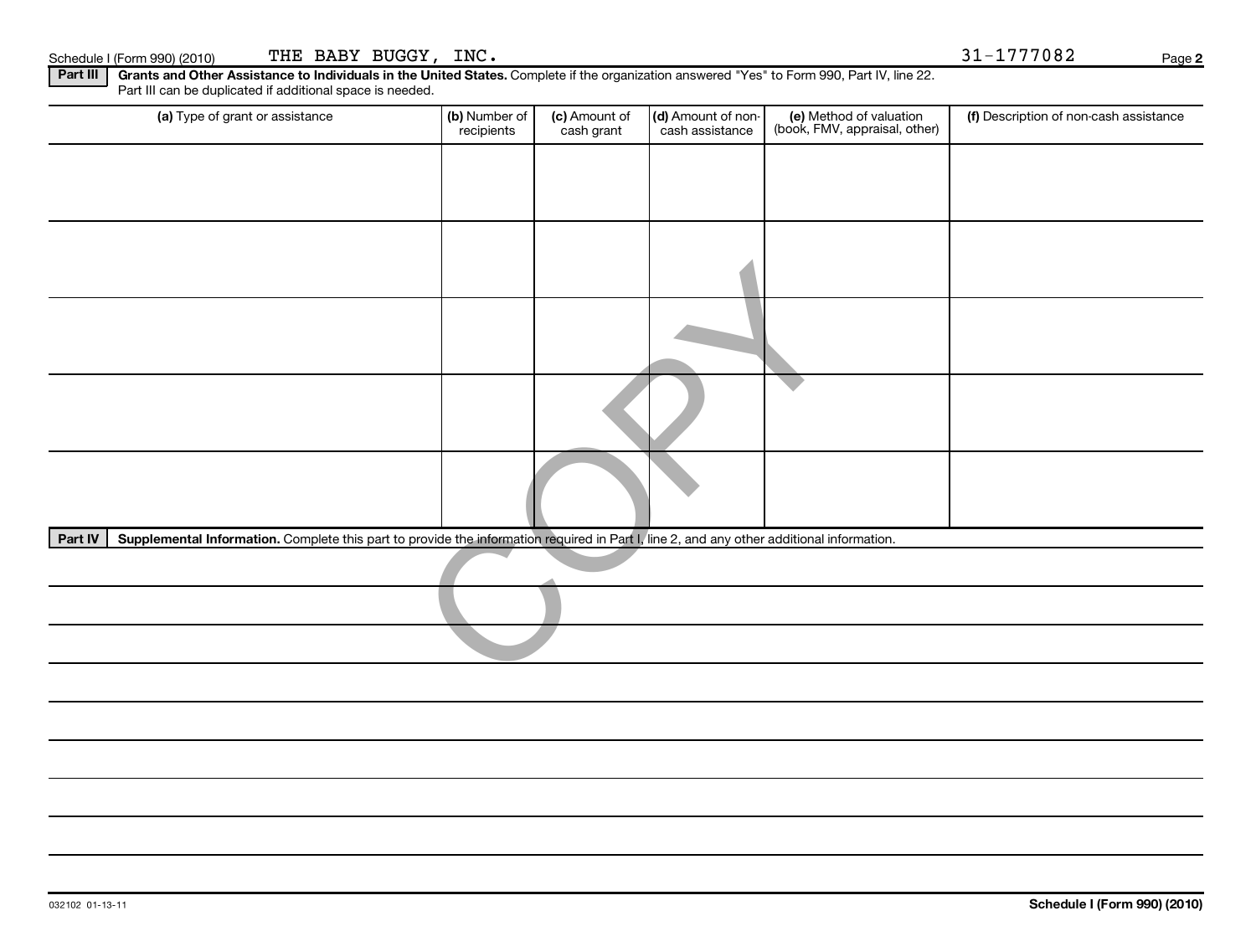|                                                                                                                     | <b>SCHEDULE J</b>                                                                                                   | <b>Compensation Information</b>                                                                                            |                                       | OMB No. 1545-0047                   |     |                         |
|---------------------------------------------------------------------------------------------------------------------|---------------------------------------------------------------------------------------------------------------------|----------------------------------------------------------------------------------------------------------------------------|---------------------------------------|-------------------------------------|-----|-------------------------|
|                                                                                                                     | (Form 990)<br>For certain Officers, Directors, Trustees, Key Employees, and Highest<br><b>Compensated Employees</b> |                                                                                                                            |                                       |                                     |     |                         |
|                                                                                                                     |                                                                                                                     | Complete if the organization answered "Yes" to Form 990,                                                                   |                                       |                                     |     |                         |
|                                                                                                                     | Department of the Treasury<br>Internal Revenue Service                                                              | Part IV, line 23.                                                                                                          |                                       | <b>Open to Public</b><br>Inspection |     |                         |
|                                                                                                                     | Name of the organization                                                                                            | Attach to Form 990.<br>See separate instructions.                                                                          | <b>Employer identification number</b> |                                     |     |                         |
|                                                                                                                     |                                                                                                                     | THE BABY BUGGY, INC.                                                                                                       |                                       | 31-1777082                          |     |                         |
|                                                                                                                     | Part I                                                                                                              | <b>Questions Regarding Compensation</b>                                                                                    |                                       |                                     |     |                         |
|                                                                                                                     |                                                                                                                     |                                                                                                                            |                                       |                                     | Yes | No                      |
|                                                                                                                     |                                                                                                                     | 1a Check the appropriate box(es) if the organization provided any of the following to or for a person listed in Form 990,  |                                       |                                     |     |                         |
|                                                                                                                     |                                                                                                                     | Part VII, Section A, line 1a. Complete Part III to provide any relevant information regarding these items.                 |                                       |                                     |     |                         |
|                                                                                                                     | First-class or charter travel                                                                                       | Housing allowance or residence for personal use                                                                            |                                       |                                     |     |                         |
|                                                                                                                     | Travel for companions                                                                                               | Payments for business use of personal residence                                                                            |                                       |                                     |     |                         |
|                                                                                                                     |                                                                                                                     | Tax indemnification and gross-up payments<br>Health or social club dues or initiation fees                                 |                                       |                                     |     |                         |
|                                                                                                                     |                                                                                                                     | Discretionary spending account<br>Personal services (e.g., maid, chauffeur, chef)                                          |                                       |                                     |     |                         |
|                                                                                                                     |                                                                                                                     |                                                                                                                            |                                       |                                     |     |                         |
|                                                                                                                     |                                                                                                                     | <b>b</b> If any of the boxes on line 1a are checked, did the organization follow a written policy regarding payment or     |                                       |                                     |     |                         |
|                                                                                                                     |                                                                                                                     |                                                                                                                            |                                       | 1b                                  |     |                         |
| 2                                                                                                                   |                                                                                                                     | Did the organization require substantiation prior to reimbursing or allowing expenses incurred by all officers, directors, |                                       |                                     |     |                         |
|                                                                                                                     |                                                                                                                     |                                                                                                                            |                                       | $\mathbf{2}$                        |     |                         |
|                                                                                                                     |                                                                                                                     |                                                                                                                            |                                       |                                     |     |                         |
| з                                                                                                                   |                                                                                                                     | Indicate which, if any, of the following the organization uses to establish the compensation of the organization's         |                                       |                                     |     |                         |
|                                                                                                                     |                                                                                                                     | CEO/Executive Director. Check all that apply.                                                                              |                                       |                                     |     |                         |
|                                                                                                                     | Compensation committee                                                                                              | Written employment contract                                                                                                |                                       |                                     |     |                         |
|                                                                                                                     |                                                                                                                     | $\lfloor x \rfloor$<br>Compensation survey or study<br>Independent compensation consultant                                 |                                       |                                     |     |                         |
|                                                                                                                     | $X$ Form 990 of other organizations                                                                                 | $\lfloor x \rfloor$<br>Approval by the board or compensation committee                                                     |                                       |                                     |     |                         |
|                                                                                                                     |                                                                                                                     |                                                                                                                            |                                       |                                     |     |                         |
| 4                                                                                                                   |                                                                                                                     | During the year, did any person listed in Form 990, Part VII, Section A, line 1a, with respect to the filing               |                                       |                                     |     |                         |
|                                                                                                                     | organization or a related organization:                                                                             |                                                                                                                            |                                       |                                     |     |                         |
| а                                                                                                                   |                                                                                                                     |                                                                                                                            |                                       | 4a                                  |     | x                       |
| b                                                                                                                   |                                                                                                                     |                                                                                                                            |                                       | 4b                                  |     | $\overline{\textbf{x}}$ |
| с                                                                                                                   |                                                                                                                     |                                                                                                                            |                                       |                                     |     | $\overline{\text{x}}$   |
| 4c<br>If "Yes" to any of lines 4a-c, list the persons and provide the applicable amounts for each item in Part III. |                                                                                                                     |                                                                                                                            |                                       |                                     |     |                         |
|                                                                                                                     |                                                                                                                     |                                                                                                                            |                                       |                                     |     |                         |
|                                                                                                                     |                                                                                                                     | Only section 501(c)(3) and 501(c)(4) organizations must complete lines 5-9.                                                |                                       |                                     |     |                         |
| 5                                                                                                                   |                                                                                                                     | For persons listed in Form 990, Part VII, Section A, line 1a, did the organization pay or accrue any compensation          |                                       |                                     |     |                         |
|                                                                                                                     | contingent on the revenues of:                                                                                      |                                                                                                                            |                                       |                                     |     |                         |
|                                                                                                                     |                                                                                                                     |                                                                                                                            |                                       | 5a                                  |     | x                       |
|                                                                                                                     |                                                                                                                     |                                                                                                                            |                                       | 5b                                  |     | X                       |
|                                                                                                                     |                                                                                                                     | If "Yes" to line 5a or 5b, describe in Part III.                                                                           |                                       |                                     |     |                         |
| 6                                                                                                                   |                                                                                                                     | For persons listed in Form 990, Part VII, Section A, line 1a, did the organization pay or accrue any compensation          |                                       |                                     |     |                         |
|                                                                                                                     | contingent on the net earnings of:                                                                                  |                                                                                                                            |                                       |                                     |     |                         |
| a                                                                                                                   |                                                                                                                     |                                                                                                                            |                                       | 6a                                  |     | X                       |
|                                                                                                                     |                                                                                                                     |                                                                                                                            |                                       | 6b                                  |     | $\overline{\mathtt{x}}$ |
|                                                                                                                     |                                                                                                                     | If "Yes" to line 6a or 6b, describe in Part III.                                                                           |                                       |                                     |     |                         |
| 7.                                                                                                                  |                                                                                                                     | For persons listed in Form 990, Part VII, Section A, line 1a, did the organization provide any non-fixed payments          |                                       |                                     |     |                         |
|                                                                                                                     |                                                                                                                     |                                                                                                                            |                                       | 7                                   |     | x                       |
| 8                                                                                                                   |                                                                                                                     | Were any amounts reported in Form 990, Part VII, paid or accrued pursuant to a contract that was subject to the            |                                       |                                     |     |                         |
|                                                                                                                     |                                                                                                                     |                                                                                                                            |                                       | 8                                   |     | x                       |
| 9                                                                                                                   |                                                                                                                     | If "Yes" to line 8, did the organization also follow the rebuttable presumption procedure described in                     |                                       |                                     |     |                         |
|                                                                                                                     |                                                                                                                     |                                                                                                                            |                                       | 9                                   |     |                         |
|                                                                                                                     |                                                                                                                     | LHA For Paperwork Reduction Act Notice, see the Instructions for Form 990.                                                 |                                       | Schedule J (Form 990) 2010          |     |                         |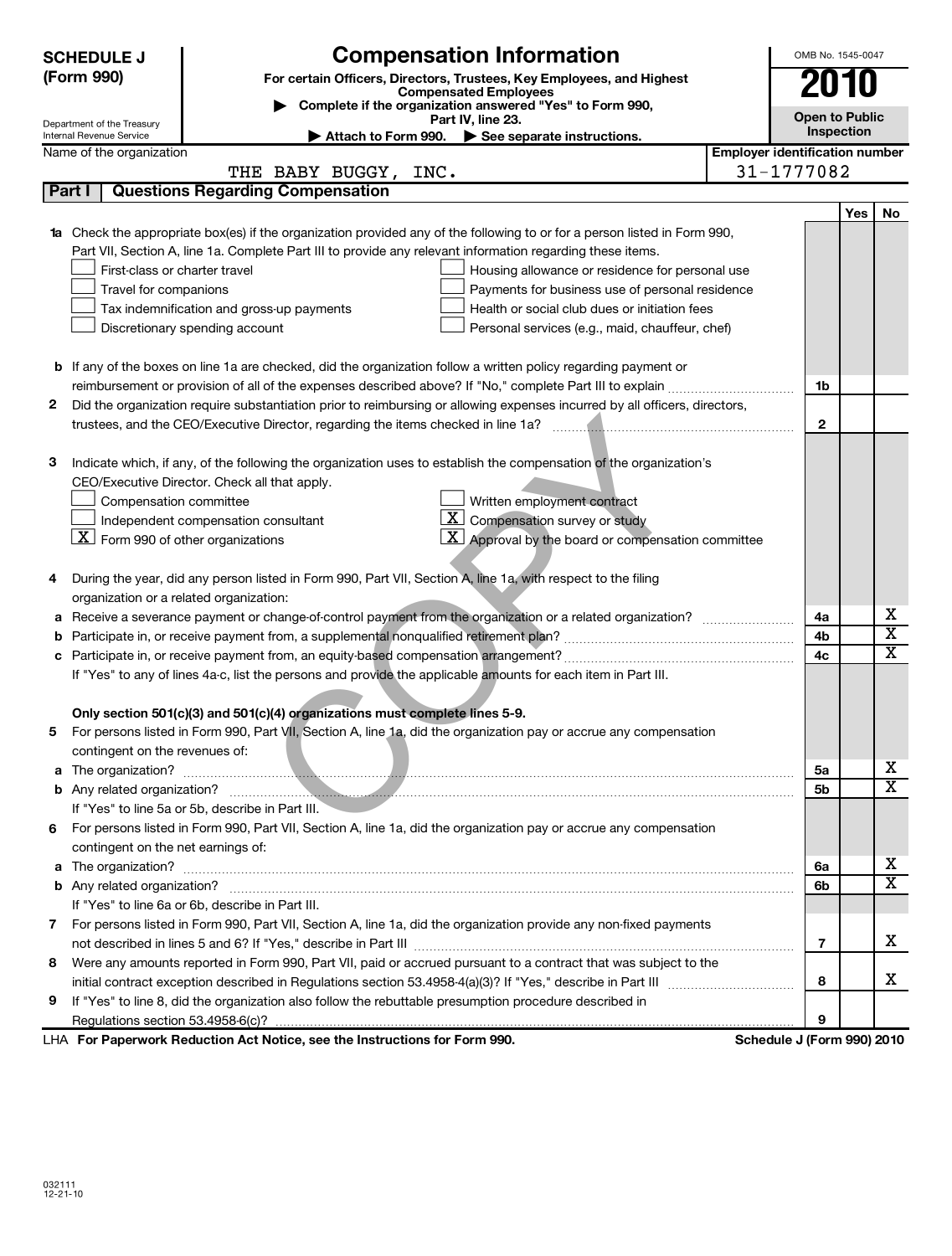Schedule J (Form 990) 2010  $THE$   $BABY$   $BUGGY$ ,  $INC$ .  $31-1777082$ 

### Part II | Officers, Directors, Trustees, Key Employees, and Highest Compensated Employees. Use duplicate copies if additional space is needed.

For each individual whose compensation must be reported in Schedule J, report compensation from the organization on row (i) and from related organizations, described in the instructions, on row (ii). Do not list any individuals that are not listed on Form 990, Part VII.

**Note.**  The sum of columns (B)(i)-(iii) must equal the applicable column (D) or column (E) amounts on Form 990, Part VII, line 1a.

|                         |             | (B) Breakdown of W-2 and/or 1099-MISC compensation |                                           |                                           | (C)                            | (D)                                      | (E)<br>Total of columns | (F)                                                             |
|-------------------------|-------------|----------------------------------------------------|-------------------------------------------|-------------------------------------------|--------------------------------|------------------------------------------|-------------------------|-----------------------------------------------------------------|
| (A) Name                |             | (i) Base<br>compensation                           | (ii) Bonus &<br>incentive<br>compensation | (iii) Other<br>reportable<br>compensation | other deferred<br>compensation | Retirement and<br>Nontaxable<br>benefits |                         | Compensation<br>reported in prior<br>Form 990 or<br>Form 990-EZ |
|                         | (i)         | 145,852.                                           | $\overline{0}$ .                          | $\overline{0}$ .                          | 18,445.                        | $\overline{\mathbf{0}}$ .                | 164, 297.               | $\overline{0}$ .                                                |
| 1 KATHERINE E. SNIDER   | (ii)        | $\overline{0}$ .                                   | $\overline{0}$ .                          | $\overline{\mathfrak{o}}$ .               | $\overline{0}$ .               | $\overline{0}$ .                         | σ.                      | $\overline{0}$ .                                                |
|                         | (i)         |                                                    |                                           |                                           |                                |                                          |                         |                                                                 |
| $\overline{\mathbf{2}}$ | (ii)        |                                                    |                                           |                                           |                                |                                          |                         |                                                                 |
|                         | (i)         |                                                    |                                           |                                           |                                |                                          |                         |                                                                 |
| $\mathbf{3}$            | (ii)        |                                                    |                                           |                                           |                                |                                          |                         |                                                                 |
|                         | (i)         |                                                    |                                           |                                           |                                |                                          |                         |                                                                 |
| 4                       | (ii)        |                                                    |                                           |                                           |                                |                                          |                         |                                                                 |
|                         | (i)         |                                                    |                                           |                                           |                                |                                          |                         |                                                                 |
| $\sqrt{5}$              | (ii)        |                                                    |                                           |                                           |                                |                                          |                         |                                                                 |
| $6\phantom{1}6$         | (i)<br>(ii) |                                                    |                                           |                                           |                                |                                          |                         |                                                                 |
|                         | (i)         |                                                    |                                           |                                           |                                |                                          |                         |                                                                 |
| $\overline{7}$          | (ii)        |                                                    |                                           |                                           |                                |                                          |                         |                                                                 |
|                         | (i)         |                                                    |                                           |                                           |                                |                                          |                         |                                                                 |
| 8                       | (ii)        |                                                    |                                           |                                           |                                |                                          |                         |                                                                 |
|                         | (i)         |                                                    |                                           |                                           |                                |                                          |                         |                                                                 |
| 9                       | (ii)        |                                                    |                                           |                                           |                                |                                          |                         |                                                                 |
|                         | (i)         |                                                    |                                           |                                           |                                |                                          |                         |                                                                 |
| 10                      | (ii)        |                                                    |                                           |                                           |                                |                                          |                         |                                                                 |
|                         | (i)         |                                                    |                                           |                                           |                                |                                          |                         |                                                                 |
| 11                      | (ii)        |                                                    |                                           |                                           |                                |                                          |                         |                                                                 |
|                         | (i)         |                                                    |                                           |                                           |                                |                                          |                         |                                                                 |
| 12                      | (ii)        |                                                    |                                           |                                           |                                |                                          |                         |                                                                 |
|                         | (i)         |                                                    |                                           |                                           |                                |                                          |                         |                                                                 |
| 13                      | (ii)        |                                                    |                                           |                                           |                                |                                          |                         |                                                                 |
|                         | (i)         |                                                    |                                           |                                           |                                |                                          |                         |                                                                 |
| 14                      | (ii)        |                                                    |                                           |                                           |                                |                                          |                         |                                                                 |
|                         | (i)         |                                                    |                                           |                                           |                                |                                          |                         |                                                                 |
| 15                      | (ii)        |                                                    |                                           |                                           |                                |                                          |                         |                                                                 |
|                         | (i)         |                                                    |                                           |                                           |                                |                                          |                         |                                                                 |
| 16                      | (ii)        |                                                    |                                           |                                           |                                |                                          |                         |                                                                 |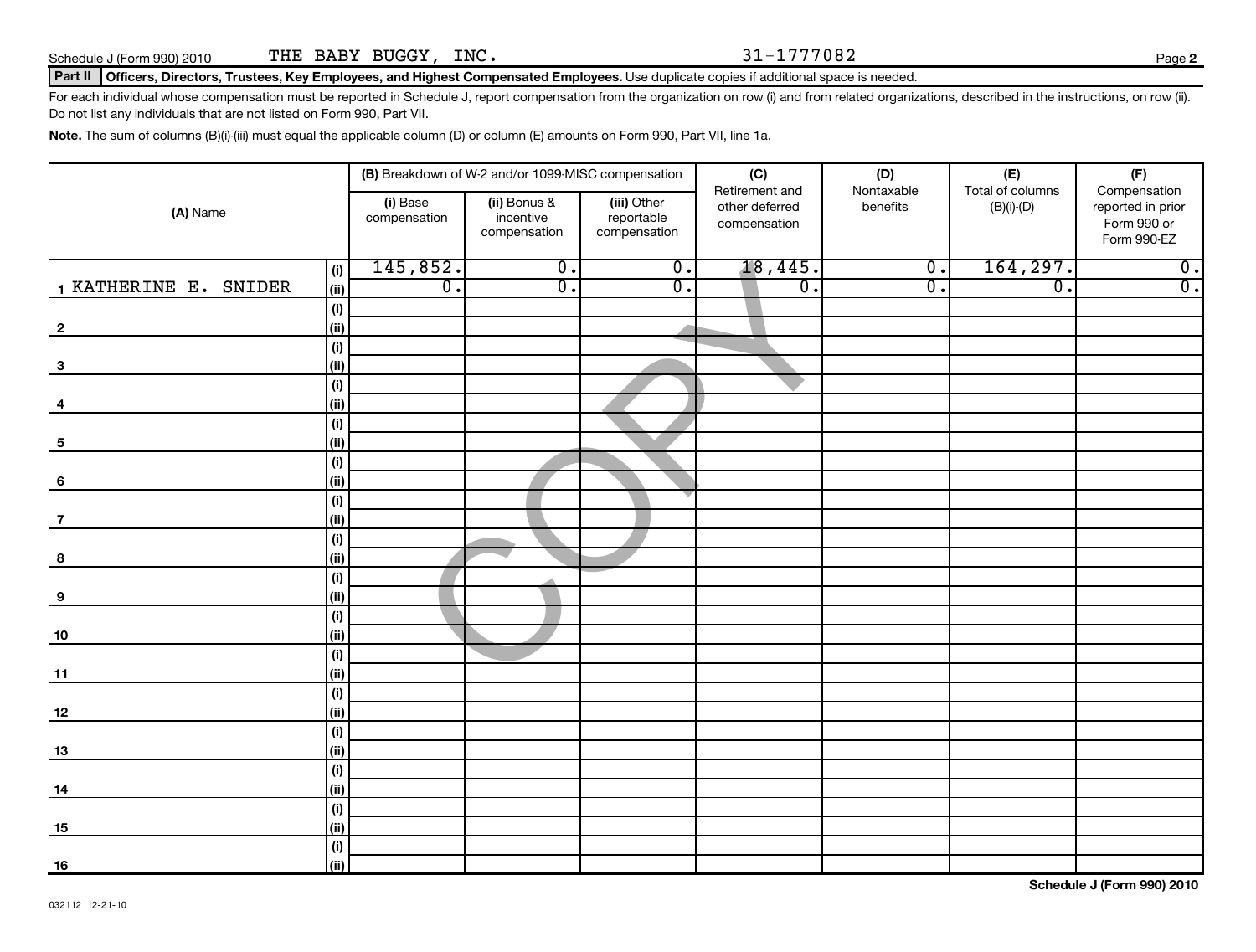### **SCHEDULE M (Form 990)**

# **Noncash Contributions**

**Complete if the organizations answered "Yes" on Form** <sup>J</sup>**2010**

**990, Part IV, lines 29 or 30. Open to Public University of Attach to Form 990. Open to Public University of Attach to Form 990. Inspection Inspection Inspection Inspection Inspection** 

OMB No. 1545-0047

**Employer identification number**

| Department of the Treasury |
|----------------------------|
| Internal Revenue Service   |

Name of the organization

**Part I Types of Property** THE BABY BUGGY, INC. 21-1777082

|     |                                                                                                                                     | (a)<br>Check if<br>applicable | (b)<br>Number of<br>contributions or | (c)<br>Noncash contribution<br>amounts reported on<br>items contributed Form 990, Part VIII, line 1g |          | (d)<br>Method of determining<br>noncash contribution amounts |            |     |    |
|-----|-------------------------------------------------------------------------------------------------------------------------------------|-------------------------------|--------------------------------------|------------------------------------------------------------------------------------------------------|----------|--------------------------------------------------------------|------------|-----|----|
| 1.  |                                                                                                                                     |                               |                                      |                                                                                                      |          |                                                              |            |     |    |
| 2   |                                                                                                                                     |                               |                                      |                                                                                                      |          |                                                              |            |     |    |
| З   | Art - Fractional interests                                                                                                          |                               |                                      |                                                                                                      |          |                                                              |            |     |    |
| 4   | Books and publications                                                                                                              |                               |                                      |                                                                                                      |          |                                                              |            |     |    |
| 5   | Clothing and household goods                                                                                                        | $\overline{\textbf{x}}$       |                                      | 1,963,061.                                                                                           |          | COMPARATIVE VALUE ME                                         |            |     |    |
| 6   |                                                                                                                                     |                               |                                      |                                                                                                      |          |                                                              |            |     |    |
| 7   |                                                                                                                                     |                               |                                      |                                                                                                      |          |                                                              |            |     |    |
| 8   |                                                                                                                                     |                               |                                      |                                                                                                      |          |                                                              |            |     |    |
| 9   | Securities - Publicly traded                                                                                                        | $\overline{\textbf{x}}$       | 2                                    |                                                                                                      | 16, 162. | <b>MARKET VALUE</b>                                          |            |     |    |
| 10  | Securities - Closely held stock                                                                                                     |                               |                                      |                                                                                                      |          |                                                              |            |     |    |
| 11  | Securities - Partnership, LLC, or                                                                                                   |                               |                                      |                                                                                                      |          |                                                              |            |     |    |
|     | trust interests                                                                                                                     |                               |                                      |                                                                                                      |          |                                                              |            |     |    |
| 12  |                                                                                                                                     |                               |                                      |                                                                                                      |          |                                                              |            |     |    |
| 13  | Qualified conservation contribution -                                                                                               |                               |                                      |                                                                                                      |          |                                                              |            |     |    |
|     | Historic structures                                                                                                                 |                               |                                      |                                                                                                      |          |                                                              |            |     |    |
| 14  | Qualified conservation contribution - Other                                                                                         |                               |                                      |                                                                                                      |          |                                                              |            |     |    |
| 15  | Real estate - Residential                                                                                                           |                               |                                      |                                                                                                      |          |                                                              |            |     |    |
| 16  |                                                                                                                                     |                               |                                      |                                                                                                      |          |                                                              |            |     |    |
| 17  |                                                                                                                                     |                               |                                      |                                                                                                      |          |                                                              |            |     |    |
| 18  |                                                                                                                                     |                               |                                      |                                                                                                      |          |                                                              |            |     |    |
| 19  |                                                                                                                                     |                               |                                      |                                                                                                      |          |                                                              |            |     |    |
| 20  | Drugs and medical supplies                                                                                                          |                               |                                      |                                                                                                      |          |                                                              |            |     |    |
| 21  |                                                                                                                                     |                               |                                      |                                                                                                      |          |                                                              |            |     |    |
| 22  |                                                                                                                                     |                               |                                      |                                                                                                      |          |                                                              |            |     |    |
| 23  |                                                                                                                                     |                               |                                      |                                                                                                      |          |                                                              |            |     |    |
| 24  |                                                                                                                                     |                               |                                      |                                                                                                      |          |                                                              |            |     |    |
| 25  | Other $\blacktriangleright$                                                                                                         |                               |                                      |                                                                                                      |          |                                                              |            |     |    |
| 26  | Other $\blacktriangleright$                                                                                                         |                               |                                      |                                                                                                      |          |                                                              |            |     |    |
| 27  | Other $\blacktriangleright$                                                                                                         |                               |                                      |                                                                                                      |          |                                                              |            |     |    |
| 28  | Other                                                                                                                               |                               |                                      |                                                                                                      |          |                                                              |            |     |    |
| 29  | Number of Forms 8283 received by the organization during the tax year for contributions                                             |                               |                                      |                                                                                                      |          |                                                              |            |     |    |
|     | for which the organization completed Form 8283, Part IV, Donee Acknowledgement                                                      |                               |                                      |                                                                                                      | 29       |                                                              |            |     |    |
|     |                                                                                                                                     |                               |                                      |                                                                                                      |          |                                                              |            | Yes | No |
|     | 30a During the year, did the organization receive by contribution any property reported in Part I, lines 1-28 that it must hold for |                               |                                      |                                                                                                      |          |                                                              |            |     |    |
|     | at least three years from the date of the initial contribution, and which is not required to be used for exempt purposes for        |                               |                                      |                                                                                                      |          |                                                              |            |     |    |
|     |                                                                                                                                     |                               |                                      |                                                                                                      |          |                                                              | <b>30a</b> |     | x  |
|     | <b>b</b> If "Yes," describe the arrangement in Part II.                                                                             |                               |                                      |                                                                                                      |          |                                                              |            |     |    |
| 31  | Does the organization have a gift acceptance policy that requires the review of any non-standard contributions?                     |                               |                                      |                                                                                                      |          |                                                              | 31         |     | x  |
|     | 32a Does the organization hire or use third parties or related organizations to solicit, process, or sell noncash                   |                               |                                      |                                                                                                      |          |                                                              |            |     |    |
|     | contributions?                                                                                                                      |                               |                                      |                                                                                                      |          |                                                              | 32a        |     | х  |
|     | <b>b</b> If "Yes," describe in Part II.                                                                                             |                               |                                      |                                                                                                      |          |                                                              |            |     |    |
| 33  | If the organization did not report an amount in column (c) for a type of property for which column (a) is checked,                  |                               |                                      |                                                                                                      |          |                                                              |            |     |    |
|     | describe in Part II.                                                                                                                |                               |                                      |                                                                                                      |          |                                                              |            |     |    |
| LHA | For Paperwork Reduction Act Notice, see the Instructions for Form 990.                                                              |                               |                                      |                                                                                                      |          | Schedule M (Form 990) (2010)                                 |            |     |    |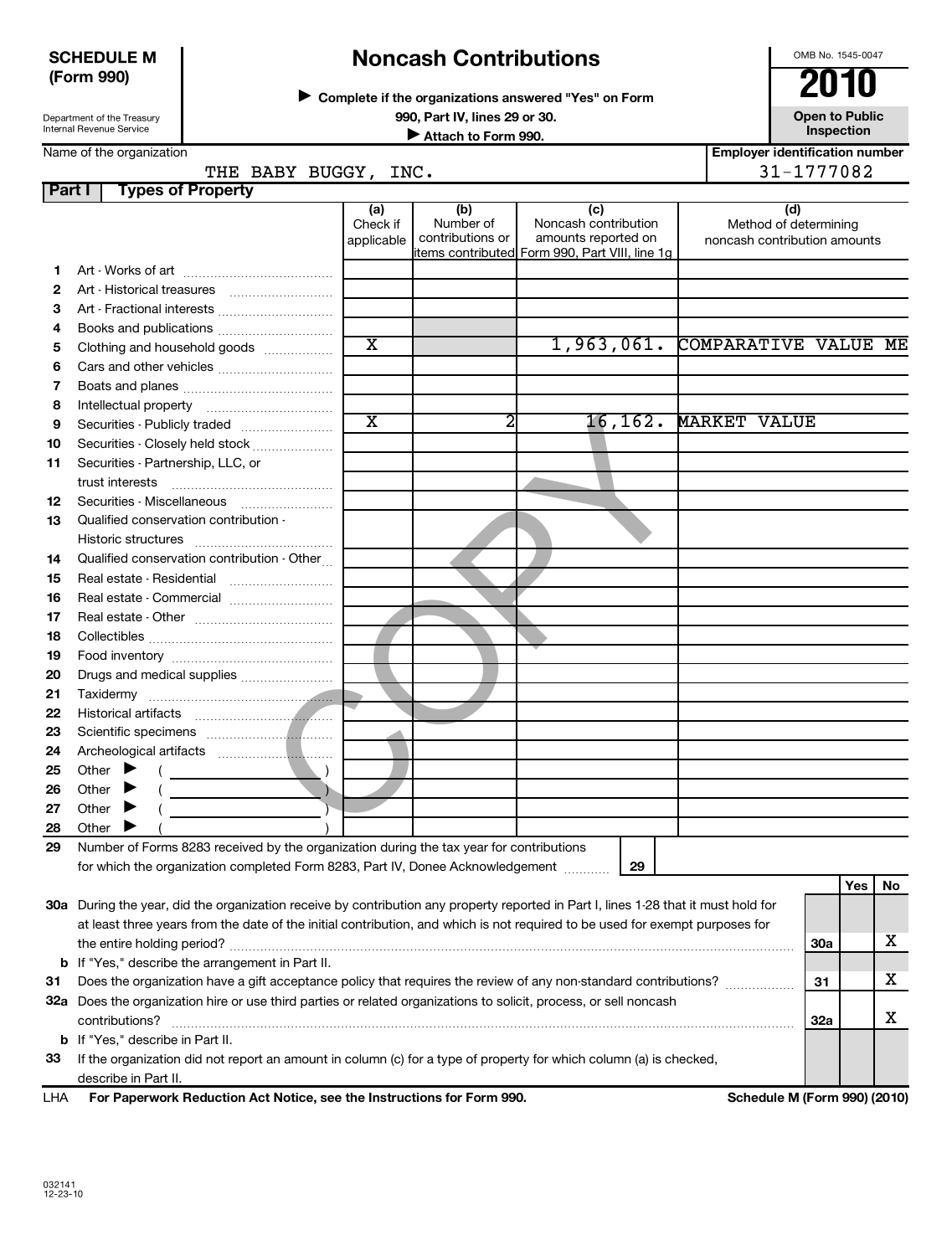| <b>SCHEDULE O</b> |  |
|-------------------|--|
|                   |  |

Department of the Treasury Internal Revenue Service Name of the organization **Supplemental Information to Form 990 or 990-EZ**<br> **Supplemental Information for responses to specific questions on**<br>
Form 990 or 990-EZ or to provide any additional information.

**(Form 990 or 990-EZ) Complete to provide information for responses to specific questions on Form 990 or 990-EZ or to provide any additional information. | Attach to Form 990 or 990-EZ. Open to Public**

**Inspection**

**Employer identification number**

OMB No. 1545-0047

THE BABY BUGGY, INC.  $\vert$  31-1777082

FORM 990, PART I, LINE 1, DESCRIPTION OF ORGANIZATION MISSION:

PRODUCTS AND SERVICES TO FAMILIES IN NEED ACROSS THE COUNTRY.

FORM 990, PART III, LINE 2, NEW PROGRAM SERVICES:

IN JUNE 2010, BABY BUGGY LAUNCHED ITS FATHERHOOD INITIATIVE. THIS

PROJECT PROVIDES CLOTHING, GEAR AND PRODUCTS FOR CHILDREN OF

LOW-INCOME, NON-CUSTODIAL FATHERS ENROLLED IN BABY BUGGY FATHERING

INITIATIVES IN THE BRONX AND QUEENS. THESE PROGRAMS HELP FATHERS FEEL

EMPOWERED TO EMBRACE FATHERHOOD AND THE RESPONSIBILITIES THAT ACCOMPANY

IT AND TO PROVIDE POOR DADS THE TOOLS THEY NEED TO KEEP THEIR CHILDREN

SAFE AND HEALTHY. BABY BUGGY ALSO OFFERS FINANCIAL EDUCATION WORKSHOPS

AND BENEFITS SCREENING TO HELP IMPROVE THE FAMILY'S OVERALL AND

FINANCIAL WELL-BEING.

FORM 990, PART III, LINE 3, CHANGES IN PROGRAM SERVICES: IN JUNE 2010, BABY BUGGY EXPANDED ITS DISTRIBUTION OF GOODS TO SELECT SITES IN LOS ANGELES, CHICAGO, DALLAS, MINNEAPOLIS AND WASHINGTON, DC. THIS EXPANSION WAS MADE POSSIBLE THROUGH A LARGE COMMITMENT OF PRODUCT FROM HUGGIES, BOPPY AND AVENT AND A LARGE FINANCIAL DONATION FROM THE TARGET CORPORATION. TODIAL FATHERS ENROLLED IN BABY BUGGY<br>BRONX AND QUEENS. THESE PROGRAMS HELP<br>E FATHERHOOD AND THE RESPONSIBILITIES<br>OOR DADS THE TOOLS THEY NEED TO KEEP<br>ABY BUGGY ALSO OFFERS FINANCIAL EDUCA<br>ING TO HELP IMPROVE THE FAMILY'S

FORM 990, PART III, LINE 4D, OTHER PROGRAM SERVICES: BABY BUGGY ALSO SUPPORTS OTHER PROGRAMS INCLUDING SELECT DOMESTIC VIOLENCE SHELTERS SUCH AS THE ASIAN WOMEN'S CENTER, WHICH HELPS TO PROVIDE ASSISTANCE, COUNSELING AND SHELTER FOR WOMEN AND CHILDREN ESCAPING ABUSE. LIKEWISE, BABY BUGGY ASSISTS SELECT FATHERHOOD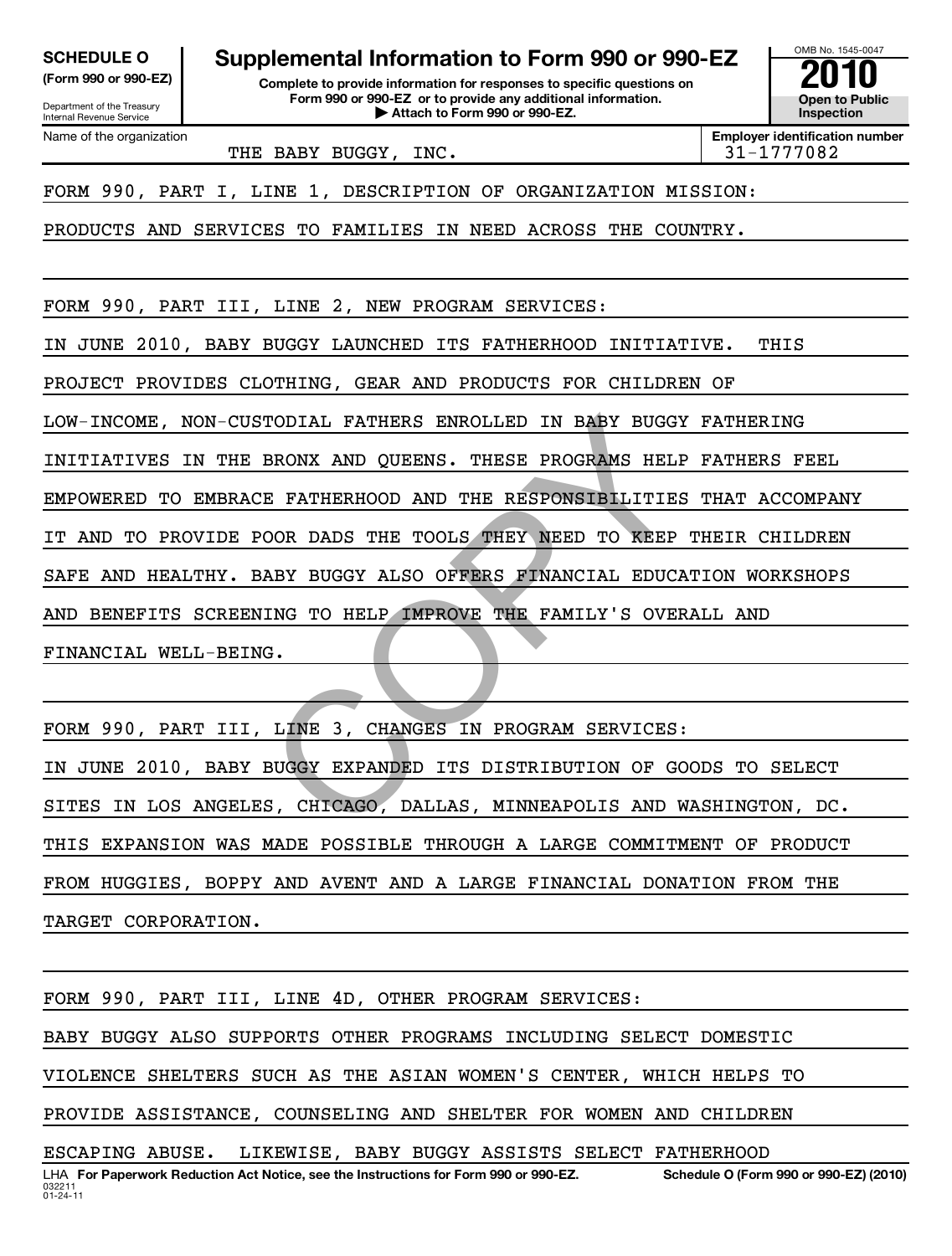| Schedule O (Form 990 or 990-EZ) (2010)                                  | Page 2                                              |
|-------------------------------------------------------------------------|-----------------------------------------------------|
| Name of the organization<br>THE BABY BUGGY, INC.                        | <b>Employer identification number</b><br>31-1777082 |
| PROGRAMS LIKE THE BRONX FATHERHOOD PROGRAM, WHICH ASSISTS NON-CUSTODIAL |                                                     |
| FATHERS WHO WANT TO PLAY A STRONGER ROLE IN THEIR CHILDRENS'            | LIVES.                                              |
| EXPENSES \$ 656,426.<br>INCLUDING GRANTS OF \$ 438,447.                 | REVENUE \$ 0.                                       |
|                                                                         |                                                     |
| FORM 990, PART VI, SECTION A, LINE 2: MR. ARI SHALAM IS RELATED TO MS.  |                                                     |

JESSICA SEINFELD BY MARRIAGE AS HE IS MARRIED TO MS. SEINFELD'S SISTER.

HOWEVER, MR. SHALAM HAD BEEN A DONOR TO BABY BUGGY SINCE 2001 AND WAS

ELECTED ONTO THE BOARD TO HELP FILL A GAP IN THE BOARD AS HE HAS SIGNIFCANT EXPERIENCE IN NYC REAL ESTATE.

FORM 990, PART VI, SECTION A, LINE 4: AT A MEETING ON JULY 23, 2010, BABY BUGGY'S BOARD OF DIRECTORS APPROVED AMENDMENTS TO BABY BUGGY'S CERTIFICATE OF INCORPORATION AND BY-LAWS TO IMPLEMENT A MEMBERSHIP STRUCTURE WHEREBY ALL OF BABY BUGGY'S DIRECTORS ALSO SERVE AS BABY BUGGY'S MEMBERS AND WHEREBY BABY BUGGY'S MEMBERS HAVE THE RIGHT TO ELECT AND REMOVE DIRECTORS AND APPROVE FUNDAMENTAL CORPORATE CHANGES (E.G., MERGER, DISSOLUTION, AMENDMENTS TO BABY BUGGY'S GOVERNING DOCUMENTS, ETC.). EAL ESTATE.<br>
SECTION A, LINE 4: AT A MEETING ON JU<br>
RECTORS APPROVED AMENDMENTS TO BABY E<br>
D BY-LAWS TO IMPLEMENT A MEMBERSHIP S<br>
DIRECTORS ALSO SERVE AS BABY BUGGY'S<br>
S MEMBERS HAVE THE RIGHT TO ELECT AND<br>
NTAL CORPORATE

FORM 990, PART VI, SECTION A, LINE 6: AT A MEETING ON JULY 23, 2010, BABY BUGGY'S BOARD OF DIRECTORS APPROVED AMENDMENTS TO BABY BUGGY'S CERTIFICATE OF INCORPORATION AND BY-LAWS TO IMPLEMENT A MEMBERSHIP STRUCTURE WHEREBY ALL OF BABY BUGGY'S DIRECTORS ALSO SERVE AS BABY BUGGY'S MEMBERS AND WHEREBY BABY BUGGY'S MEMBERS HAVE THE RIGHT TO ELECT AND REMOVE DIRECTORS AND APPROVE FUNDAMENTAL CORPORATE CHANGES (E.G., MERGER, DISSOLUTION, AMENDMENTS TO BABY BUGGY'S GOVERNING DOCUMENTS, ETC.).

FORM 990, PART VI, SECTION A, LINE 7A: AT A MEETING ON JULY 23, 2010, BABY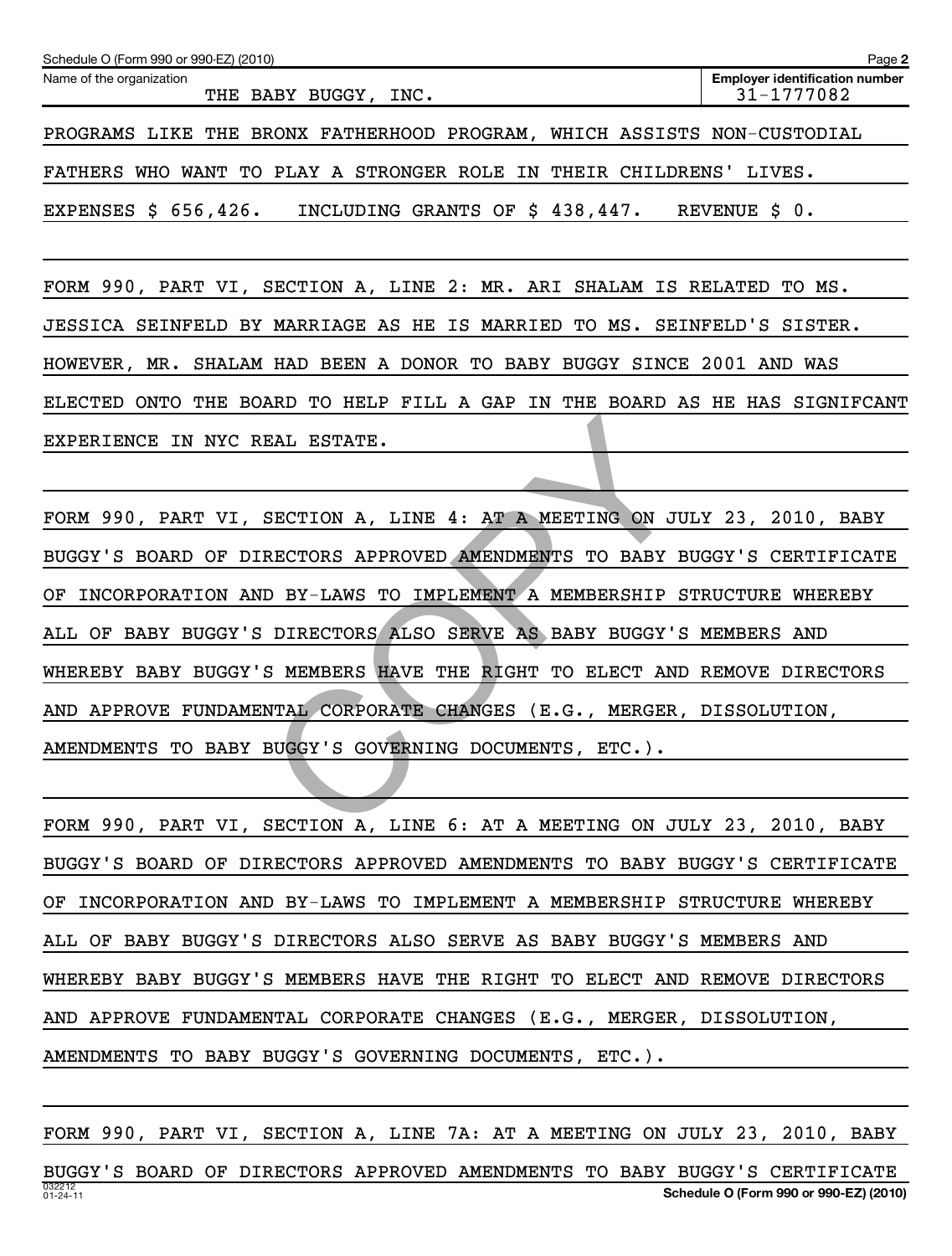| Schedule O (Form 990 or 990-EZ) (2010)                                    | Page 2                                              |
|---------------------------------------------------------------------------|-----------------------------------------------------|
| Name of the organization<br>THE BABY BUGGY, INC.                          | <b>Employer identification number</b><br>31-1777082 |
| INCORPORATION AND BY-LAWS TO IMPLEMENT A MEMBERSHIP STRUCTURE<br>OF       | WHEREBY                                             |
| ALL OF BABY BUGGY'S DIRECTORS ALSO SERVE AS BABY BUGGY'S MEMBERS AND      |                                                     |
| WHEREBY BABY BUGGY'S MEMBERS HAVE THE RIGHT TO ELECT AND REMOVE DIRECTORS |                                                     |
| AND APPROVE FUNDAMENTAL CORPORATE CHANGES (E.G., MERGER, DISSOLUTION,     |                                                     |
| BUGGY'S GOVERNING DOCUMENTS,<br>BABY<br>$ETC.$ ).<br>AMENDMENTS TO        |                                                     |

FORM 990, PART VI, SECTION A, LINE 7B: AT A MEETING ON JULY 23, 2010, BABY BUGGY'S BOARD OF DIRECTORS APPROVED AMENDMENTS TO BABY BUGGY'S CERTIFICATE OF INCORPORATION AND BY-LAWS TO IMPLEMENT A MEMBERSHIP STRUCTURE WHEREBY ALL OF BABY BUGGY'S DIRECTORS ALSO SERVE AS BABY BUGGY'S MEMBERS AND WHEREBY BABY BUGGY'S MEMBERS HAVE THE RIGHT TO ELECT AND REMOVE DIRECTORS AND APPROVE FUNDAMENTAL CORPORATE CHANGES (E.G., MERGER, DISSOLUTION, AMENDMENTS TO BABY BUGGY'S GOVERNING DOCUMENTS, ETC.). D BY-LAWS TO IMPLEMENT A MEMBERSHIP S<br>DIRECTORS ALSO SERVE AS BABY BUGGY'S<br>S MEMBERS HAVE THE RIGHT TO ELECT AND<br>NTAL CORPORATE CHANGES (E.G., MERGER,<br>BUGGY'S GOVERNING DOCUMENTS, ETC.).<br>SECTION B, LINE 11: THE FORM 990 IS

FORM 990, PART VI, SECTION B, LINE 11: THE FORM 990 IS COMPLETED AND REVIEWED BY THE EXECUTIVE DIRECTOR AND BOOKKEEPING ASSISTANT AND THEN SENT TO THE ORGANIZATION'S PRESIDENT, SECRETARY, TREASURER AND FINANCE COMMITTEE FOR FINAL REVIEW. THE TREASURER OF THE BOARD OF DIRECTORS UPDATES THE REST OF THE BOARD ON THE PROCESS AND EACH BOARD MEMBER RECIVES A COPY OF THE FORM PRIOR TO FILING.

032212 01-24-11 **Schedule O (Form 990 or 990-EZ) (2010)** FORM 990, PART VI, SECTION B, LINE 12C: THE BOARD OF DIRECTORS RECEIVES THE CONFLICT OF INTEREST POLICY AND ANNUAL CONFLICT OF INTEREST DISCLOSURE STATEMENT PRIOR TO THE ANNUAL (JANUARY) BOARD MEETING. THE SECRETARY OF THE BOARD REVIEWS THIS POLICY WITH THE BOARD AT THAT MEETING. BOARD MEMBERS ARE INVITED TO ASK QUESTIONS AT THE MEETING AND/OR DISCUSS POTENTIAL CONFLICTS WITH THE SECRETARY AND/OR EXECUTIVE DIRECTOR FOLLOWING THE MEETING. ALL DIRECTORS MUST COMPLETE AND SIGN THE DISCLOSURE STATEMENT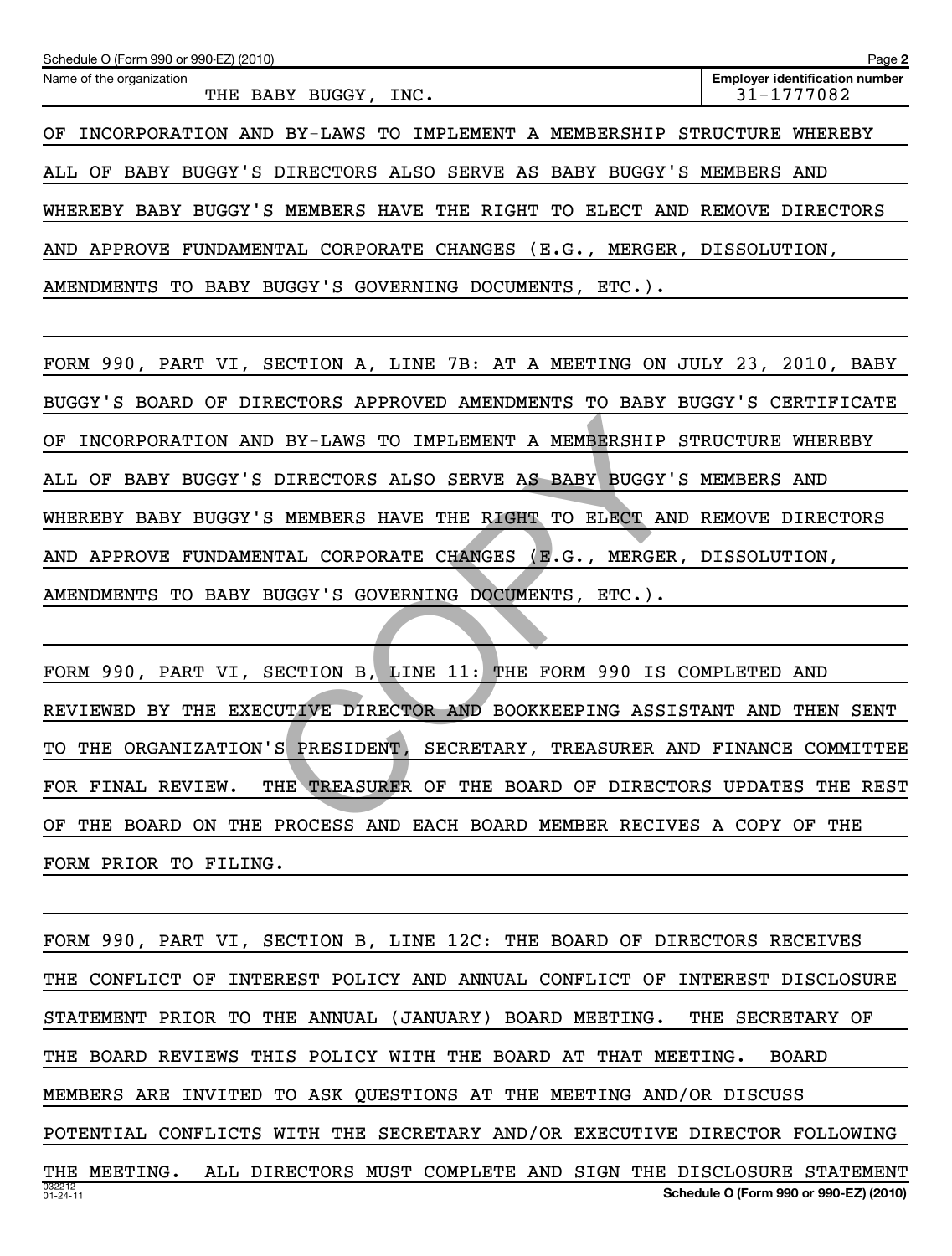| Schedule O (Form 990 or 990-EZ) (2010) | Page 2                                |
|----------------------------------------|---------------------------------------|
| Name of the organization               | <b>Employer identification number</b> |
| INC.<br>THE BABY BUGGY,                | 31-1777082                            |

AND SEND IT TO THE EXECUTIVE DIRECTOR WITHIN A MONTH OF THE MEETING.

FORM 990, PART VI, SECTION B, LINE 15: THE HR COMMITTEE OF THE BOARD OF DIRECTORS REACHES OUT TO THE TREASURER, PRESIDENT AND A FEW OTHER KEY DIRECTORS, AS WELL AS MANAGERS OF THE ORGANIZATION IN PREPARATION FOR THE EXECUTIVE DIRECTOR'S ANNUAL REVIEW. THE COMMITTEE THEN COMPLETES THE REVIEW WITH THE EXECUTIVE DIRECTOR AT THE END OF THE YEAR. THE BOARD VOTES ON THE SALARY OF THE EXECUTIVE DIRECTOR IN A CLOSED SESSION AS PART OF THE BUDGET APPROVAL PROCESS AT THE END OF THE YEAR. AT THE SAME TIME, THE BOARD APPROVES THE SALARY ALLOCATIONS FOR THE REST OF THE STAFF. FOR THE EXECUTIVE DIRECTOR'S SALARY, THE BOARD COMPARES AGAINST COMPARABLES. THE EXECUTIVE DIRECTOR DOES THE SAME IN DETERMINING HER STAFFS' SALARIES. CESS AT THE END OF THE YEAR. AT THE<br>SALARY ALLOCATIONS FOR THE REST OF TH<br>S SALARY, THE BOARD COMPARES AGAINST<br>DOES THE SAME IN DETERMINING HER STAF<br>DOES THE SAME IN DETERMINING HER STAF<br>LINE 17, LIST OF STATES RECEIVING C

FORM 990, PART VI, LINE 17, LIST OF STATES RECEIVING COPY OF FORM 990: NY,AL,AK,AZ,AR,CA,CO,CT,DE,FL,GA,ID,IL,IN,IA,KS,KY,LA,ME,MD,MA,MI,MN,MS,MO MT,NE,NV,NH,NJ,NM,NC,ND,OH,OK,OR,PA,RI,SC,SD,TN,TX,UT,VA,WA,WV,WI

FORM 990, PART VI, SECTION C, LINE 19: BABY BUGGY'S FINANCIAL STATEMENTS FROM THE LAST THREE YEARS AND ITS 990 FORMS FOR THE LAST THREE YEARS CAN BE FOUND ON ITS WEBSITE. OTHER DOCUMENTS ARE AVAILABLE UPON REQUEST.

FORM 990, PART XI, LINE 5, CHANGES IN NET ASSETS:

NET UNREALIZED LOSSES ON INVESTMENTS:  $-10,570$ .

THIS PROCESS HAS NOT CHANGED FROM PRIOR YEAR.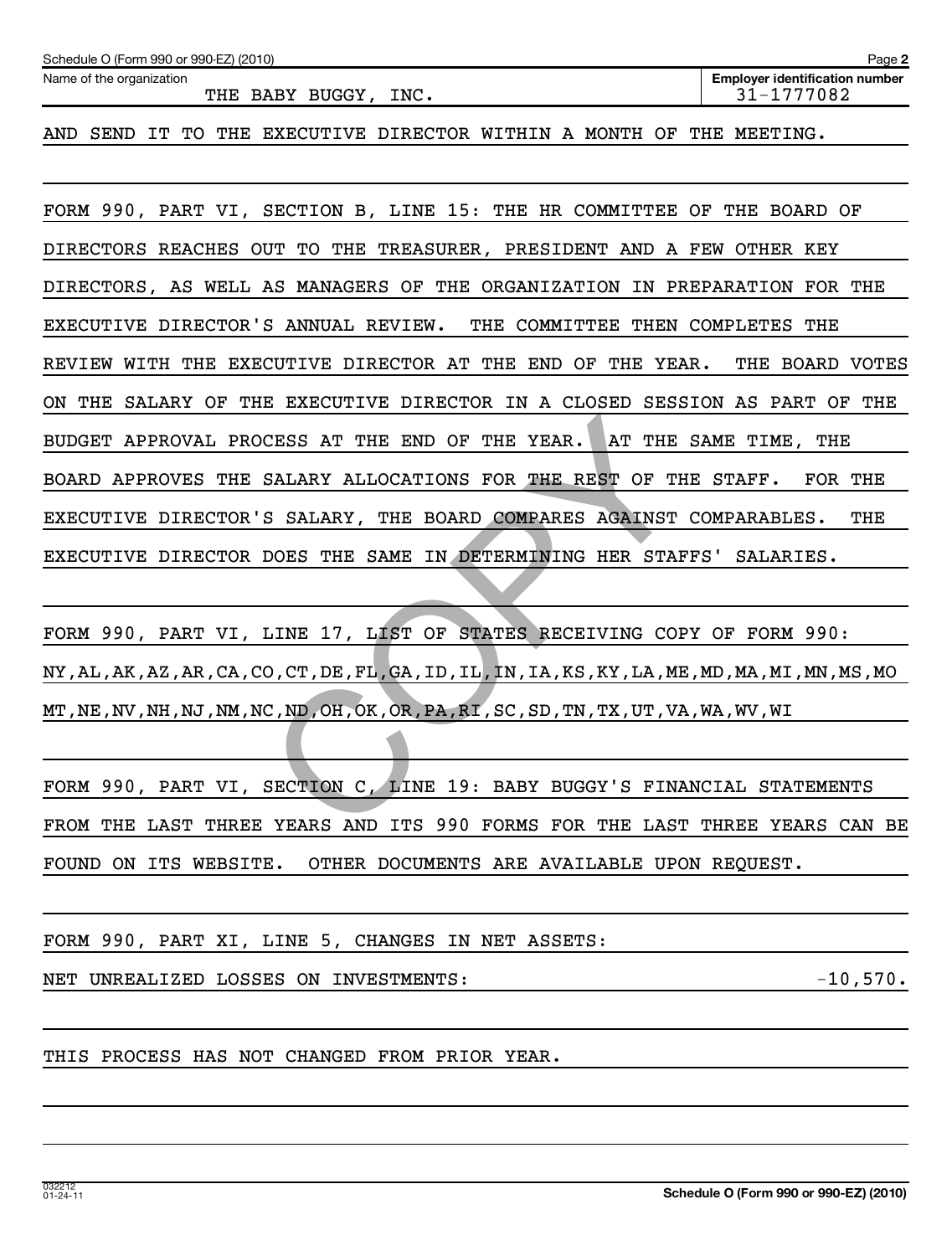**2010 DEPRECIATION AND AMORTIZATION REPORT**

# FORM 990 PAGE 10 990

| Asset<br>No. | Description                                       | Date<br>Acquired | Method | Life | Line<br>No. | Unadjusted<br>Cost Or Basis | Bus %<br>Excl | Reduction In<br>Basis | Basis For<br>Depreciation | Accumulated<br>Depreciation | Current<br>Sec 179 | <b>Current Year</b><br>Deduction |
|--------------|---------------------------------------------------|------------------|--------|------|-------------|-----------------------------|---------------|-----------------------|---------------------------|-----------------------------|--------------------|----------------------------------|
|              | PROPERTY AND<br>1EQUIPMENT<br>* 990 PAGE 10 TOTAL | VARIESSL         |        | 5.00 | 16          | 16,665.                     |               |                       | 16,665.                   | 16,665.                     |                    | $\mathbf 0$ .                    |
|              |                                                   |                  |        |      |             | 16,665.                     |               | 0.                    | 16,665.                   | 16,665.                     | 0.                 | $\mathbf 0$ .                    |
|              | 990 PAGE 10 TOTAL<br>$\star$                      |                  |        |      |             | 0.                          |               | $\mathbf 0$ .         | 0.                        | 0.                          | 0.                 | $\mathbf 0$ .                    |
|              | * GRAND TOTAL 990<br>PAGE 10 DEPR                 |                  |        |      |             | 16,665.                     |               | $\mathbf 0$ .         | 16,665.                   | 16,665.                     | 0.                 | 0.                               |
|              |                                                   |                  |        |      |             |                             |               |                       |                           |                             |                    |                                  |
|              |                                                   |                  |        |      |             |                             |               |                       |                           |                             |                    |                                  |
|              |                                                   |                  |        |      |             |                             |               |                       |                           |                             |                    |                                  |
|              |                                                   |                  |        |      |             |                             |               |                       |                           |                             |                    |                                  |
|              |                                                   |                  |        |      |             |                             |               |                       |                           |                             |                    |                                  |
|              |                                                   |                  |        |      |             |                             |               |                       |                           |                             |                    |                                  |
|              |                                                   |                  |        |      |             |                             |               |                       |                           |                             |                    |                                  |
|              |                                                   |                  |        |      |             |                             |               |                       |                           |                             |                    |                                  |
|              |                                                   |                  |        |      |             |                             |               |                       |                           |                             |                    |                                  |
|              |                                                   |                  |        |      |             |                             |               |                       |                           |                             |                    |                                  |
|              |                                                   |                  |        |      |             |                             |               |                       |                           |                             |                    |                                  |
|              |                                                   |                  |        |      |             |                             |               |                       |                           |                             |                    |                                  |
|              |                                                   |                  |        |      |             |                             |               |                       |                           |                             |                    |                                  |